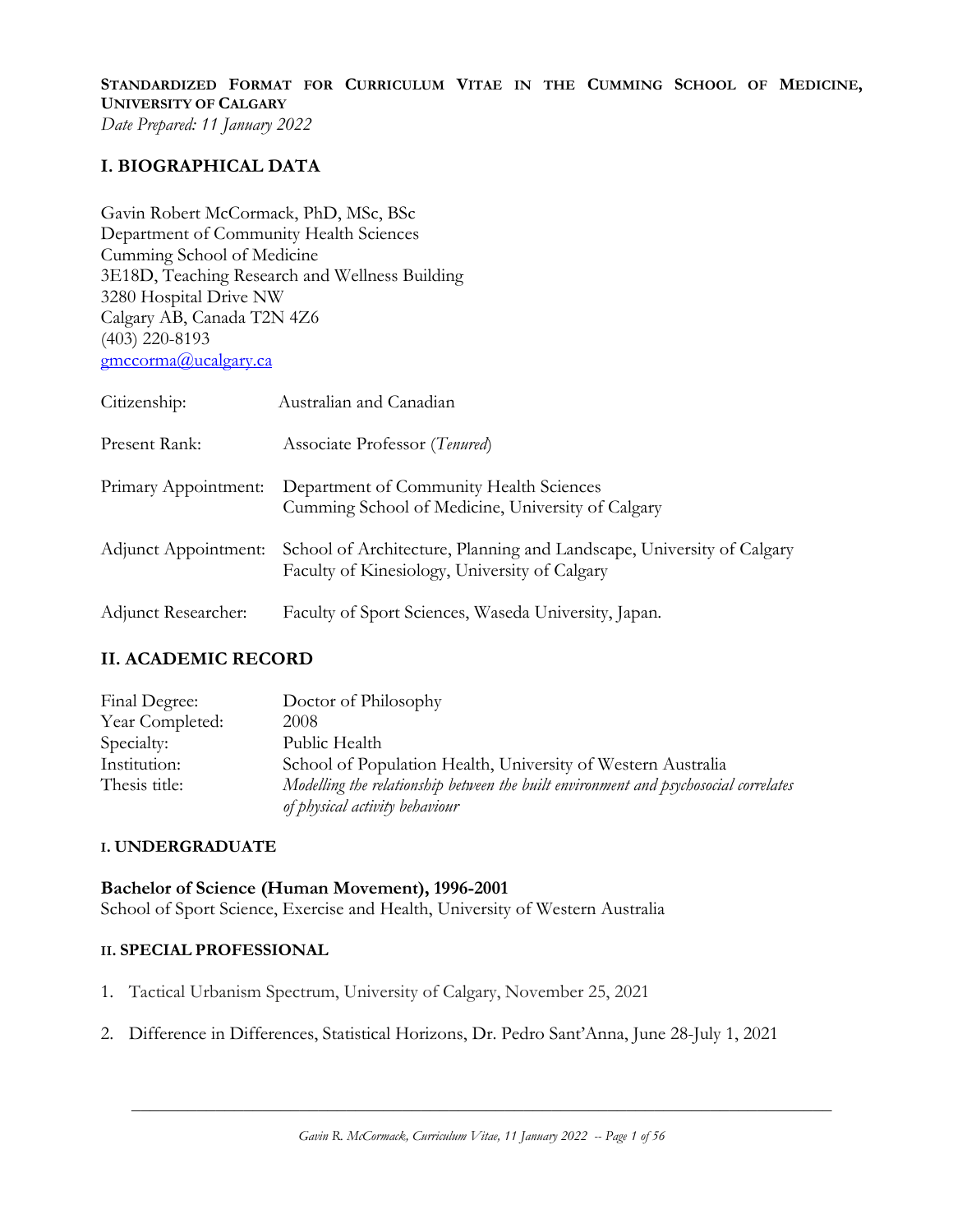- 3. Treatment Effects Analysis, Statistical Horizons, Dr. Stephen Vaisey, November 12-14, 2020
- 4. Intermediate Qualitative Data Analysis With NVivo 12, University of Calgary, Dr. Paul Pival, April 7, 2020
- 5. Cumming School of Medicine Leadership Program, 2017
- 6. BUS 144-030 Energize Your Workplace: Inspiring and Motivating Course Schedule Rozsa Centre, University of Calgary, 17-18 March 2016
- 7. BUS 279-002 Integrative Listening: The Leader's Edge Downtown Campus, University of Calgary, 9/16 March 2016
- 8. BUS 284-001 The Decisive Leader Scotia Room, Rozsa Centre, University of Calgary, 25 Feb 2016
- 9. Academic Leadership Inside-Out O'Brien Institute for Public Health, CSoM, University of Calgary, 19 Jan – 29 March 2016
- 10. BUS 154-012 Accounting for Non-Financial Managers, 332 Downtown Campus, University of Calgary, 14-15 May 2015
- 11. BUS 212-009 Power and Science of Coaching, CIBC Rozsa Centre, University of Calgary, 11-12 May 2015
- 12. BUS 245-007 Writing Winning Proposals, CIBC Rozsa Centre, University of Calgary, 16 April 2015
- 13. 12<sup>th</sup> Soul of the City: Driving change, wheeling possibilities; the future of getting around in Calgary Fort Calgary, 750 - 9 Avenue SE, Calgary, Alberta, 25 Sep 2014
- 14. Campus Alberta Health Outcomes and Public Health (HOPH) Annual Provincial Forum: Engage-Align-Act, University of Calgary, Calgary, 5 May 2014
- 15. Building Healthier Cities: How can we do it? Towards Healthier Cities across Alberta: Linking Research, Policy and Practice vis-a-vis Alberta's Social Policy Framework in collaboration with the Centre for Health Promotion Studies (Workshop) School of Public Health, University of Alberta and with input from the Office of the Chief Medical Officer of Health, 19 March 2014
- 16. Transportation Equity: Issues and approaches to reduce disparities in access to Pedestrian and Bicycle Facilities and Programs (Webinar,) Pedestrian and Bicycle Information Centre*,* 2 Dec 2013
- 17. Learning Online Continuing Education, University of Calgary*,* Nov/Dec 2013
- 18. Building Communities that Create Health (Workshop) The City of Calgary Municipal Building, 5<sup>th</sup> Floor Boardroom, 27 September 2013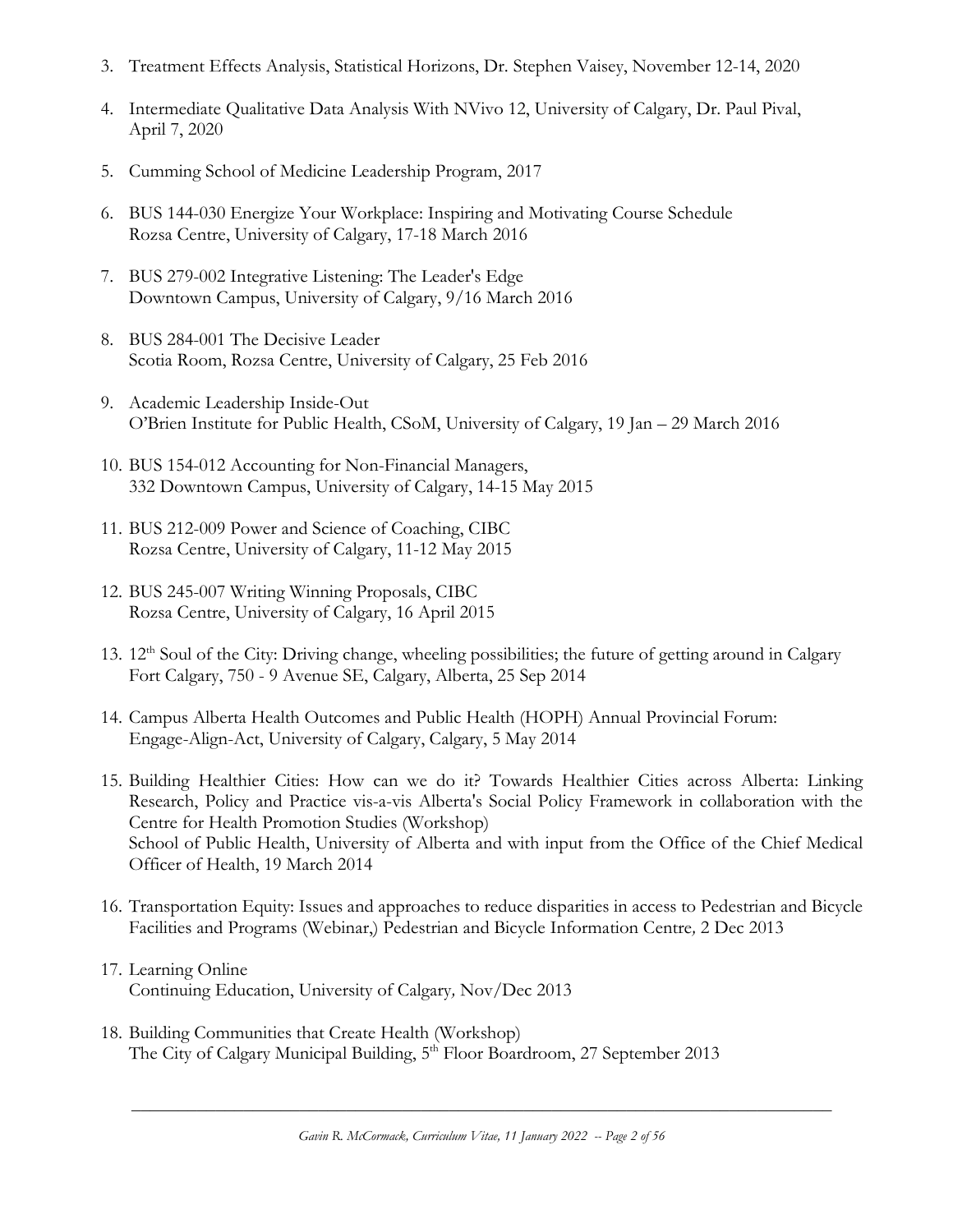- 19. Becoming an Effective Graduate Supervisor Teaching & Learning Centre, University of Calgary*,* 17 Oct 2012
- 20. Faculty Teaching Certificate Teaching & Learning Centre, University of Calgary, 24 April – 18 May 18, 2012
- 21. Multiple Choice Question Writing Workshop Teaching & Learning Centre, University of Calgary, February 2011
- 22. Instructional Skills Workshop Teaching and Learning Centre, University of Calgary, May 2009
- 23. Summer Institute on 'Space, Place, and Health'. CIHR, Institute of Population and Public Health, and the Institute of Health Services and Policy Research, Hamilton, Ontario, July 2009
- 24. Certification in Ethical and Regulatory Issues in Human Research. San Diego University Foundation/Institutional Review Board, February 2009
- 25. Statistical Modelling of Complex Hierarchical Data by Dr. J. Douglas Willms KSI Research International Inc., Fredericton, New Brunswick, October 2008
- 26. Systematic Review Author Training Workshop. The Canadian Cochrane Network and Centre, University of Calgary, January 2008
- 27. Social Network Analysis by Dr. Cynthia Webster Population Health Intervention Research Centre, University of Calgary, July 2007
- 28. Introduction to classical test theory and rasch measurement. Murdoch University, Western Australia, June-October 2005
- 29. Introduction to Structural Equation Modelling using AMOS Australian Consortium for Social and Political Research Inc, University of Queensland, June 2005
- 30. Tutor Training Workshop (Problem Based Learning 2) School of Population Health, University of Western Australia, February 2005
- 31. Practical Course in using MLwin for Multilevel modelling, by Dr. SV Subramanian Curtin University, Western Australia, June 2004
- 32. Tutor Training Workshop (Problem Based Learning) School of Population Health, University of Western Australia, February 2004
- 33. Logistic Regression Using STATA by Mr. Max Bulsara and Mr. Kieran McCaul School of Population Health Summer School, University of Western Australia, December 2002
- 34. Practical Statistics Using STATA by Mr. Max Bulsara and Mr. Kieran McCaul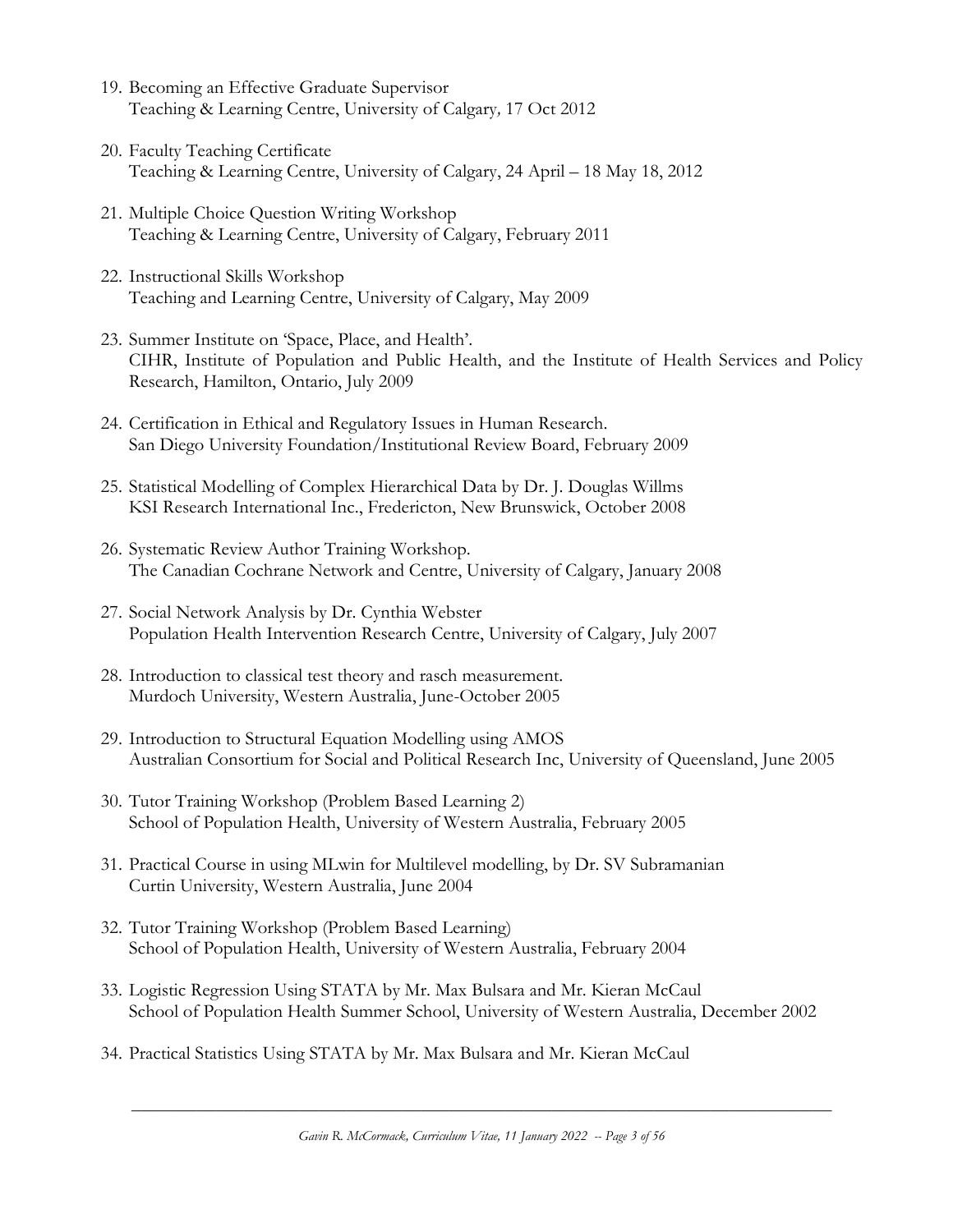## **III. GRADUATE AND POST-DOCTORAL**

### **Post-Doctoral Fellowship**, April 2007 – Dec 2011

Population and Public Health Department of Community Health Sciences, Cumming School of Medicine, University of Calgary, Calgary, Alberta, Canada

**Master of Science (Sport Science),** 2001-2003

School of Exercise, Biomedical and Sport Science, Edith Cowan University, Western Australia Thesis title: *A comparison between conventional and holistic exercise interventions on physiological function in the elderly*

## **III. AWARDS AND DISTINCTIONS (15)**

**Nominee for the Cumming School of Medicine Cochrane Distinguished Achievement Award** for Research (top 5% of Faculty), 2015-2017

**Nominee for the Cumming School of Medicine Cochrane Distinguished Achievement Award** for Research (top 5% of Faculty), 2013-2015

**O'Brien Institute Emerging Research Leader Award,** July 2015 (\$2000) The O'Brien Institute for Public Health, University of Calgary, Calgary, Alberta, Canada

**Top 40 under 40 Research Award,** Nov 2014 Avenue Magazine Calgary

**New Investigator Salary Award,** Sept 2013 – Aug 2018 (\$300,000) Canadian Institutes of Health Research

**URGC Travel Grant,** June 11-14, 2012 (\$1200) (File Ref 1023520). *Creating and Sustaining Healthy Environments.* CPHA Conference, Edmonton

**Earlier Career Researcher Award,** June 2011

Best oral presentation at the 2011 International Society of Behavioural Nutrition and Physical Activity Annual Conference, Melbourne, Australia (15-18 June 2011)

**Bisby Fellowship Award,** Aug 2009- July 2011 (\$5000) Canadian Institutes of Health, Awarded to the highest ranking candidate within each fellowship committee

**Postdoctoral Fellowship Award,** April 2009 – March 2011 (\$90,000) Canadian Institutes of Health Research

**Finalist for funded projects,** Aug 2008 Healthway Award for demonstrating excellence in health promotion, Western Australian Health Promotion Foundation

**Postdoctoral Fellowship,** Dec 2007 – Nov 2009 (\$78,000)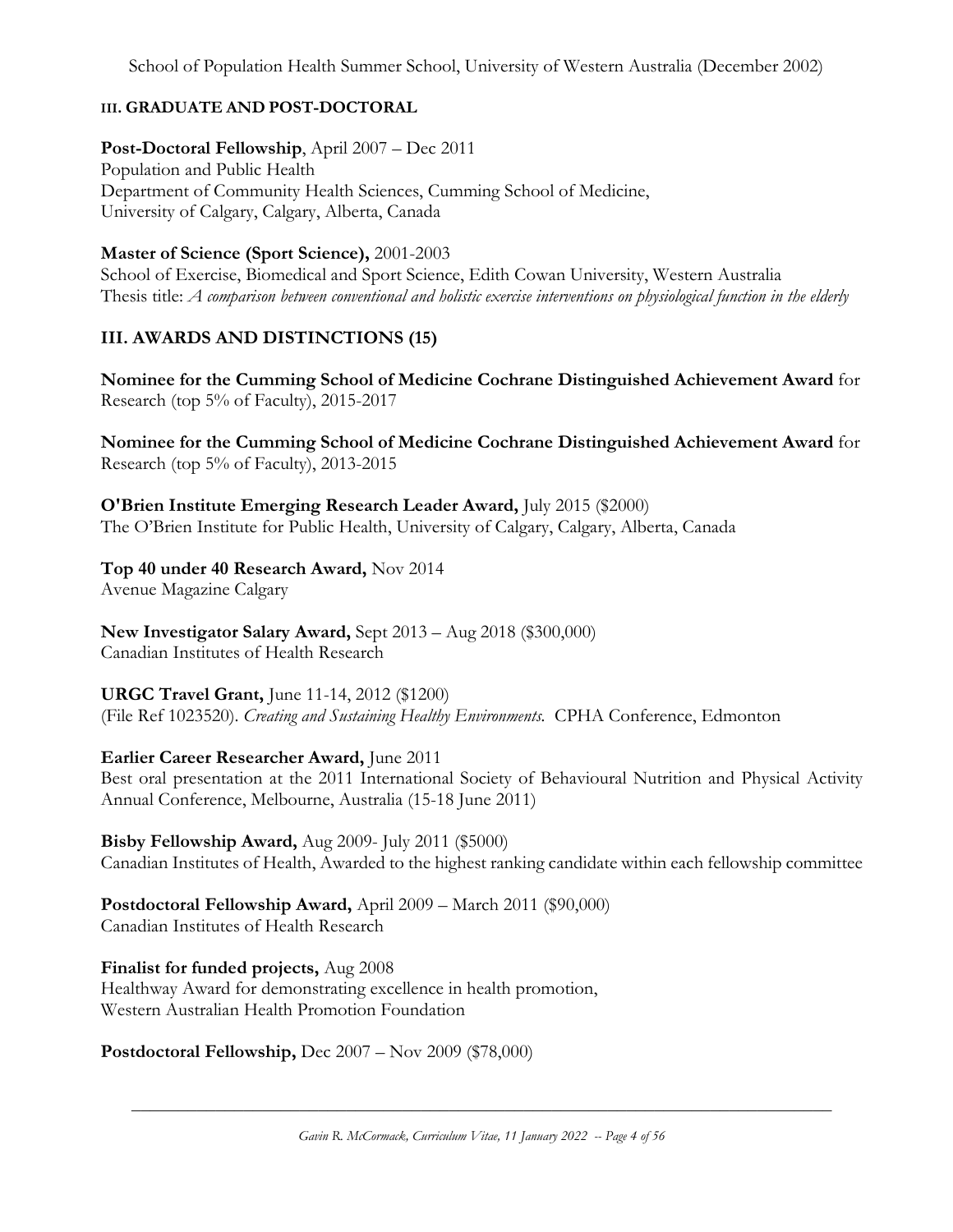Alberta Heritage Foundation for Medical Research

## **Outstanding Postgraduate Research Student Award,** Nov 2007

Public Health Association of Australia

**PhD Completion Scholarship, Oct-Dec 2006** (\$19,616/year) Pro-Vice Chancellor (Research and Training), University of Western Australia

## **Graduate Research Student Travel Award,** May 2006 (\$1520)

University of Western Australia

**Research Scholarship,** Oct 2002 – Sep 2005 (\$81,400/3 years) Healthway Health Promotion to undertake PhD, Western Australian Health Promotion Foundation,

## **IV. ACADEMIC APPOINTMENTS**

## **I. CURRENT POSITIONS AND AFFILIATIONS**

**Associate Professor, (Primary Appointment),** July 2016-present Department of Community Health Sciences Cumming School of Medicine, University of Calgary

**Assistant Professor, (Primary Appointment),** February 2012-June 2016 Department of Community Health Sciences Cumming School of Medicine, University of Calgary

**Adjunct Associate Professor,** July 2014-present School of Architecture, Planning and Landscape, University of Calgary

### **Adjunct Associate Professor**, April 2019-present Faculty of Kinesiology, University of Calgary

**Adjunct Researcher**, April 2020-April 2021 Waseda University (Japan)

### **II. PREVIOUS ACADEMIC AND RESEARCH POSITIONS**

**Adjunct Assistant Professor,** Mar 2010 - Jan 2012 Department of Community Health Sciences Cumming School of Medicine, University of Calgary

**Adjunct Senior Research Fellow,** May 2010-June 2016 Centre for the Built Environment and Health, School of Population Health, University of Western Australia

## **AHFMR/CIHR Research Fellow,** April 2007-Dec 2011

Population Health Intervention Research Centre Department of Community Health Sciences, Cumming School of Medicine, University of Calgary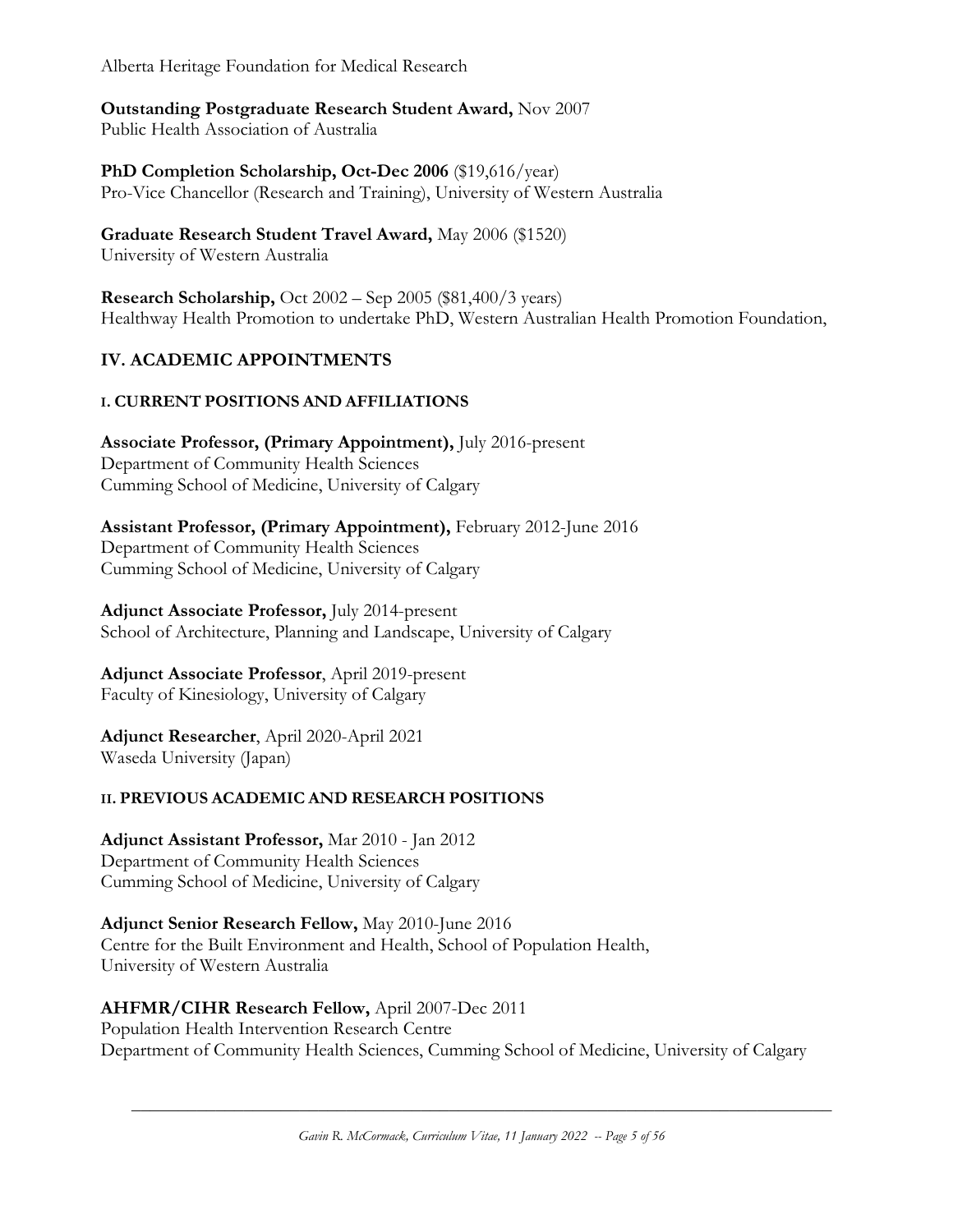**Instructor for Health and Society 408 & Medical Science 508 (honours),** Sep 2007-Dec 2011 Bachelor of Health Sciences program, Cumming School of Medicine, University of Calgary

**Associate Lecturer in Foundations of Clinical Practice,** Feb 2005-2006 School of Population Health, University of Western Australia

**Research Officer,** June 2002-May 2004 Premier's Physical Activity Taskforce, Department of Premier and Cabinet, Western Australian Government

**Research Assistant,** April 2002-March 2003 School of Population Health, University of Western Australia

**Research Assistant/Coordinator,** March 2001-July 2002 School of Biomedical and Sport Sciences, Edith Cowan University, Western Australia

**Tutor in Anatomy and Physiology,** March 2002-June 2002 School of Biomedical and Sport Sciences, Edith Cowan University, Western Australia

## **V. EDUCATIONAL ACTIVITIES**

## **I. UNDERGRADUATE EDUCATION**

### COURSE COORDINATOR (3)

**MDSC 407 | Statistics & Research Design in Health Sciences** (winter semester), Bachelor of Health Sciences, Cumming School of Medicine University of Calgary, Calgary, Alberta, Canada Time class contact: 27 hrs /preparation: 135 hrs / marking: 7 hrs (169 hrs) 2013

## **HSOC 408 | Health Research Methods & Fieldwork Research Practicum** (full year course),

Bachelor of Health Sciences, Cumming School of Medicine University of Calgary, Calgary, Alberta, Canada Time: class contact: 52hrs/ preparation: 20 hrs/ fieldwork preparation:25 hrs/ marking: 20 hrs / Non-class contact time: 15 hrs. Course co-ordinators: 132 hrs 2013, 2014, 2015: Drs. Gavin McCormack and Bonnie Lashewicz 2011, 2012: Drs. Gavin McCormack and Ann Casebeer 2007, 2008, 2009, 2010: Drs. Jennifer Hatfield, Ann Casebeer, and Gavin McCormack

**MDSC 528 Independent Studies Course "Environments and Health"** (semester or year course), Cumming School of Medicine, University of Calgary (2 hrs/wk) Students: 2 since 2011 Role: coordinator/supervisor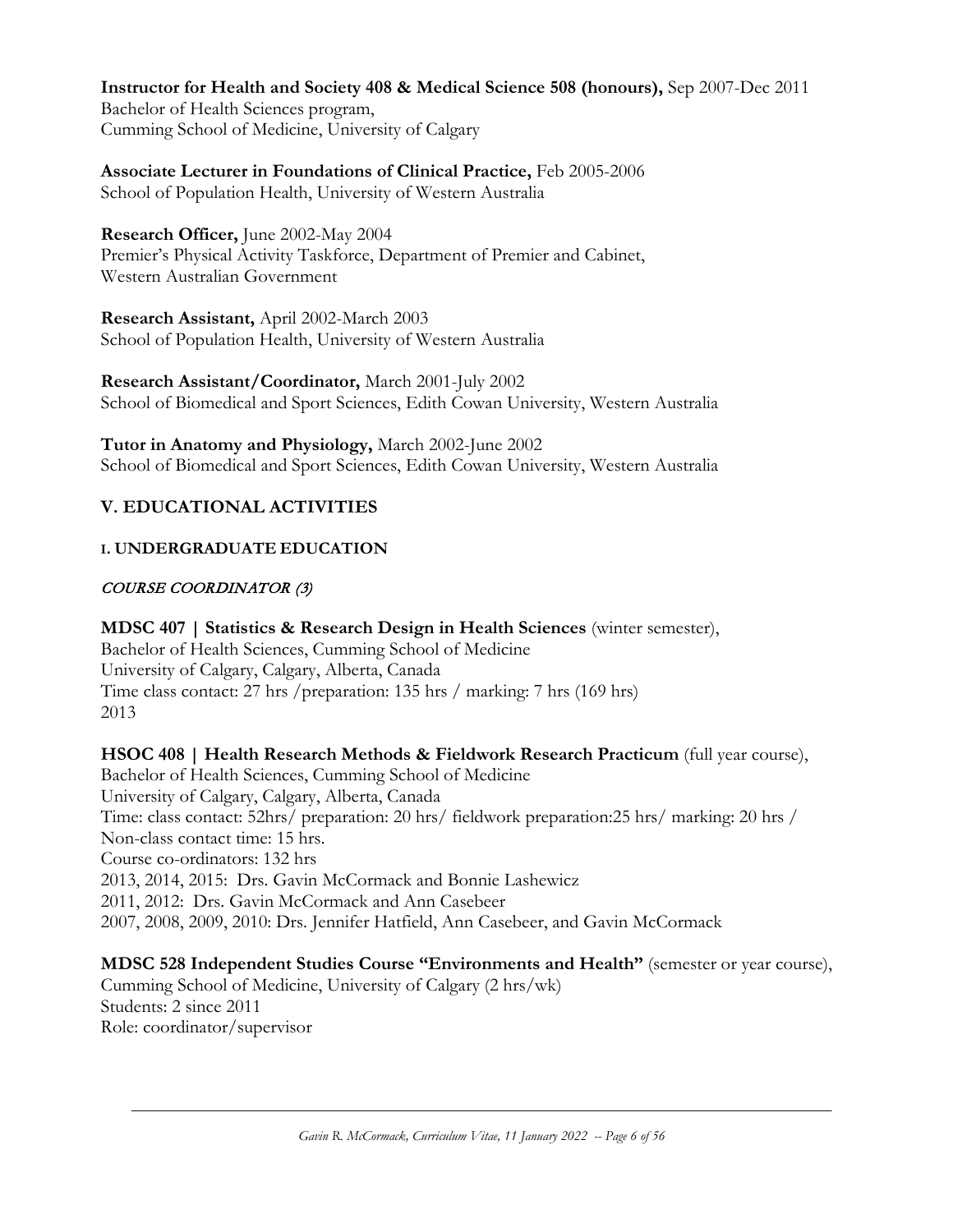### INSTRUCTOR (2)

# **IMED3311 | Foundations of Clinical Practice Part 1 (half-year course) Dentistry & HS**

University of Western Australia 2005, 2006, 2007: Course co-ordinator: Dr. Helen Street

### I**MED3312 | Foundations of Clinical Practice Part 2 (half-year course) Dentistry & HS**

University of Western Australia 2005, 2006, 2007: Course coordinator: Dr. Helen Street

### PRECEPTOR (1)

### M**DSC 508 | Honours Thesis and Research Communication**

BHSc Honours 4<sup>th</sup> year (full year course), Medical Sciences, Dept of Community Health Sciences, Cumming School of Medicine, University of Calgary, Calgary, Alberta, Canada Time: class contact: 32hrs /preparation: 6 hrs/marking: 6 hrs (44 hrs) 2008, 2009, 2010, 2011, 2012: Course co-ordinator: Dr. Cairine Logan

### TEACHING ASSISTANT (2)

**750.205/PUBH2205: Health Research Design**, (half-year course) School of Population Health, University of Western Australia 2005, 2006, 2007: Course coordinator: Dr. Gina Ambrosini

### **[EBH1101](http://webservicespopup.web.ecu.edu.au/future-students/course-view-unit.php?id=EBH1101) | Human Anatomy** (half-year course)

School of Biomedical and Sport Sciences, Edith Cowan University, Western Australia 2003: Course Coordinator: Dr Fiona Naumman

### INVITED LECTURE (1)

### **HSOC 408 Health Research Methods and Practicum: Quantitative Approaches** Bachelor of Health Sciences Program, Cumming School of Medicine, University of Calgary, Calgary, Alberta, Canada (3 hours, 22 students) 1 November 2018

### SUPERVISOR - UNDERGRADUATE STUDENTS (27)

- **1. Liam Turley**, SAIT student, July 2017-July 2018 Southern Alberta Institute of Technology course practicum in Geographical Information Systems Award: Supervisor's Stipend, (\$17,125), 2017
- **2. Angeli Aguinaldo**, BHSc Honours Dissertation, Sep 2016 Apr 2017 Project: *Patterns of recreational physical activities in an Albertan population*
- **3. Steeven Singh Toor,** BHSc, Honours Dissertation, Sep 2016 Apr 2017 Project: *Neighbourhood urban form and weight status in Canadian adults*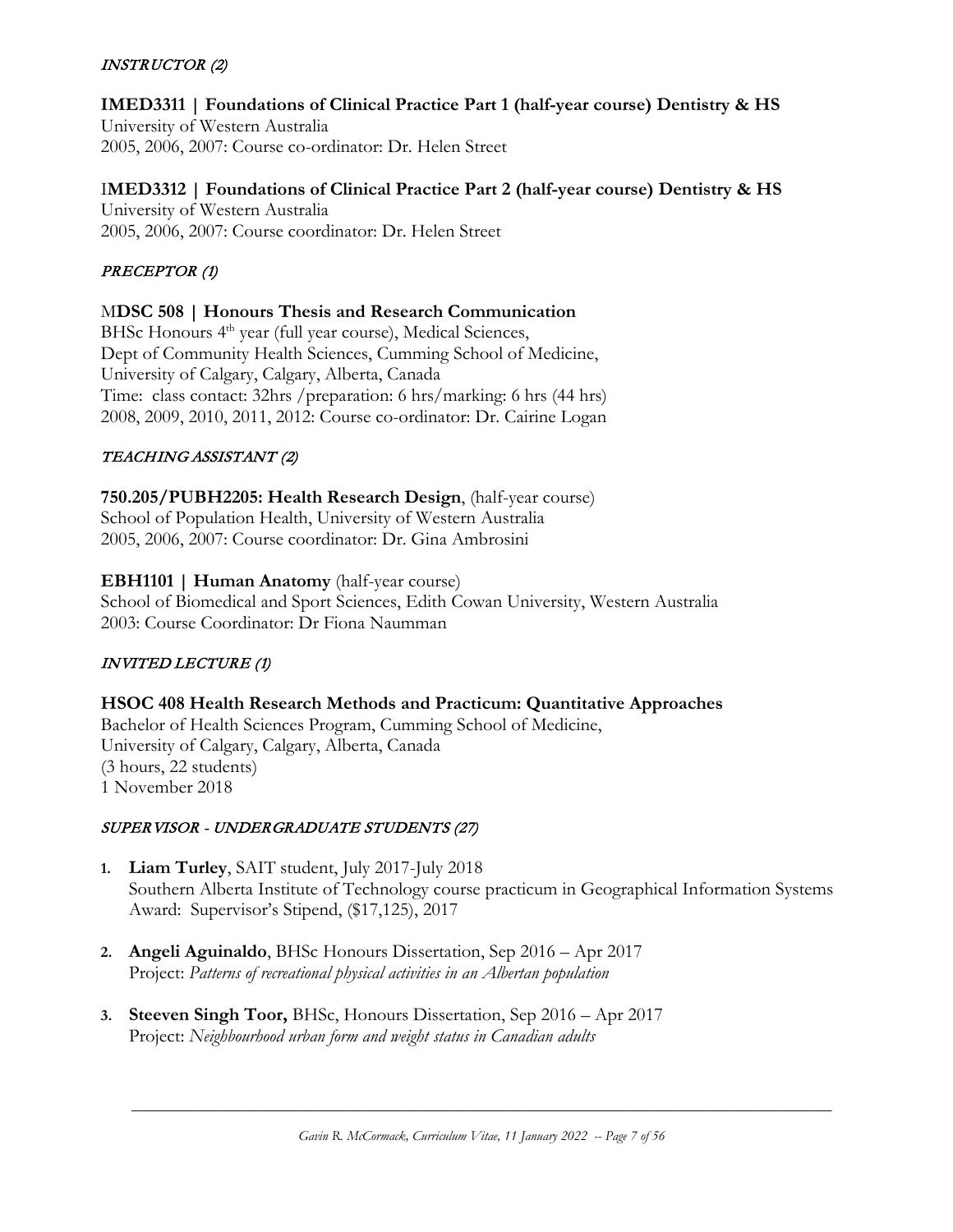- **4. Steeven Singh Toor,** BHSc, OIPH Summer Research, May 2016–Aug 2016 Project: *Neighbourhood walkability and the Theory of Planned Behaviour in relation to physical activity*
- **5. Steeven Singh Toor**, BHSc, HSOC408, Health Sciences Student Practicum, Sep 2015-Apr 2016 Project: *A cross-sectional study of the association between the built environment and social cognitions to being physically active in Canadian adults.*
- **6. Rhianne Fiolka**, BHSc, MDSC508, Honours Thesis, Sep 2015-Apr 2016 Project: *Associations between park quality and physical activity in adults.*
- **7. Erika Friebe**, BHSc, HSOC408, Health Sciences Student Practicum, Sep 2014-Apr 2015 Project: *The relationship between built environment and vigorous intensity quality activity in adults*
- **8. Jagdeep Virk**, BHSc, MDSC508, Honours Thesis, Sep 2014-Apr 2015 Project*: The association between driving behaviour and weight status among men and women.*
- **9. Rhianne Fiolka**, BHSc, HSOC408, Health Sciences Student Practicum, Sep 2014-Apr 2015 Project: *The relationship between neighbourhood socio-economic status and quality of parks.*
- **10. Aaron Lucko**, BHSc, MDSC508, Honours Thesis, Sep 2014-Apr 2015 Project: *The impact of a school closure on anxiety and depression in elementary school students.*
- **11. Jagdeep Virk**, BHSc, AI-HS Summer Research May 2014–Aug 2014 Project: *Associations between neighbourhood-level socioeconomic status, walkability, and commuting to work.* Award: AIHS (\$5,600), 2014
- **12. Rhianne Fiolka**, BHSc, AI-HS Summer Research, May 2014–Aug 2014 Project: *Reliability and validity of using Google Street View to audit park environments.* Award: AIHS (\$5,600), 2014
- **13. Jagdeep Virk**, BHSc, HSOC408, Health Sciences Student Practicum, Sep 2013–Apr 2014 Project: *Associations between neighbourhood-level socioeconomic status, walkability, and commuting to work.*
- **14. Aaron Lucko,** BHSc, HSOC408, Health Sciences Student Practicum, Sep 2013–Apr 2014 Project: *Relationship between neighbourhood walkability and neighbourhood perceptions*
- **15. Cynthia Mardinger**, BHSc, MDSC508, Honours Thesis, Sep 2013–Apr 2014 Project: *The relationship between neighbourhood environments and sedentary behaviour in adults.*
- **16. Jagdeep Virk**, BHSc Student, Summer Research, May 2013–Aug 2013 Project: *A systematized literature review on the relationship between driving and weight status*
- **17. Elizabeth Jack**, BHSc, MDSC508, Honours Thesis, Sep 2012–Apr 2013 Project: *The interrelationships between the perceived and objectively-assessed built environment and physical activity behaviour among adults*
- **18. Miles Aronson**, BHSc, HSOC528 Independent Studies course, Jan 2012–Apr 2012 Project: *A systematized review of virtual audit tools for assessing neighbourhood walkability.*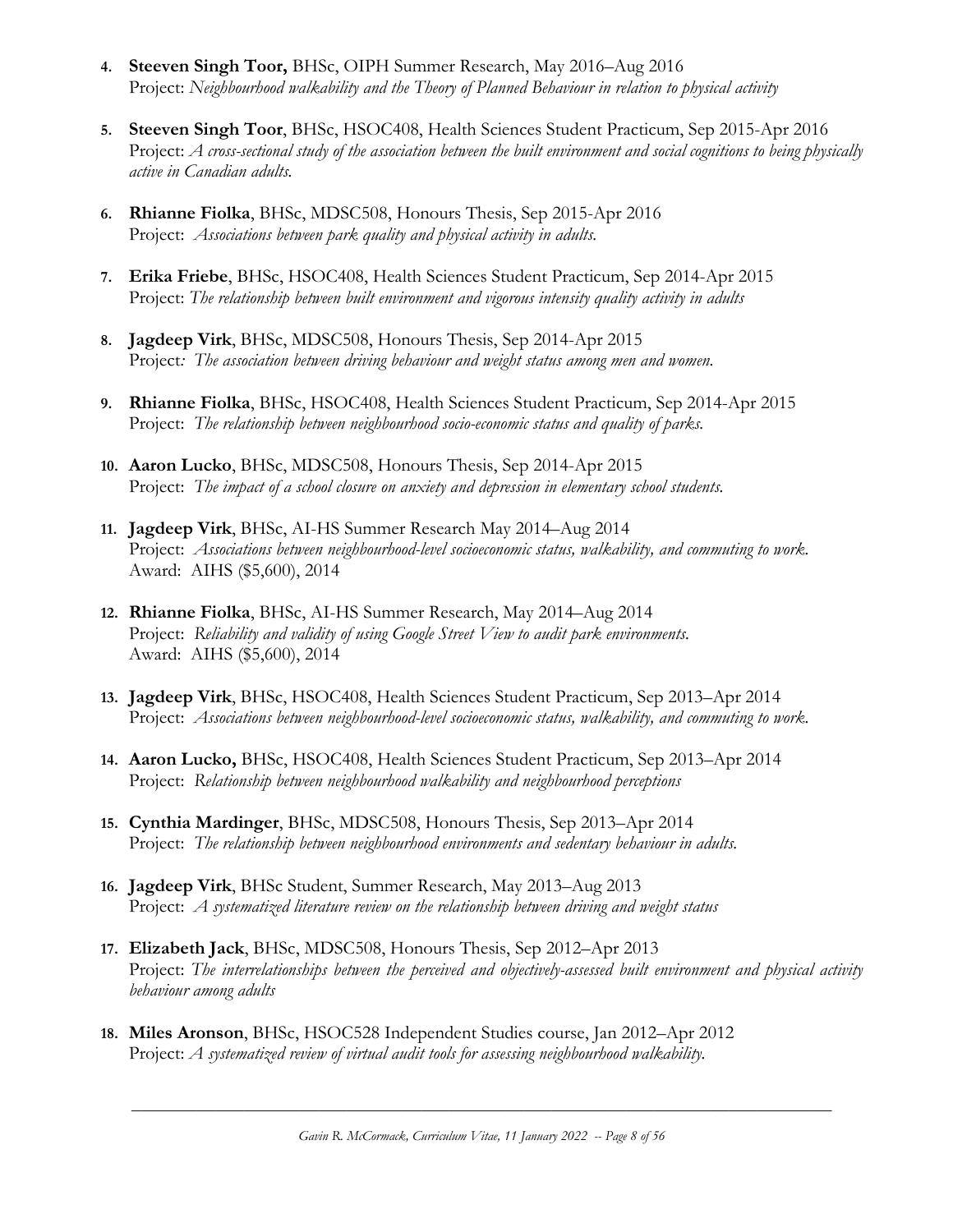- **19. Boris Karn**, BHSc, HSOC528 Independent Studies course, Sep 2011–Apr 2012 Project: *A systematized review of the association between neighbourhood walkability and physical activity.*
- **20. Fahd Mirza**, BHSc, MDSC508, Honours Thesis, Sep 2011–Apr 2012 Project: *Associations between the micro-level built environmental features and neighbourhood-based transportation and recreational walking among adults.*
- **21. Lindsay Burton**, BHSc, Health Sciences Student Practicum, Sep 2010–Aug 2011 Project: *Influence of dog characteristics on dog-walking among Calgarians.*
- **22. Samuel Chard**, BHSc, MDSC508, Honours Thesis, Sep 2010–Apr 2011 Project: *A novel method for assessing neighbourhood walkability.*
- **23. Mellissa Gyrus**, BHSc, HSOC408, Health Sciences Student Practicum, Sep 2010-Apr 2011 Project: *A review of the influence of season and weather on patterns of physical activity among children and adolescents*.
- **24. Samuel Chard**, BHSc, HSOC408, Health Sciences Student Practicum, Sep 2009–Apr 2010 Project: *The effectiveness of stair prompts for promoting stair climbing.*
- **25. Jeffrey Barron**, BHSc, HSOC408, Health Sciences Student Practicum, Sep 2009-Apr 2010 Project: *Systematic review of the effectiveness of stair prompts for promoting stair climbing.*
- **26. Kenda Swanson**, BHSc, MDSC508, Honours Thesis, Sep 2009-Apr 2010 Project: *The relationship between driving behaviour, physical activity participation, and overweight and obesity among Calgarian adults.*
- **27. Christopher Powell**, BHSc, HSOC408, Health Sciences Student Practicum, Sep 2008-Apr 2009 Project: *The test-retest reliability of the Abbreviated Neighbourhood Walkability Scale (ANEWS) in a Canadian population*.

### CO-SUPERVISOR - UNDERGRADUATE STUDENTS (4)

- **1. Lindsay Burton**, BHSc, MDSC508 Honours Thesis, Sep 2011–Apr 2012 Project: *A case-study of physical activity behaviour in Calgary parks.*
- **2. Danica Hignell**, BHSc, MDSC508 Honours Thesis, Sep 2009-Apr 2010 Project: *The association of park environments and physical activity: Examining the value of qualitative research.*
- **3. Karen Villanueva**, BSc Honours Thesis, Jan 2007-Dec 2007 School of Population Health, U of Western Australia Project: *The impact of active transport on physical activity levels of University of Western Australia staff.*
- **4. Thuy Thi Cam Le**, BSc Honours Thesis, Jan 2004-Dec 2004 School of Population Health, U of Western Australia Project: *Individual, social environmental and physical environmental factors that influence the physical activity levels of different socioeconomic groups*.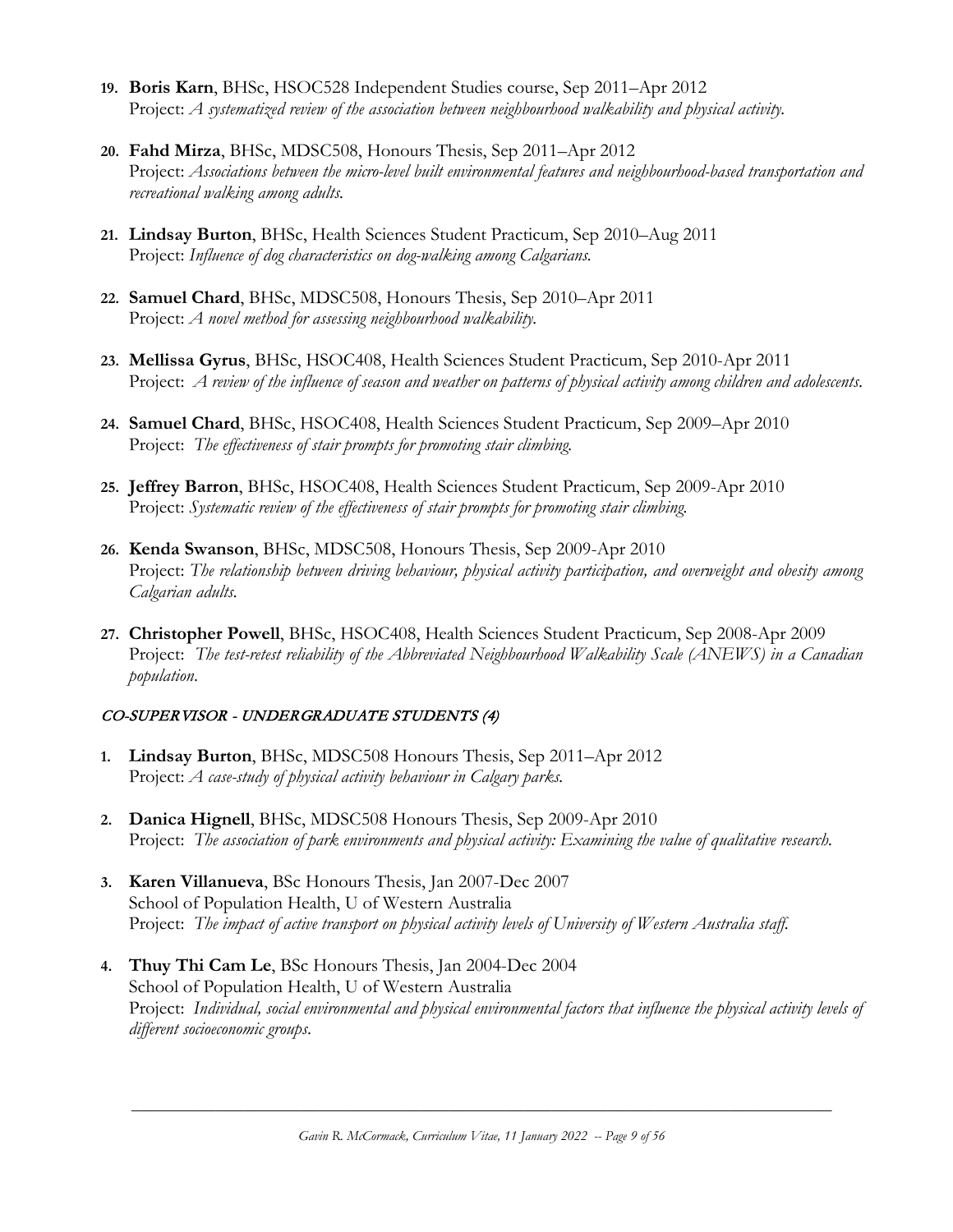### EXAMINER (THESES - ORAL/WRITTEN) (12)

- 1. **Melanie Varkey**, BHSc MDSC 508 Oral Exam, 7 April 2017
- 2. **Dae Kim**, BHSc MDSC 508 Oral Exam, 7 April 2017
- 3. **Demetra Yannitsos,** BHSc HSOC Honours Thesis Exam, 1 April 2016
- 4. **Ravneet Sran**, BHSc HSOC Honours Thesis Exam, 1 April 2016
- 5. **Danielle Tougas**, BHSc MDSC 508 Oral Exam, 27 Mar 2015
- 6. **Kevin Lien**, BHSc MDSC 508 Oral Exam, 27 Mar 2015
- 7. **Kyla Brown**, BHSc MDSC 508 Oral Exam, 27 Mar 2015
- 8. **Kaela Schill**, BHSc MDSC 508 Oral Exam, 12 Apr 2014
- 9. **Tram Pham**, BHSc MDSC 508 Oral Exam, 12 Apr 2014
- 10. **Joshua Nicholas**, BHSc MDSC 508 Oral Exam, 12 Apr 2013
- 11. **Jacqueline Williamson**, BHSc MDSC 508 Oral Exam, 12 Apr 2013
- 12. **Caroline Beck**, BHSc MDSC 508 Oral Exam, 13 April 2012

### **II. GRADUATE EDUCATION**

### COORDINATOR/SUPERVISOR (2)

### **MDCH 681 Health Research Methods**

Department of Community Health Science, Cumming School of Medicine (5 hours/week contact time; students: 23) January 2018, 2019

#### **783. B08 Environmental Design**

Independent Research Studies Course "Community Health and Design" (year course), Faculty of Environmental Design, University of Calgary (1 hour/week) Students: 1 since 2012

#### INVITED LECTURER (1)

### **MDCH 740 Advanced Epidemiology, Topic: Effect Modification**

Department of Community Health Sciences, Cumming School of Medicine, University of Calgary, Calgary, Alberta, Canada (3 hours, 20 students) 17 March 2015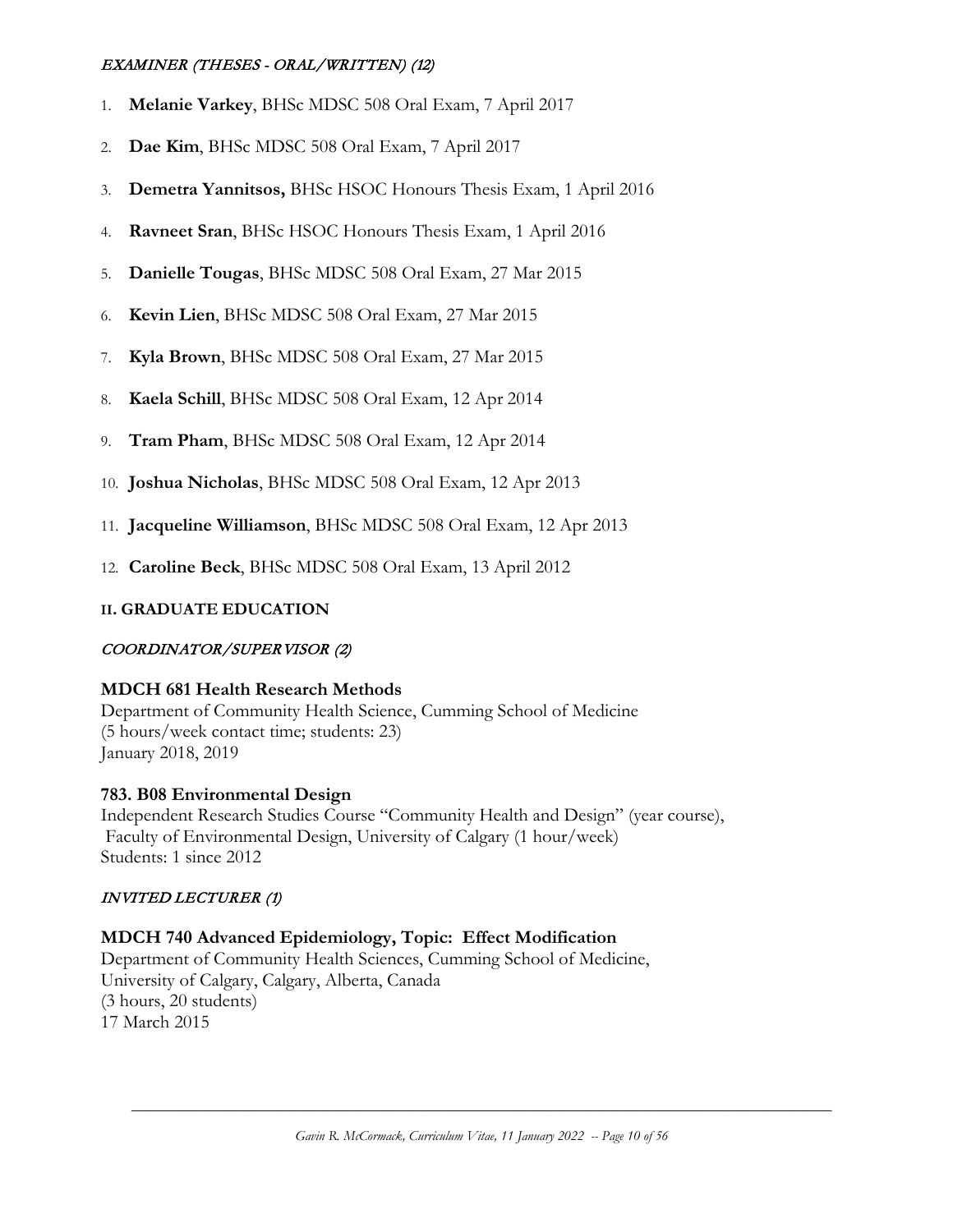### PRIMARY SUPERVISOR – MASTER'S DEGREE STUDENTS (8)

- 1. **Anna Consoli,** MSc, Population Health, Sep 2017-July 2019 Project: *Built environment medication of the effect of a pedometer-determined physical activity intervention on adoption, compliance, and physical activity.* Award: Supervisor's Stipend, (\$10,000), 2017; Queen Elizabeth II Master's (\$10,800), 2017; Queen Elizabeth II Master's (\$10,800), 2018; Faculty of Graduate Studies Master's Research Scholarship (\$18,000) 2018; CIHR Canada Graduate (Master's) Scholarship (\$17,500) 2018
- 2. **Ryan Lukic**, MSc, Population Health, Sep 2017-July 2020 Project: *Impact of the built environment on sleep and sedentary behaviour in adults* Award: Supervisor's Stipend, (\$10,000), 2017; Queen Elizabeth II Master's (\$10,800), 2018
- 3. **Levi Frehlich**, MSc, Population Health, Sep 2015-June 2018 Project: *Development and assessment of a neighbourhood-based physical activity questionnaire.* Awards: Supervisor's Stipend, (\$6,000), 2018; Medical Travel Fund (MTF) Award (\$1,000), 2018; Faculty of Graduate Studies Travel Award (\$750), 2017; Supervisor's Stipend, (\$12,000), 2017; Cumming School of Medicine Research Enhancement Program (\$4,300), 2017; CIHR - Canada Graduate Scholarships and Queen Elizabeth II Master's (\$17,500), 2016
- 4. **Brenlea Farkas**, MSc, Population Health, Sep 2015-June 2018 Project: *The influence of the neighbourhood built environment on physical activity and weight status in adults.* Awards: Queen Elizabeth II Graduate Scholarship; Government of Alberta, 2017 (\$10,800); Alberta Graduate Student Scholarship; Government of Alberta, 2016 (\$3000); Faculty of Graduate Studies Travel Award; University of Calgary, 2016 (\$750); Faculty of Graduate Studies Student Support; University of Calgary, 2016
- 5. **Grace Salvo**, MSc, Population Health, Sep 2015-Jan 2018 Project: *Barriers and motivators for living physically active lifestyles among adults of differing weight status.*

(\$1500); Graduate Student's Association Bursary; University of Calgary, 2016 (\$1000)

- 6. **Kenda Swanson**, MSc, Population Health, Sep 2013–Dec 2016 Project: *Longitudinal changes inn social networks and obesity-risk behaviours in children.* Award: CIHR Masters Scholarship, (\$15,000), 2014; CIHR-ICS Travel, (\$1,500), 2016; Supervisor's Stipend, (\$15,000), 2015
- 7. **Maria McInerney**, MSc, Population Health, Sep 2013–Dec 2015 Project: *Associations between the neighbourhood socioeconomic and built environment and diet quality in adults.* Awards: CIHR Masters Scholarship, (\$17,500), 2014; Supervisor's Stipend, (\$15,000), 2014; FGS Scholarship, 2014
- 8. **Keri Jo Sawka**, MSc, Population Health, Jan 2012–May 2014 Project: *The relationship between peer social networks and obesity-risk behaviours among elementary school children.* Award: QEII – (\$10,000), 2013; Supervisor's Stipend, (\$10,000), 2013

### CO- SUPERVISOR – MASTER'S DEGREE STUDENTS (2)

1. **Ann Toohey**, MSc, Population Health, Sep 2010–Apr 2012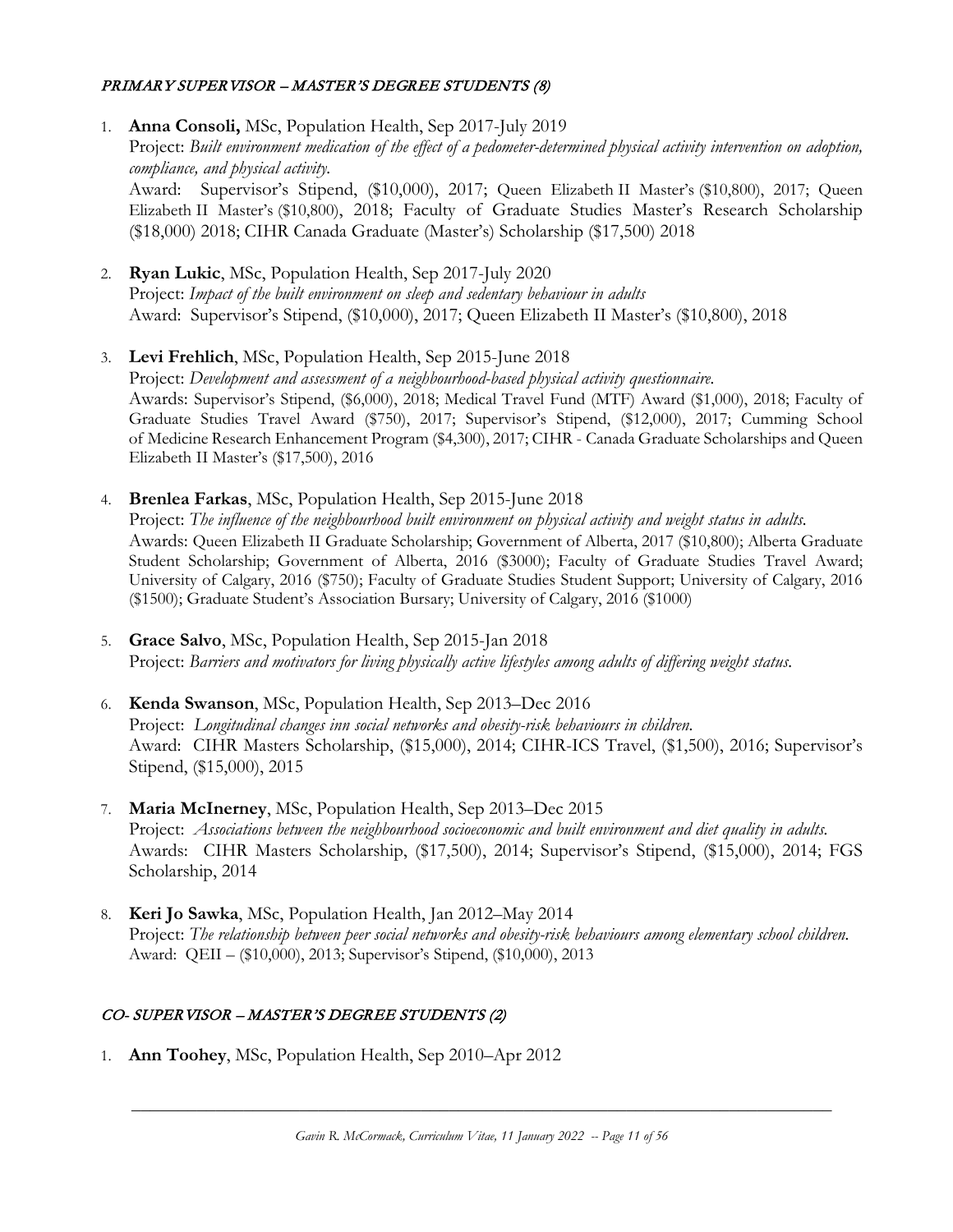Project: *Sense of community, dog ownership, and health*. (Supervisor: Melanie Rock)

2. **Prahb Lail**, MSc, Population and Public Health, Sep 2009–June 2015 Project: *The Calgary neighbourhood and physical activity study*. (Supervisor: Melanie Rock)

#### SUPERVISORY COMMITTEE MEMBER - MASTER'S DEGREE STUDENTS (2)

- 1. **Tona Pitt**, MSc, Population/Public Health, Jan 2017 June 2019 Project: *A New Approach for Determining the Cause of Motor Vehicle Related Paediatric Bicycling Injuries* (Supervisor: Brent Hagel)
- 2. **Nicole Ruest**, MSc, Epidemiology, Sep 2010–Jan 2012 Project: *Environmental determinants of cycling injuries* (Supervisor: Brent Hagel)

### SUPERVISORY COMMITTEE MEMBER - PhD STUDENTS (3)

- 1. **Sharlette Dunn**, PhD, Population and Public Health, Sept 2020-present Project: *Empowering food insecure Albertans to manage their diabetes through a subsidized healthy food prescription program* (Supervisor: Dana Olstad)
- 2. Michelle A, PhD, Faculty of Kinesiology, Sept 2018-present Project: *Socioeconomic inequities in incident Type 2 Diabetes among adults living in Canada: An examination of mediation pathways and the impact of a policy intervention* (Supervisor: Dana Olstad)
- 3. **Janet Aucoin**, PhD, Epidemiology, Sept 2018 current Project: *Bicycling safety in children* (Supervisor: Brent Hagel)

### EXAMINER - MASTER'S DEGREE STUDENTS (3)

**Kimberly Befus**, MSc Thesis, 21 August 2019 Faculty of Kinesiology

**Maximillian Eisele**, MSc Thesis, 20 May 2021 Faculty of Kinesiology

**Jasmine Mian,** MSc Thesis, 16 Sept 2015 Department of Psychology, University of Calgary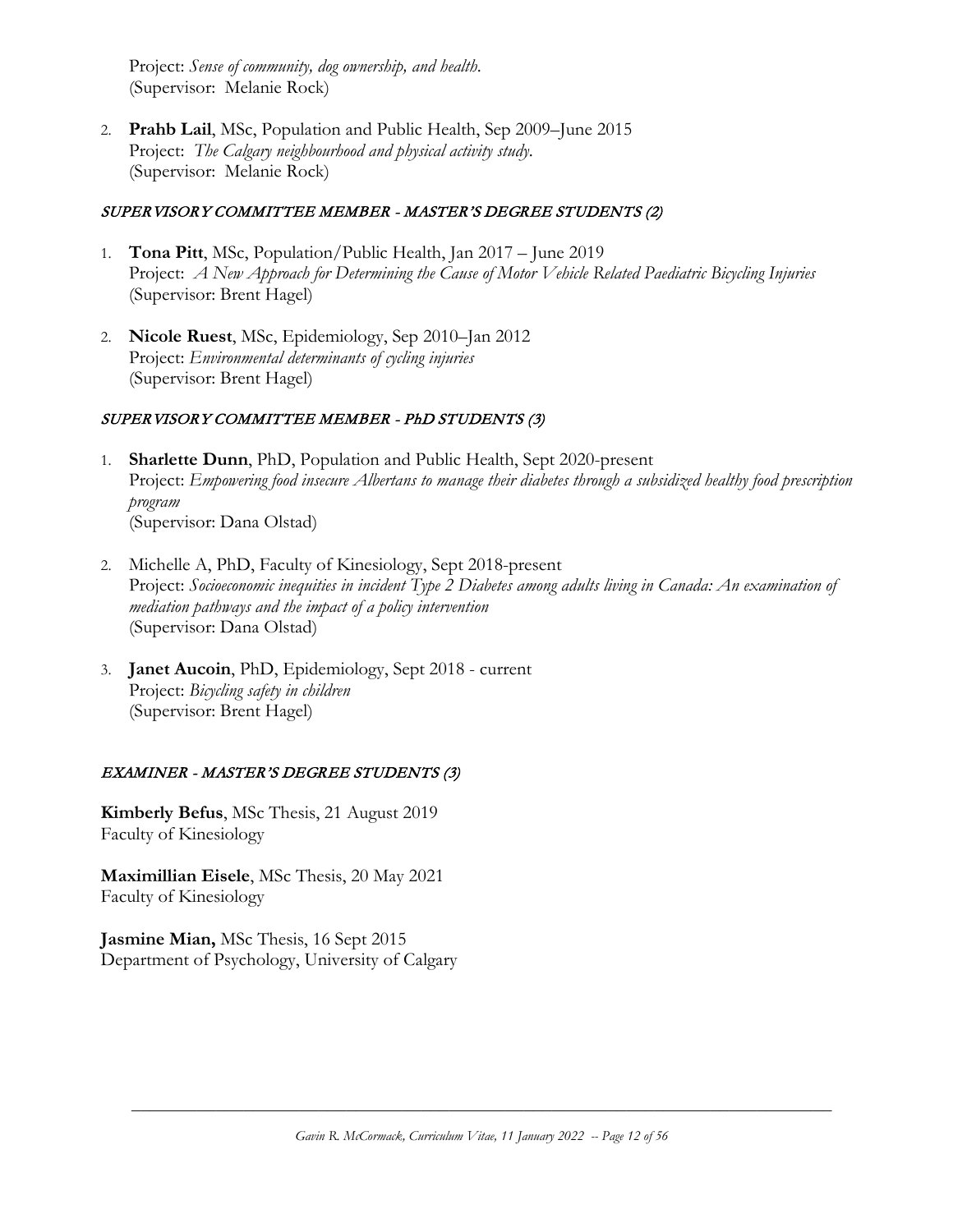### SUPERVISOR – PhD STUDENTS (3)

**Levi Frehlich**, PhD, Sep 2018 – current

Department of Community Health Sciences Project: *A Longitudinal Investigation into Neighbourhood Built Characteristics and Their Associations with Physical Activity and Health-related Fitness in Adults* Award: Alberta Graduate Excellence Scholarship (AGES) \$15,000, 2020-2021

**Chelsea Christie**, PhD, Sep 2017-current

Project: *Neighbourhoods and physical activity: a focus on natural experimentation* Award: CSM Entrance Scholarship \$20,000 and Supervisor's \$8000, 2017; CSM PhD Scholarship \$120,000 (\$30,000/yr) 2018-2022; Izaak Walton Killam Doctoral Scholarship \$72,000 (\$36,000/yr) 2018-2020

**Joyce Tang**, PhD, Sep 2012–Apr 2013 Faculty of Environmental Design, EVDS 783 Directed Studies course Project: *The relationship between park interventions and their influence on physical activity behaviour.*

### SUPERVISOR – POST DOCTORAL FELLOWS (2)

**Dr. Vikram Nichani,** Postdoctoral Fellow, June 2018-Dec 2020 Department of Community Health Sciences, University of Calgary Award: O'Brien Institute for Public Health Fellowship Role: Primary Supervisor

**Dr. Erin Faught**, Postdoctoral Fellow, July-Nov 2018 A precision public health approach to chronic disease prevention Impact of BC's Farmers' Market Nutrition Coupon Program on dietary intake and mental well-being Awards: O'Brien Institute for Public Health/Cumming School of Medicine Postdoctoral Fellowship (\$50,000; 2 years) Role: Co-supervisor

### EXAMINER – PhD STUDENTS (3)

**Trista Takacs**, PhD Thesis, 21 Nov 2017 School of Psychology, University of Ottawa

### **Marni Armstrong**, PhD Thesis, 09 Jan 2015

Department of Cardiovascular and Respiratory Sciences, Cumming School of Medicine, University of Calgary

**Rizwan Shahid**, PhD Thesis, 17 Mar 2014 Department of Geography, University of Calgary

### SUPERVISOR - RESEARCH STAFF (14)

1. **Hallie Horvath**, Research Assistant (part-time), June 2021-current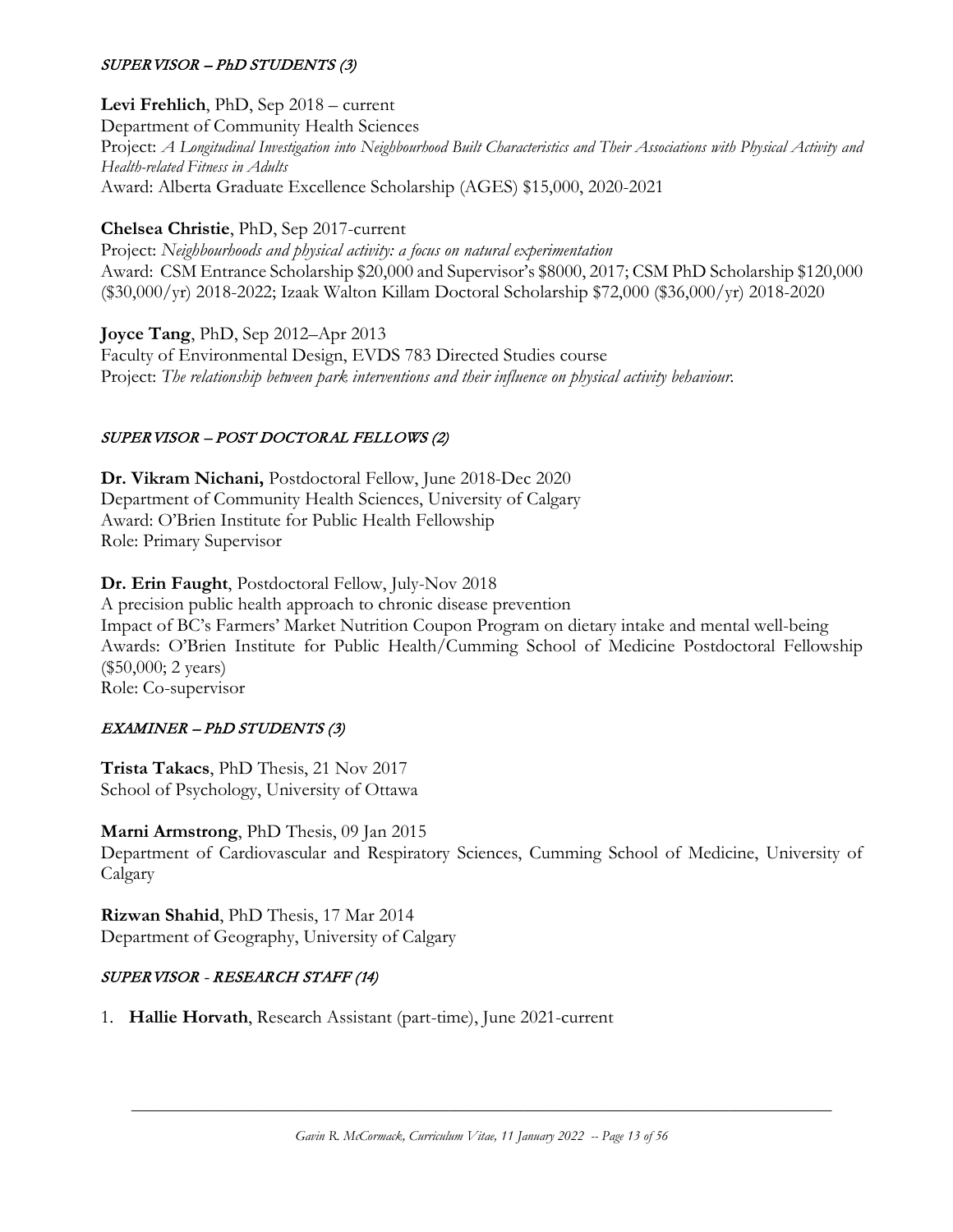- 2. **Lyah Ng**, Research Assistant (part-time), June 2021-current
- 3. **Carol Naish**, Research Assistant (part time), June 2020-current
- 4. **Michelle Patterson**, Research Assistant (part-time), Dec 2020-Dec 2021
- 5. **Jennie Petersen**, Research Coordinator (part-time), Dec 2019-Jan 2022
- 6. **Emma Chong**, Research Assistant (casual), July 2019-Oct 2020
- 7. **Dalia Ghoneim**, Research Assistant (part-time), Feb 2019-July 2021
- 8. **Liam Turley**, Research Associate (full-time), Feb 2018-Oct 2020
- 9. **Ryan Lukic,** Research Assistant (RPT), Jan 2017-Aug 2017
- 10. **Helen Pethrick,** Research Assistant (casual), Oct 2016-Apr 2017
- 11. **Rhianne Fiolka,** Research Assistant (part-time), May 2016-July 2017
- 12. **Anita Blackstaffe,** Research Associate (part-time), Dec 2015-current
- 13. **Rosemary Perry,** Research Coordinator (full-time), May 2015-Aug 2017
- 14. **Ally Gordey**, Research Assistant (casual), July 2013-July 2015

### **VI. ADMINISTRATIVE RESPONSIBILITIES**

### **I. DEPARTMENTAL-LEVEL (7)**

## **Member, Community Health Sciences Graduate Education Program (MDCH) Scholarships and Awards Review Committee**, 2018

Department of Community Health Sciences, Cumming School of Medicine, University of Calgary

### **Member, Graduate Education Committee,** 2016-2018

Department of Community Health Sciences, Cumming School of Medicine, University of Calgary

Represented the Population and Public Health specialization

### **Chair, Population and Public Health Specialization,** 2016-2018

Department of Community Health Sciences, Cumming School of Medicine, University of Calgary

### **Member, Population and Public Health Specialization,** July 2012-current

Department of Community Health Sciences, Cumming School of Medicine, University of Calgary

### **Member, MSc & PhD Applications Review Committee,** Jan 2012/2013

Department of Community Health Sciences, Cumming School of Medicine, University of Calgary

### **Member, BHSc Undergraduate Applications Review Committee,** Jan 2012/2013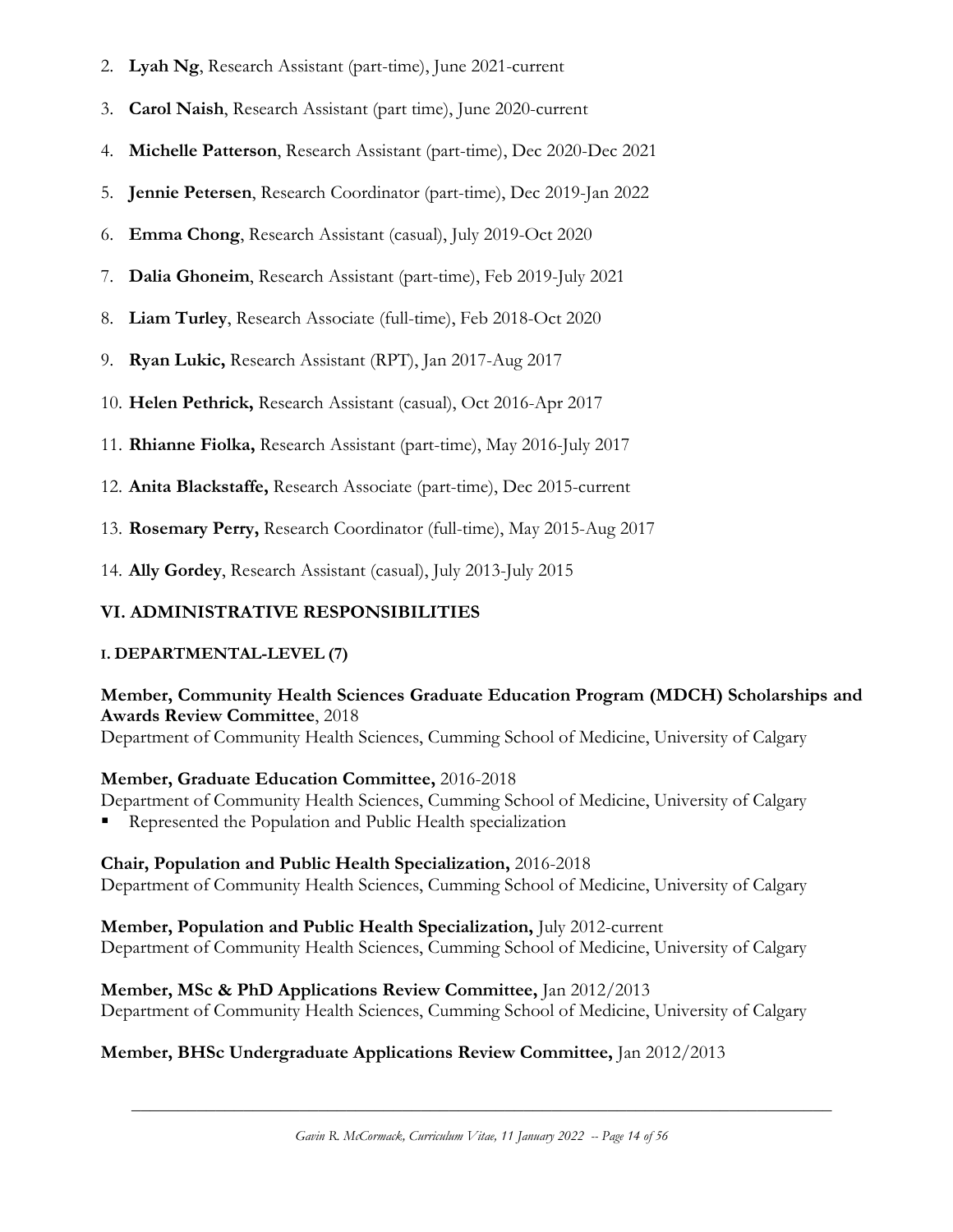Department of Community Health Sciences, Cumming School of Medicine, University of Calgary

## **Chair, BHSc Honours Exams Committee,** Jan 2012

Department of Community Health Sciences, Cumming School of Medicine, University of Calgary

## **II. FACULTY-LEVEL (4)**

**Member, O'Brien Awards Adjudication Committee,** May 2017 O'Brien Institute for Public Health, Cumming School of Medicine, University of Calgary

**Member, O'Brien Institute's Trainee Funding Committee,** May 2015, Nov 2015, Nov 2016 Review of Postdoctoral Scholar Applications for funding Cumming School of Medicine, University of Calgary

**Co-Chair, O'Brien Institute Events and Seminars Working Group**, April 2015 –April 2017 O'Brien Institute for Public Health, Cumming School of Medicine, University of Calgary

## **Member, Internal Peer Review Committee,** Sep 2013

*Institute for Public Health*, Cumming School of Medicine, University of Calgary

## **III. UNIVERSITY-LEVEL (15)**

**Member, 2022 Graduate Scholarships Committee** Canadian Institutes for Health Research, Tri-Agency Doctoral Competition Application, October 2021

**Member, Faculty of Graduate Studies Scholarship Committee,** Sept 2019-August 2020 Faculty of Graduate Studies, University of Calgary

**Member, Banting Scholarship Adjudication Committee**, May 2017 Canadian Institutes for Health Research

## **Member, Planning Committee,** May 2014 –May 2015

"Building a Healthy Living Lab", initiated by the Canadian Academy for Healthier Generations

**Member, Planning Committee, MakeCalgary Healthy Symposium,** 11 Apr 2014 Faculty of environmental Design (EVDS), University of Calgary

**Member, Planning Committee, MakeCalgary Talk: Flood Symposium,** 18 Oct 2013 Faculty of environmental Design (EVDS), University of Calgary

**Member, Postdoctoral Fellowship Recruitment Initiative Review Committee,** Nov 2012 Cumming School of Medicine, University of Calgary (VPR Office)

**Strategic Research Adviser,** 2012-2015 Centre for Excellence in Intervention and Prevention Science, Victoria Health Department

**Member, Health and Society Program Steering Committee,** 2012-2015 Cumming School of Medicine, University of Calgary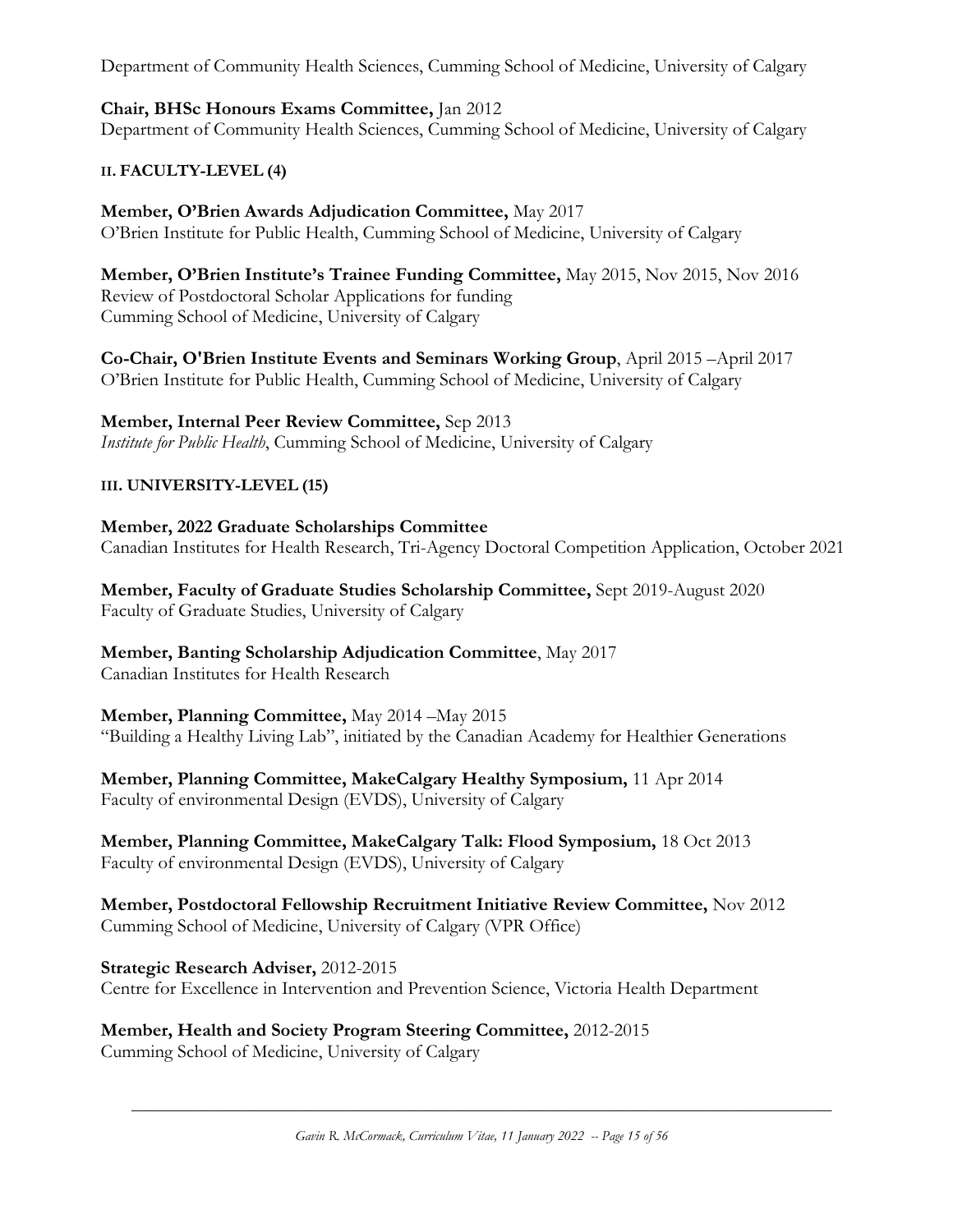**Member, Population Health and Equity Sub-Group,** Mar 2011 - present Institute for Public Health, Cumming School of Medicine, University of Calgary

**Member of the Conjoint Scientific Research Committee,** May-Dec 2007 Centre for Advancement of Health, University of Calgary/Calgary Health Region

**Member of the Evaluation and Monitoring Working Group,** Feb 2004-Aug 2006 Premiers Physical Activity Taskforce, Western Australian Government, Western Australia

**Vice-President of the Population Health Postgraduate Society,** Feb 2005-Nov 2005 School of Population Health, University of Western Australia

**Secretary of the Population Health Postgraduate Society,** May 2004-Jan 2005 School of Population Health, University of Western Australia

**Committee Member,** 9-10th December 2005

The National Consensus Workshop on Measuring and Monitoring Physical Activity in Children and Young People in Canberra, ACT, Australia held by the National Public Health Partnership.

### **IV. PROVINCIAL-LEVEL (5)**

**Alberta's Tomorrow Project Committee Member**, July 2019 – Diet and Physical Activity Working Group

**Age-Friendly Calgary Research Advisory Group Member,** July 2019 - City of Calgary Seniors Age-Friendly Strategy (SAFS)

**Conference Planning Committee Member**, 2017-2018

Active Living Research Conference (Banff, Alberta, Canada)

### **Planning Committee Member,** Nov 2013

Building Communities that Create Health, Calgary Regional Session, Office of the Chief Medical Officer, Alberta Health & Wellness

**Committee Member,** Mar-Dec 2012 Built Environment Health Promotion Strategy Indicators (BEHPSIC), Alberta Health Services.

### **V. REGIONAL-LEVEL (3)**

**Member, Research Evaluation & Advisory Board (REAB),** July 2013 – Dec 2015 U-WALK, Edmonton, The Alberta walking project (PI: Dr. Kerry Mummery, University of Alberta)

**Committee Member-at-large,** Sep 2011- Aug 2013 Alberta Public Health Association

**Committee Member & Facilitator,** 29 Jan 2015

Ever Active Schools, Pre-conference workshop, Kananaskis, AB,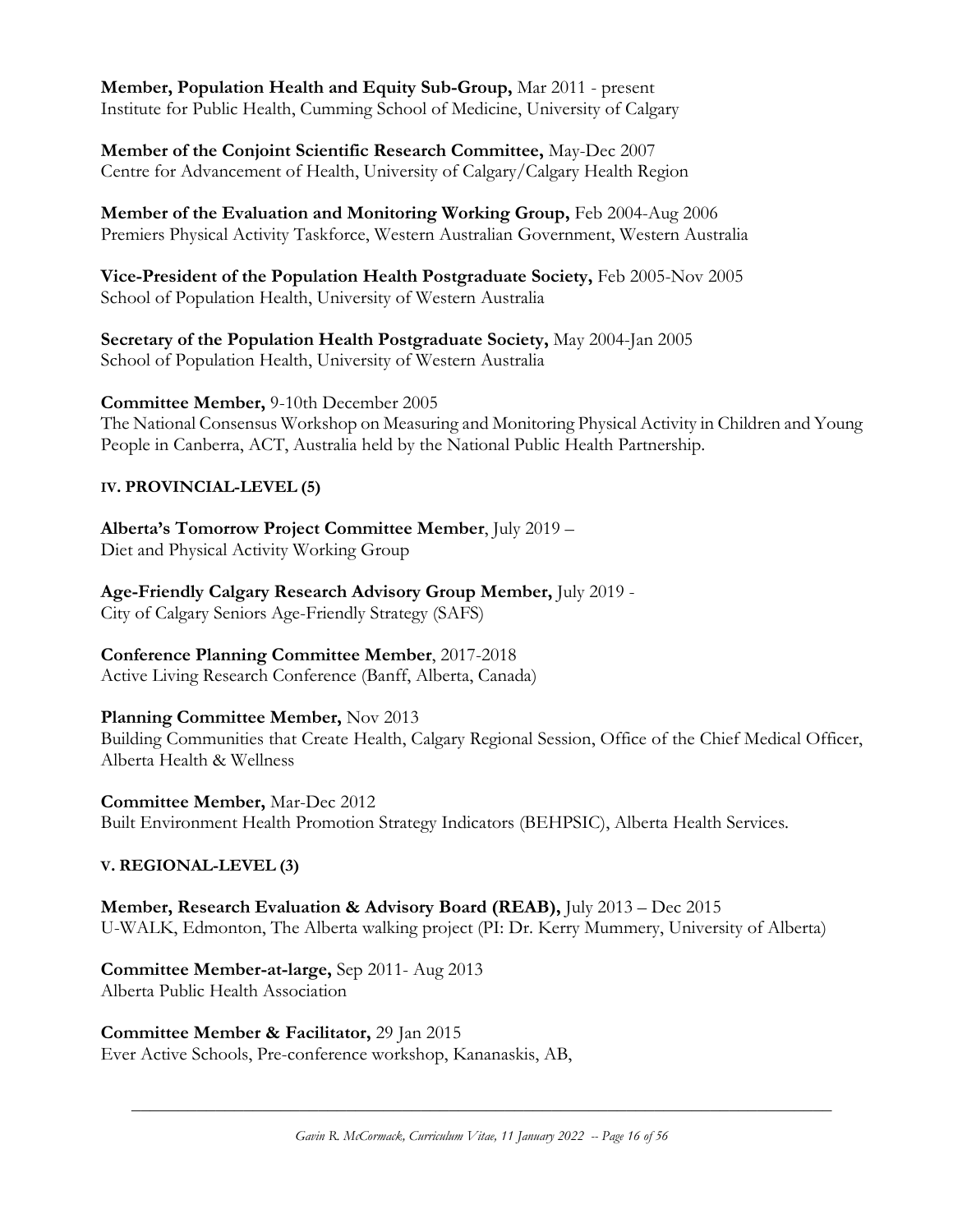### **VI. NATIONAL/INTERNATIONAL-LEVEL (5)**

**Conference Planning Executive Program Committee Member,** June 2017- Feb 2018 2018 Active Living Research Conference, 11-14 Feb 2018, Banff, Alberta

**Steering Committee Co-Chair,** June 2016-November 2017 2017 Walk21 International Conference (Calgary, Alberta)

**Scientific Program Chair,** June 2016-November 2017 2017 Walk21 International Conference (Calgary, Alberta)

**Board of Directors and Vice-President,** Jan-Oct 2017 Professional Association for Transport and Health

### **International Collaborator,** 2013-2016

NHMRC Centre for Research Excellence in Healthy, Liveable and Equitable Communities, [McCaughey](http://www.mccaugheycentre.unimelb.edu.au/)  [VicHealth Centre for Community Wellbeing,](http://www.mccaugheycentre.unimelb.edu.au/) Melbourne School of Population and Global Health, The University of Melbourne

## **VII. PROFESSIONAL ACTIVITIES**

### **I. MEMBERSHIPS IN PROFESSIONAL AND LEARNED SOCIETIES (5)**

- Libin Cardiovascular Institute, Calgary (Jan 2019-)
- Sports Medicine, Australia (Jan 2016-)
- Institute for Public Health / O'Brien Institute for Public Health, Calgary (2011-)
- **International Society for Physical Activity and Health (2012-)**
- International Society of Behavioral Nutrition and Physical Activity (2006-)

### **II. PROFESSIONAL SERVICE**

### EXTERNAL PEER REVIEW FOR RESEARCH GRANTS AND PERSONNEL AWARDS (3)

**Kuwait Foundation for the Advancement of Sciences**, 2021 Grant reviewer

**Luxembourg National Research fund (FNR**) CORE 2019 Grant reviewer, multi-annual research programme scheme

**CIHR College of Reviewers**, Sept 2017 - present Invited Member, Canadian Institutes of Health Research

### GRANT REVIEWS (6)

**Health and Medical Research Fund Grant, 2006, 2014, 2018, 2019, 2020, 2021** Hong Kong Government Health and Health Services Research Fund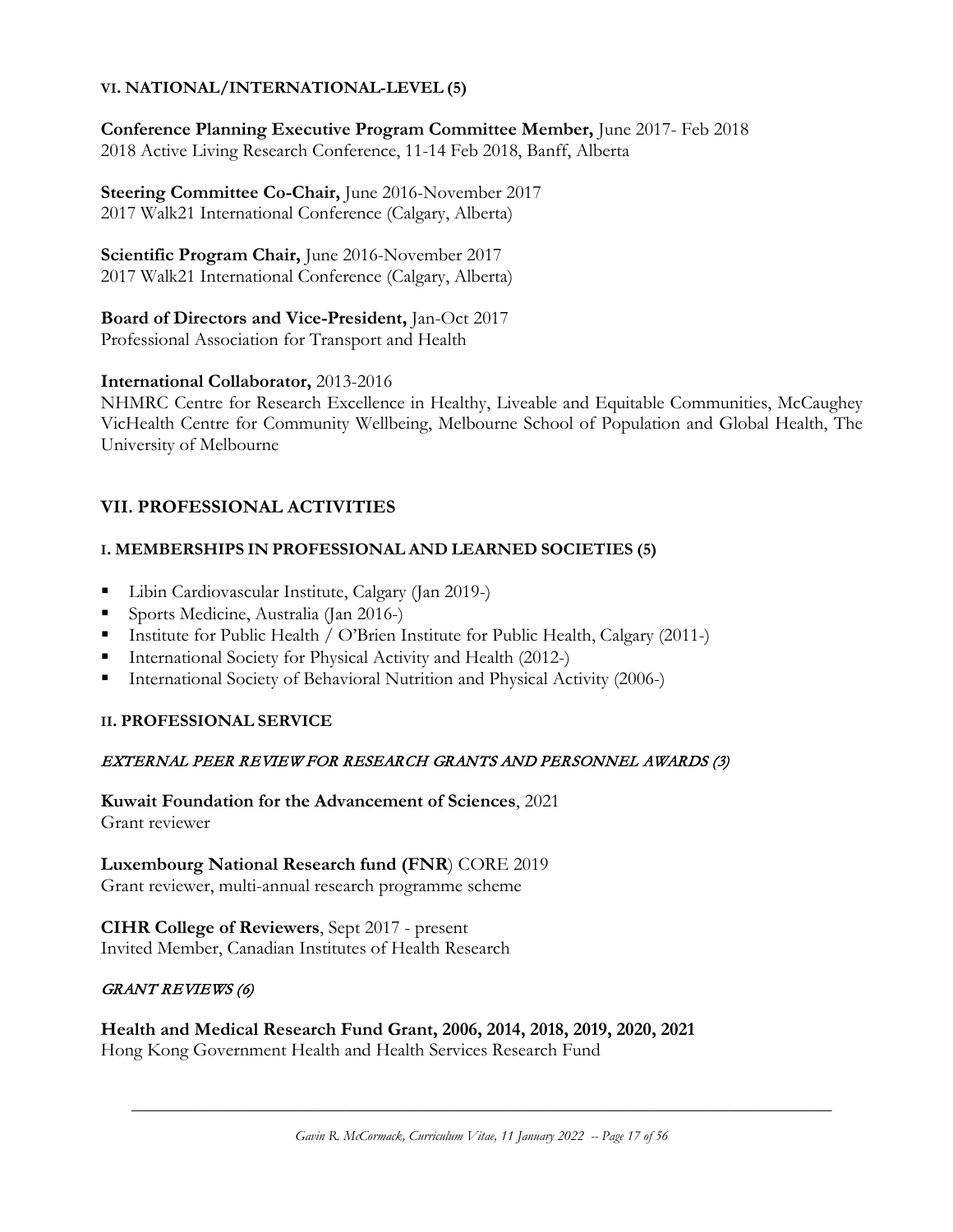Reviewer

## **CIHR Stage 1 of 2015 Foundation Scheme and Stage 1 of 2016 Project Scheme competitions (9**)

Member, Peer Review Panel, Canadian Institutes of Health Research

## **CIHR (PH1/PH2) – Open Operating Grant Applications**, **2014-2015**

Member, Peer Review Committee, Canadian Institutes of Health Research (9)

**Wellcome Trust Project Grant, 2010** Reviewer, United Kingdom

**Health, Welfare, and Food Bureau, 2009** Reviewer, Government of Hong Kong

### **Project Grants, 2006**

Reviewer, National Heart Foundation (New Zealand)

### REVIEWS OF APPLICATIONS FOR SCHOLARSHIPS AND FELLOWSHIPS (3)

**Michael Smith Foundation for Health Research (MSFHR) Population and Public Health Review Panel (British Columbia), 2020, 2021** Reviewer

**Killam and Open Doctoral applications review (UofC), 2019, 2020**

Reviewer

### **Member, Peer Review Committee, 2014-2016**

(PH1/PH2) - PhD Applications, Canadian Institutes of Health Research

### MANUSCRIPT REVIEWS (INVITED) (18)

- 1. British Medical Journal (2015)
- 2. American Journal of Health Promotion (2013)
- 3. American Journal of Preventive Medicine (2007, 2010)
- 4. BMC Public Health (2013)
- 5. Canadian Journal of Public Health (2010, 2012, 2013, 2014)
- 6. Health & Place (2009, 2010, 2011, 2013)
- 7. Intl. J. Behavioral Nutrition & Physical Activity (2007, 2008)
- 8. Intl. J. Sustainable Transportation (2012)
- 9. Intl J. Urban & Regional Research (2009)
- 10. Journal of Epidemiology & Community Health (2007)
- 11. Journal of Physical Activity & Aging (2007)
- 12. Journal of Physical Activity & Health (2008, 2009, 2010)
- 13. Journal of Sport & Exercise Psychology (2008)
- 14. Journal of Transport and Land Use (2013)
- 15. Obesity (2007)
- 16. Preventive Medicine (2009, 2015)
- 17. Research Quarterly for Sports & Exercise (2010)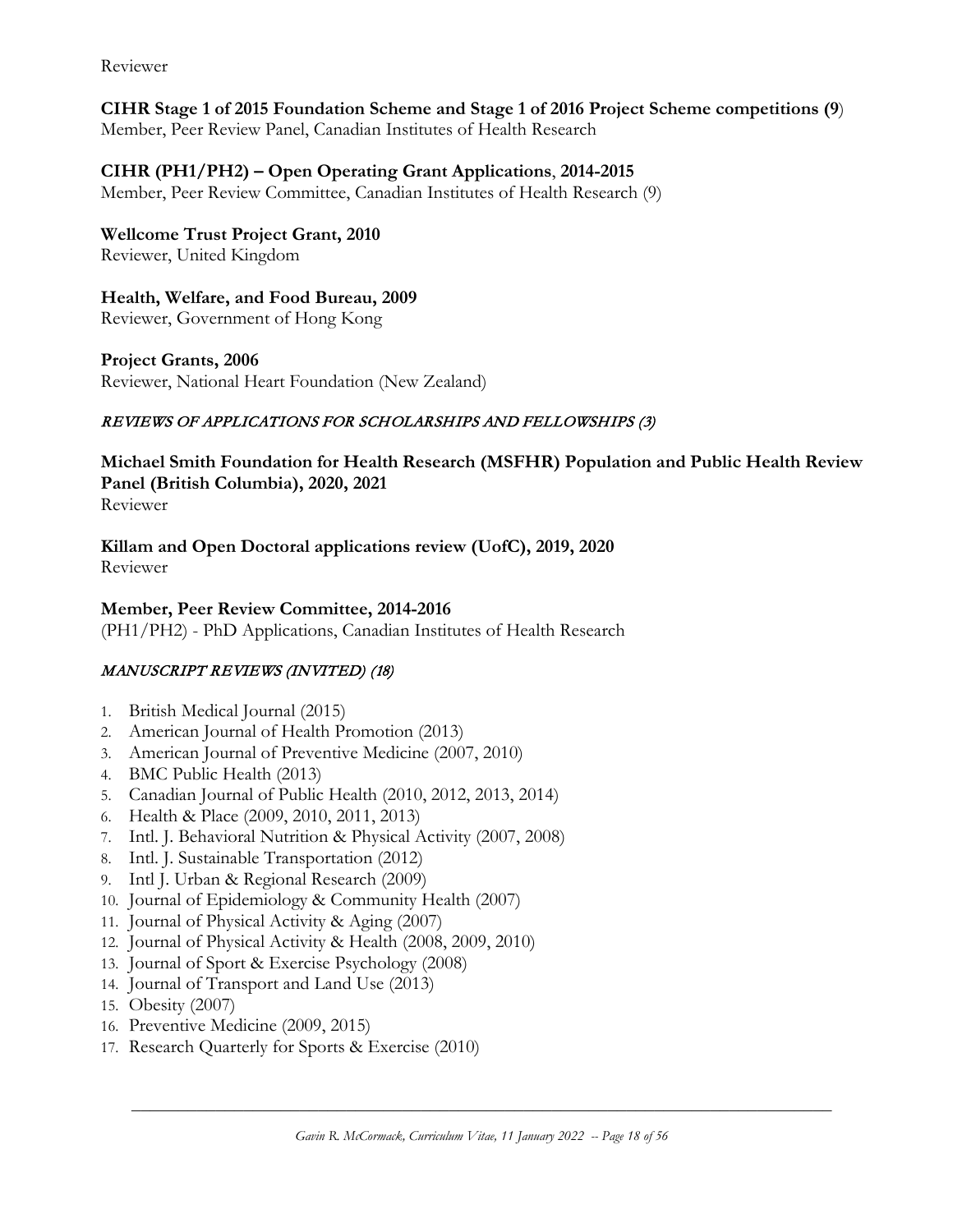### EDITORIAL ROLES FOR ACADEMIC JOURNALS (4)

#### **Editorial Board Member,** Dec 2021-present

International Journal of Behavioral Nutrition and Physical Activity (IJBNPA)

### **Associate Scientific Editor,** July 2012-present

Health Promotion and Chronic Disease Prevention in Canada: Research, Policy and Practice, Public Health Agency of Canada

**Editorial Advisor,** Aug 2011-2014 Biomedical Central (BMC) Public Health

**Associate Editor,** Aug 2010-July 2011 Biomedical Central (BMC) Public Health

### RESEARCH SERVICE WITH GOVERNMENT AGENCIES (3)

### **Data analysis and writing of the report,** March-June 2008

*"Physical activity levels of Western Australians 2006. Results from the adult physical activity survey and pedometer study"* for the Premiers Physical Activity Taskforce, Western Australian Government, (Amount: \$3000)

### **Data analysis and writing of the report,** 2008

*"Children and adolescent physical activity and nutrition survey 2008 (CAPANS) report"* for the Premiers Physical Activity Taskforce, Western Australian Government (current), (Amount: \$1900)

### **Data analysis and writing of the report,** Feb-June, 2006

"*Physical activity levels of Western Australians 2005. Results from the adult physical activity survey and pedometer study"*  for the Premiers Physical Activity Taskforce, Western Australian Government, (Amount: \$3025)

### VISITING SCHOLARS HOSTED (2)

### **Jasper Schipperijn**, PhD, 20-21 October 2016

Associate Professor, Research Unit for Active Living, Department of Sport Science and Clinical Biomechanics, University of Southern Denmark.

"Use of GPS, accelerometer and GIS to study relationships between health behavior and environment"

- Oct 20, 2016: All day working sessions with Research Project student and myself
- Oct 21, 2016: A 3-hour Workshop attended by 25 researchers and students. (8:30-11:30)
- Oct 21, 2016: Weekly noon hour Seminar Rounds presentation (12:00-13:00)

Funding supported by OIPH Catalyst Grant, University of Calgary

**Javad Koohsari**, PhD, 18-29 March 2019

Research Fellow, Urban Design and Health Faculty of Sport Sciences, Waseda University, Tokorozawa, Japan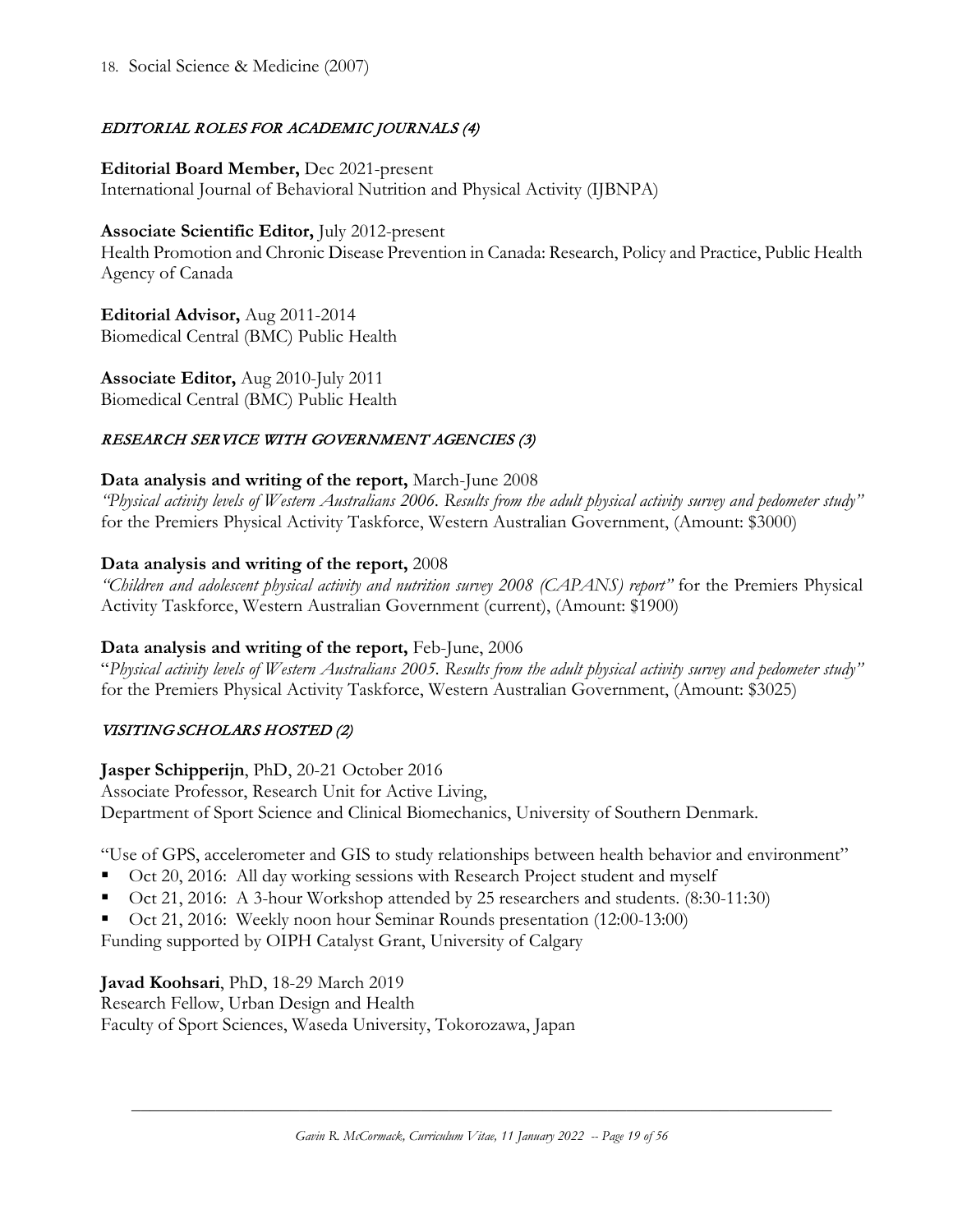"Active Living, built environments and healthier cities for tomorrow"

- March 20, 2019: Workshop Urban design, physical activity, and sedentary behaviour
- March 22, 2019: Workshop Public open space and active behaviours: Concepts, challenges, and research agenda
- March 25, 2019: Workshop The application of space syntax in physical activity and sedentary behaviour
- March 29, 2019: Presentation Urban design, physical activity, sedentary behaviour, and public health – new insights using space syntax Funding supported by makeCalgary, University of Calgary

## **VIII. RESEARCH SUPPORT (40)**

## **I. AWARDS AS PRINCIPAL INVESTIGATOR**

- 1. Evaluation of a community-implemented intervention involving wearable technology
	- Vivo for Healthier Generations Society
	- Duration: 1 year (2020-2021)
	- $$62,268$
	- McCormack G (PI), Doyle-Baker (co-PI)
- 2. Baseline Community Data for the Vivo Play Project: North-Central Calgary Community Survey on Physical Activity, Play, Parks Use and Social Connection
	- **Vivo For Healthier Generations Society**
	- Duration: 1 year (2020-2021)
	- $$94,275$
	- McCormack G (PI), Doyle-Baker P (Co-PI)
- 3. Evaluation of the Vivo Play Ambassador Program
	- **Vivo For Healthier Generations Society**
	- Duration: 2.5 years (2020-2022)
	- $$256,148$
	- McCormack G (PI), Doyle-Baker P (Co-PI)
- 4. Neighbourhood built environment and weight status of adults living in Alberta urban areas
	- Diabetes, Obesity, & Nutrition Strategic Clinical Network<sup>TM</sup> (DON SCN<sup>TM</sup>) Seed Grant
	- Duration: 1 year (2019-2020)
	- $\blacksquare$  \$10,000
	- $\blacksquare$  McCormack G (PI)
- 5. Perceptions of neighbourhood walkability, bike-ability, livability, health, and vibrancy among residential real estate professionals, home buyers, and developers
	- Alberta Real Estate Foundation
	- Duration: 5 years (June 2019-June 2024)
	- \$60,000
	- $McComack G (PI)$
- 6. "Fit Communities": Urban design, physical activity, and health-related fitness in adults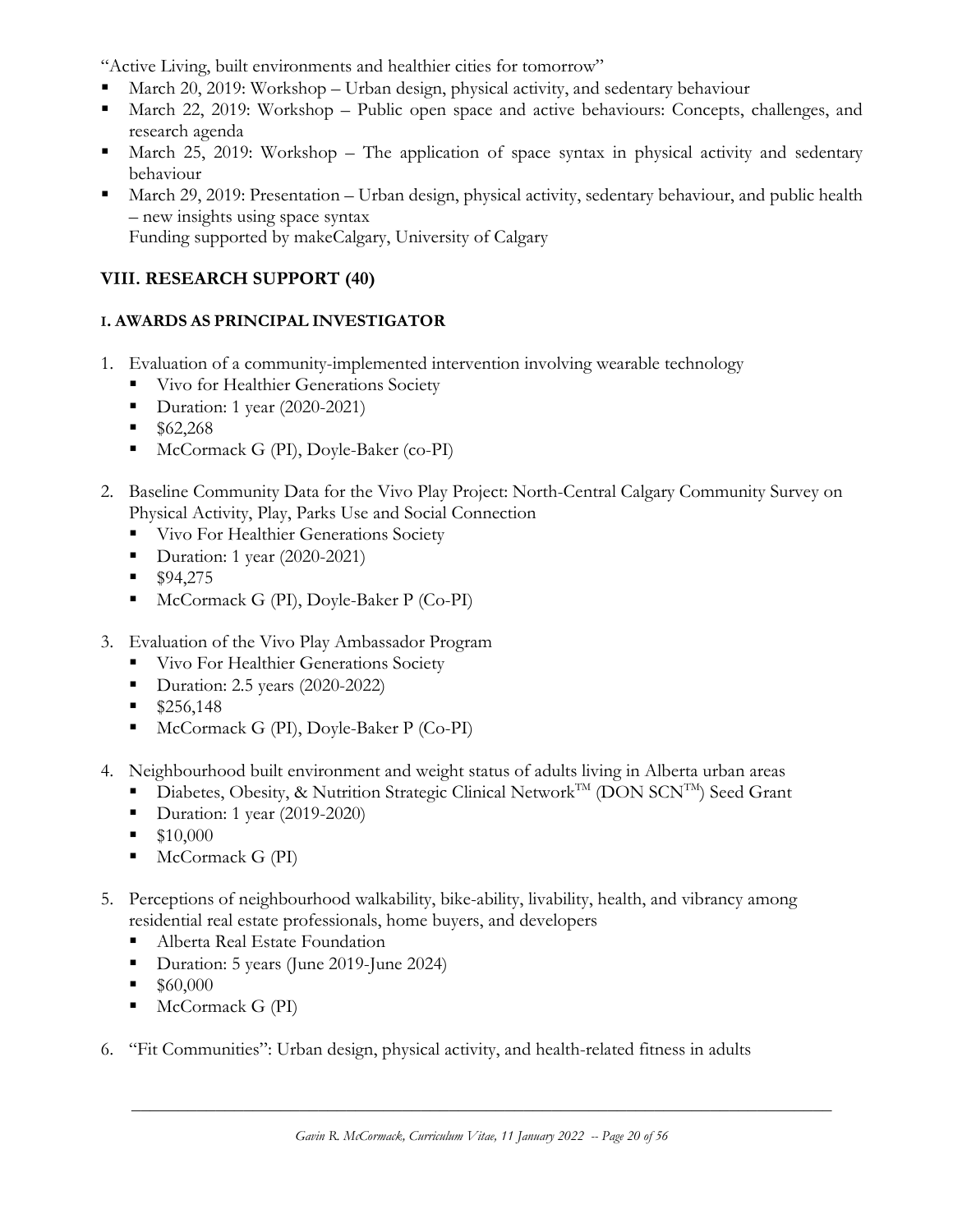- Cumming School of Medicine Research Enhancement Program, University of Calgary
- Duration: 1 year (April 2019-March 2020)
- $\blacksquare$  \$4,796
- $McComack G (PI)$
- 7. Neighbourhood Design and Physical Activity: Generating Evidence to Inform Healthy Public Policies
	- Canadian Institutes of Health Research Foundations Scheme
	- Duration: 5 years (July 2017-June 2022)
	- $\blacksquare$  \$964,309
	- $McComack G (PI)$
- 8. Temporal relations between neighbourhood walkability and walking for different purposes in Canadian adults: A longitudinal residential relocation study
	- Canadian Institutes of Health Research Project Scheme Grant
	- Ranked  $1<sup>st</sup>$  among 97
	- Duration: 3.5 years (April 2017-August 2020)
	- $\blacksquare$  \$200,000
	- $McComack G (PI)$
	- Collaborators: Nettel-Aguirre A, Friedenreich C, Morrow G, Vena Jennifer, Uribe F, Martinson R, Matsalla G, Chapman J
- 9. Urban Form and Health: A Canadian Perspective
	- Public Health Agency of Canada (PHAC) makeCalgary Network (Project Support)
	- Duration: 4 months (March-June 2017)
	- $\bullet$  \$9216 (top-up funds)
	- $\blacksquare$  McCormack G (PI)
	- Co-Applicants: Chapman J, Goopy S, Cabaj J, Tang J, Fabreau G, Martinson R, Morrow G, McLeod L, Keough N, Lee C, Orpana H.

## 10. Urban Form and Health: A Canadian Perspective

- makeCalgary Network (Project Support)
- Duration: 4 years (April 2015 Mar 2019)
- $\bullet$  \$20,000
- $McComack G (PI)$
- Co-Applicants: Chapman J, Goopy S, Cabaj J, Tang J, Fabreau G, Martinson R, Morrow G, McLeod L, Keough N, Lee C, Orpana H.
- 11. Built environment and objectively-monitored physical activity among Canadian adults
	- Cumming School of Medicine Research Enhancement Program, University of Calgary
	- Duration: 1 year (Jan 2017-Dec 2017)
	- $\blacksquare$  \$4,300
	- **McCormack G (PI)**
- 12. Development and Assessment of a Neighbourhood-Based Physical Activity Questionnaire
	- **O'Brien Institute's Catalyst Grant**
	- Duration: 1 year  $(2015-2017)$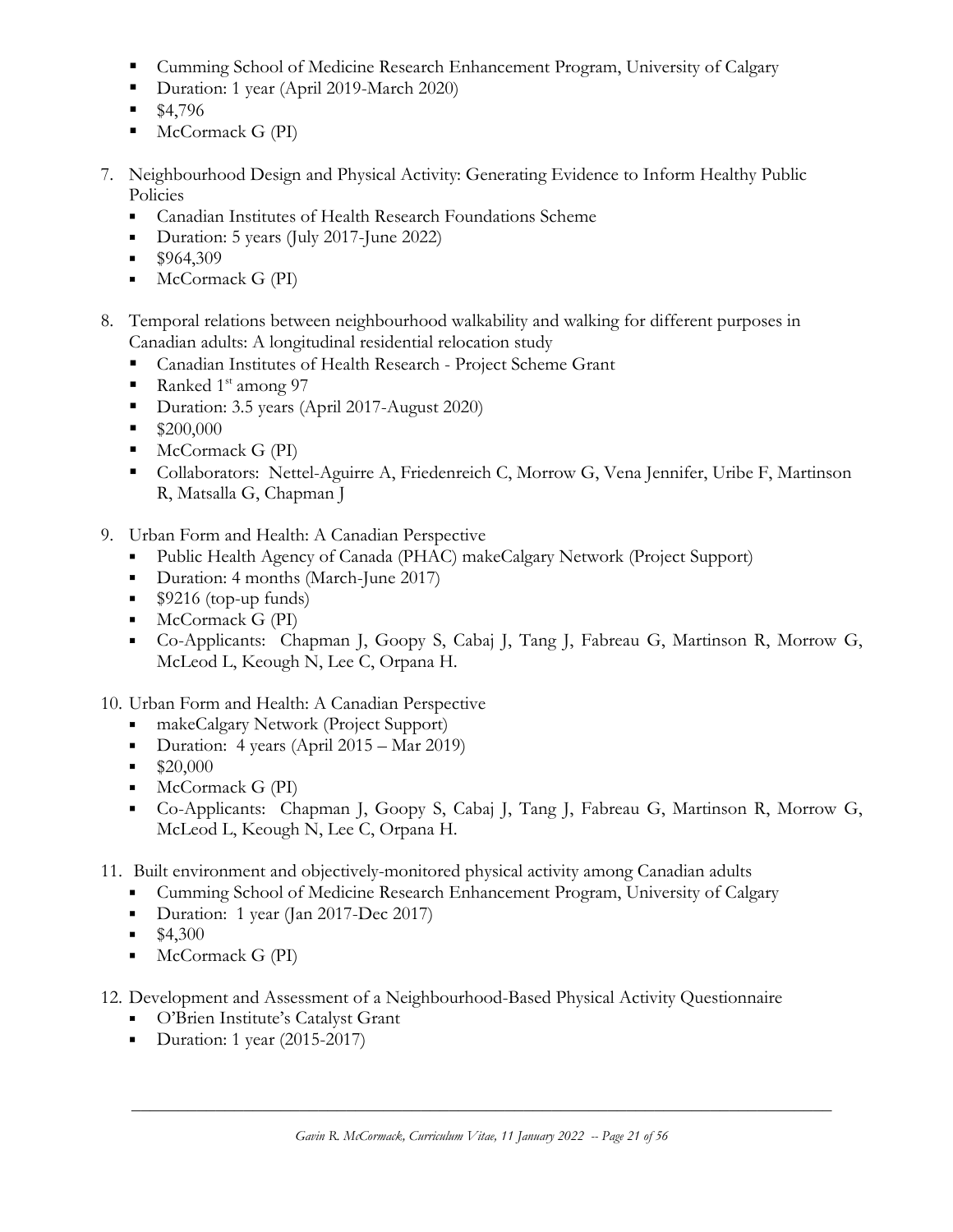- \$7,099
- McCormack G (PI)
- 13. The role of the built environment in determining the effectiveness of a pedometer-based physical activity intervention
	- Canadian Institutes of Health Research, Open Operating Grant Competition,
	- Duration: 4 years  $(2016-2019)$
	- \$192,176
	- $\blacksquare$  McCormack G (PI)
	- Co-Applicants: McHugh TL, Mummery K, Nettel-Aguirre A, Sandalack B, Spence J.
- 14. Development and assessment of a neighbourhood-based physical activity questionnaire
	- University Research Grants Committee (URGC) Seed Grant, University of Calgary
	- $\blacksquare$  Duration: 1 year (2015-2016)
	- $\blacksquare$  \$14,999
	- $McComack G (PI)$
- 15. Peer social networks and their influence on sedentary leisure-time, diet, and eating behaviour of children and adolescents
	- Alberta Centre for Child, Family and Community Research (Seed Grant Competition
	- Duration: 2 years  $(2013-2015)$
	- $$9,510$
	- McCormack G (PI), Nettel-Aguirre A, Sawka KI, Swanson K, Johnston C, Bandali F.
- 16. Pathways to weight: The influence of neighbourhood environments on the weight status of adults
	- Canadian Institutes of Health Research, Open Operating Grant Competition
	- Duration: 4 years  $(2013-2017)$
	- \$269,808
	- McCormack G (PI), Csizmadi I, Friedenreich C, McLaren L, Nettel-Aguirre A, Potestio M., Sandalack B.
- 17. Novel insights into how health is generated in urban settings: A 'natural experiment' study of off-leash areas
	- Canadian Institutes of Health Research, Natural Experiment Competition
	- Duration:  $3$  years (2011-2014)
	- $\blacksquare$  \$197,783
	- Rock M, McCormack G (Co-PIs), Massaolo A, Degeling C, Greenwood-Lee J, MacLaren L, Adams C.
- 18. Health Impact of an Unexpected School Closure
	- Canadian Institutes of Health Research, Natural Experiment Competition
	- Duration: 3 years (2010-2013)
	- $\blacksquare$  \$197,384
	- Nettel-Aguirre A, McCormack G (Co-PIs), Hawe P, Lupien S.
- 19. Physical Activity Taskforce adult physical activity survey 2005
	- **Healthyway Health Promotion Project Grant, Western Australia**
	- Duration: 1 year  $(2005-2006)$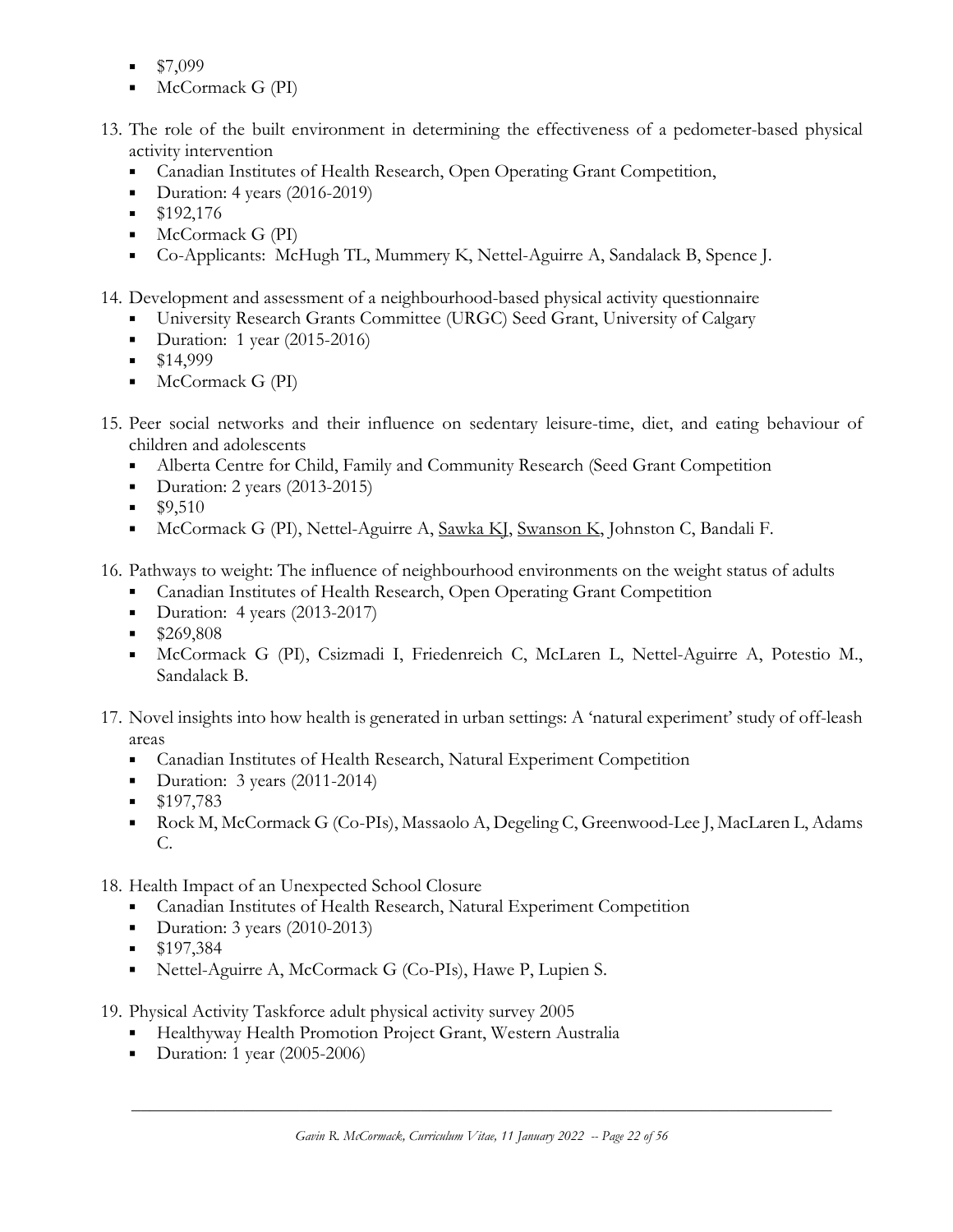- \$22,000
- McCormack G (PI), Jalleh G, Summerfield P, Riatti J.

## **II. AWARDS AS CO-INVESTIGATOR OR COLLABORATOR**

- 1. A review of Canadian evidence on the relationships between urban form and health in children and adolescents. O'Brien Institute for Public Health (OIPH) Catalyst Grant Duration: Jan 2019 – May 2020 \$10,000 Hagel B (Co-PI), Goopy S, Cabaj J, Pitt T, Hubka T, Aucoin J
- 2. Does the BC Farmers' Market Nutrition Coupon Program improve the dietary behaviours and psychosocial well-being of low-income adults? Canadian Institutes of Health Research Project Scheme Duration: 4 years (April 2018- Mar 2022) \$539,325 Olstad D (PI) Ball K., Saboji T, McLaren L, McCormack G, Downs S, Fournier B, Black J, Nykiforuk C, Minaker L
- 3. Getting to precision in public health: Leveraging nationally representative dietary intake data to match vulnerable Canadians with targeted interventions to redress disparities in cancer risk. Canadian Institutes of Health Research, Institute of Cancer Research Operating Grant Duration: 2 years (Mar 2018-Mar 2020) \$75,000 Olstad (PI), Sajobi T, McCormack G, De Koning L, Cooke M, Nykiforuk C, Faught E
- 4. Development and pilot testing of a novel web-based platform to assess the impact of the BC Farmers' Market Nutrition Coupon Program on the dietary intake and well-being of low-income adults. Calgary Centre for Clinical Research (CCCR), University of Calgary and Alberta Health Services, Clinical Research Fund Pre-Submission Grant Duration: 2 years (Sept 2017-Sept 2019) \$10,000 Olstad (PI), Minaker L, McCormack G, McLaren L, Black J, Nykiforuk C, Downs S, Ball K
- 5. Mapping urban healthscapes: Sharing knowledge and inspiring new ways of knowing through interactive visual mapping. LOI Mellon Grant (2017) \$40,000 Goopy S, (PI), Chowdhury TT, Kassan A, Grantham O'Brien M, McCormack G, Chapman J, Charania I, Ferreira C.
- 6. The Built Environment and Active Transportation Safety in Children and Youth Canadian Institutes of Health Research Project Scheme Duration: 5 years (July 2016 – June 2021) \$1,500,000 (\$387,022 per year) Brent Hagel (PI), Belton K, Beno S, Dixon A, Doan Q, Emery C, Fuselli P, Howard A, McCormack G, Nettel-Aguirre A, Russel K, Stang A, Teschke K, Voaklander D, Warda L, Winters M.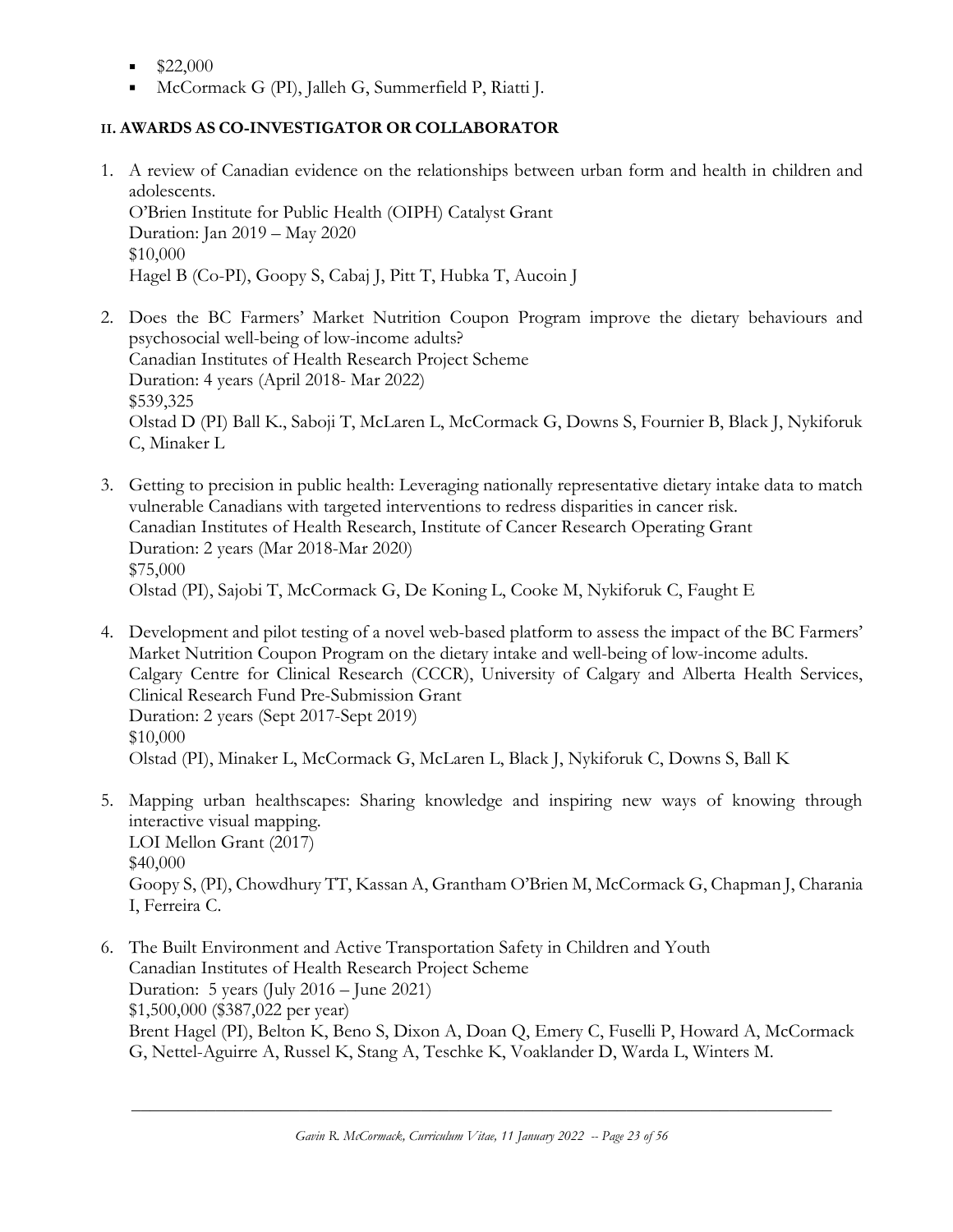- 7. Density is Destiny: determining the optimal densities to support livable and sustainable streets SSHRC Insight Grant Duration 3 Years (2016-2019) \$233,200 Co-PIs: Sandalack B, Alaniz-Uribe F Co applicants, Doyle-Baker, McCormack, Lindquist – Collaborators
- 8. Beyond known barriers to walkability: A pilot study to explore the motivation and desirability of walking for health among South Asian populations makecalgary Network (Project Support) Duration: 4 years (April 2015 – Mar 2019) \$20,000 Goopy S (PI) Co-Applicants: McCormack G, Chowdhury TT, Kassan A, O'Brien MG, Chapman J.
- 9. Calgary Children, Physical Activity, and the Playground Built Environment makeCalgary Network (Project Support) Duration: 4 years (April 2015 – Mar 2019) \$20,000 McDonough M (PI) Co-Applicants: Bridel W, Emery C, McCormack G, Fox K, Brunton L, Hagel B, Zwicker J, Heather C, Guimond JK, Yardley L
- 10. makeCalgary: from partnership to platform for innovation. Smart Cities, Human Dynamics Theme, Office for the Vice-President Research, University of Calgary Duration: 1 year (July 2016 – June 2017) \$150,000 Ghali, W (PI), Bharwani A, Fabreau G Hagel B, Musto R, Poulin M, Rock M, Sharma N, Tang K, Sargious P, McCormack G, Saah R, Cabaj J, Hatfield J
- 11. HealthyHoods: a better life in cities Smart Cities, Human Dynamics Theme, Office for the Vice-President Research, University of Calgary Duration: 1 year (July 2016 – June 2017) \$75,000 Sandalack B (Co-PI), Doyle-Baker P (Co-PI), Alaniz Uribe F(Co-PI), Galpern P, McCormack G
- 12. Whole-Of-Community for Primary and Tertiary Cancer Prevention Alberta Innovates Health Solutions, Cancer Prevention Research Opportunity Duration: 6 months (2015) \$50,000 Mummery K, Courneya K, Jennings C, Berry T, McCormack G, McHugh T-L, Carson V, Loitz C, Duncan M, Vallance J, Vandelanotte C, Culos-Reed N, Jones J, Frank L, Johnston N.
- 13. The Built Environment and Active Transportation Safety in Children and Youth Canadian Institutes of Health Environments and Health: Intersectoral Prevention Research Team Grant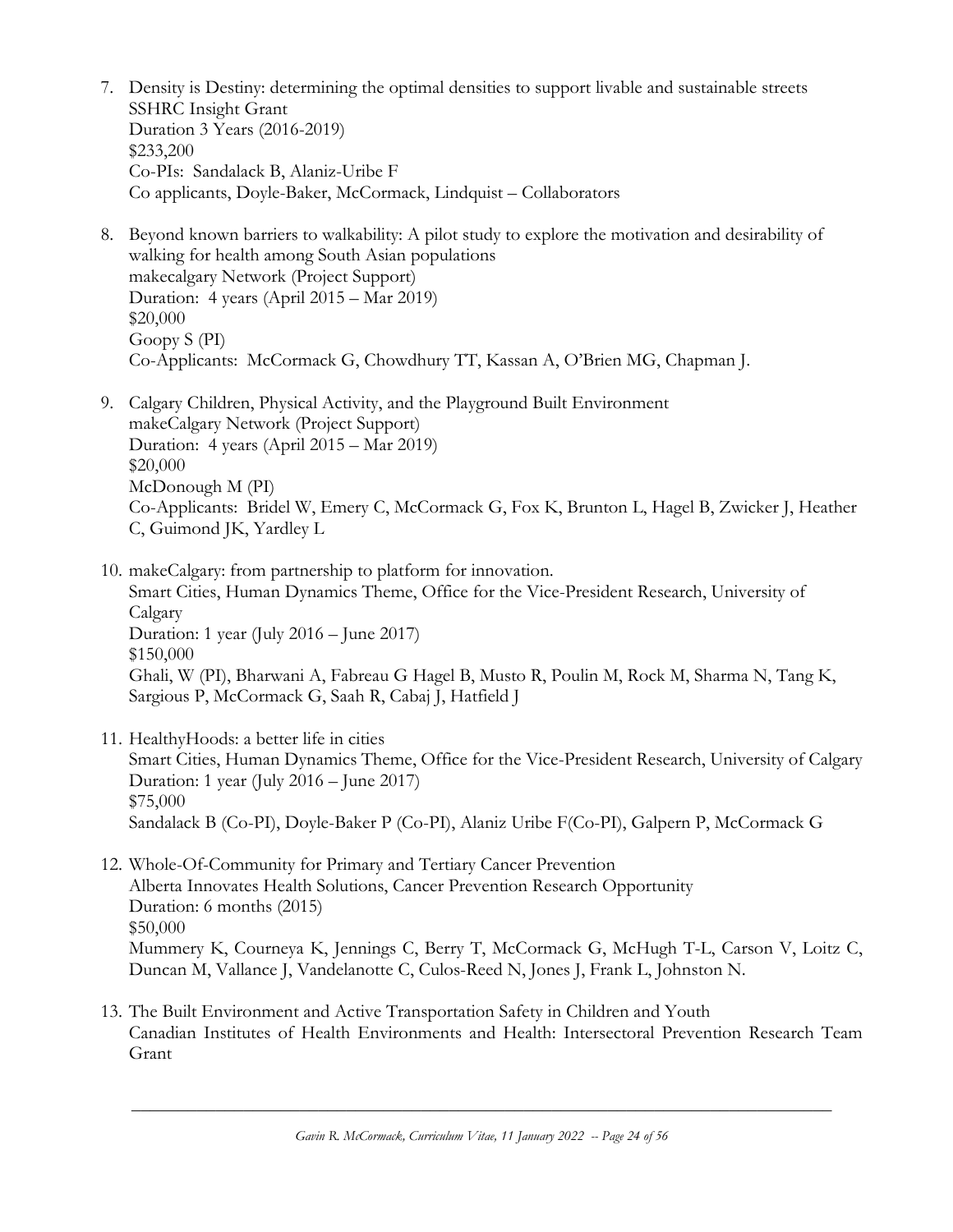Duration: 1 year (Feb 2016 – Jan 2017) \$49,973

Hagel B (PI), Belton K, Buliung R, Cloutier M, Emery C, Kennedy J, Ma T, MacArthur C, MacPherson A, McGowan J, McCormack G, Nettel-Aguirre A, Owens L, Pike I, Rowe B, Torres Michel J, Voaklander D, Winters M.

- 14. Evaluating the effectiveness of neuromuscular training in decreasing the risk of sport and recreational injuries and improving healthy outcomes in junior high school students Alberta Centre for Child, Family and Community Research Small Projects Grant Duration: 2 years (2014-2016) \$39,679 Emery C (PI), Hagel B, Doyle-Baker P, Richmond S, McCormack G, Nettel-Aguirre A, Verhagen E, McKay C, Marshal, D, Currie G, McKinlay M, Belton K, van den Berg C, Carnduff R, Romanow N, Romiti M.
- 15. Health impact assessment and the City of Calgary planning process Urban Alliance Seed Grant Application, University of Calgary Duration: 1 year (2014 – 2015) \$14,375 Brown J (PI), Down D, McCormack G, Sandalack B, Morrow G, Sargious P.
- 16. Alberta Program in Youth Sport and Recreational Injury Prevention Alberta Innovates Health Solutions – Collaborative Research and Innovation Program. Duration: 5 years (2013-2018) \$2,425,000 Emery CA, Hagel BE (Co-PIs), Meeuwisse WH, McCormack G, Rowe BH, Nettel-Aguirre A, Voaklander D, Finch C, Verhagen E, Macpherson A, Groff P, Goulet C, Kang J, McKay C, Richmond SA, Schneider K, Russell K, Doyle-Baker PK, Babul S, Marshall D, Currie GR, Ferber R.
- 17. Physical Activity Taskforce Survey of Western Australian Adults 2009 Western Australian Department of Sport and Recreation, Government of Western Australia Duration: 1 year (2009-2010) \$149,950 Rosenberg M (PI), Martin K, Mills C, Braham R, McCormack G, Grove J.
- 18. Environmental determinants of cycling injuries Alberta Centre for Child, Family, and Community Research Investigator Driven Small Grant Program Duration: 1 year (2010-2011) \$39,994 Hagel B (PI), Row B, Embree T, Ruest N, McCormack G, Nettel-Aguirre A.
- 19. Western Australian Children and Adolescent Physical Activity and Nutrition Survey 2008 Western Australian Department of Sport and Recreation Tender, Government of Western Australia Duration: 1 year (2008-2009) \$546,908 Rosenberg M (PI), Miller M, Martin K., Giles-Corti B, Bull F, McCormack G, Magarey A, Devine A, Pratt S.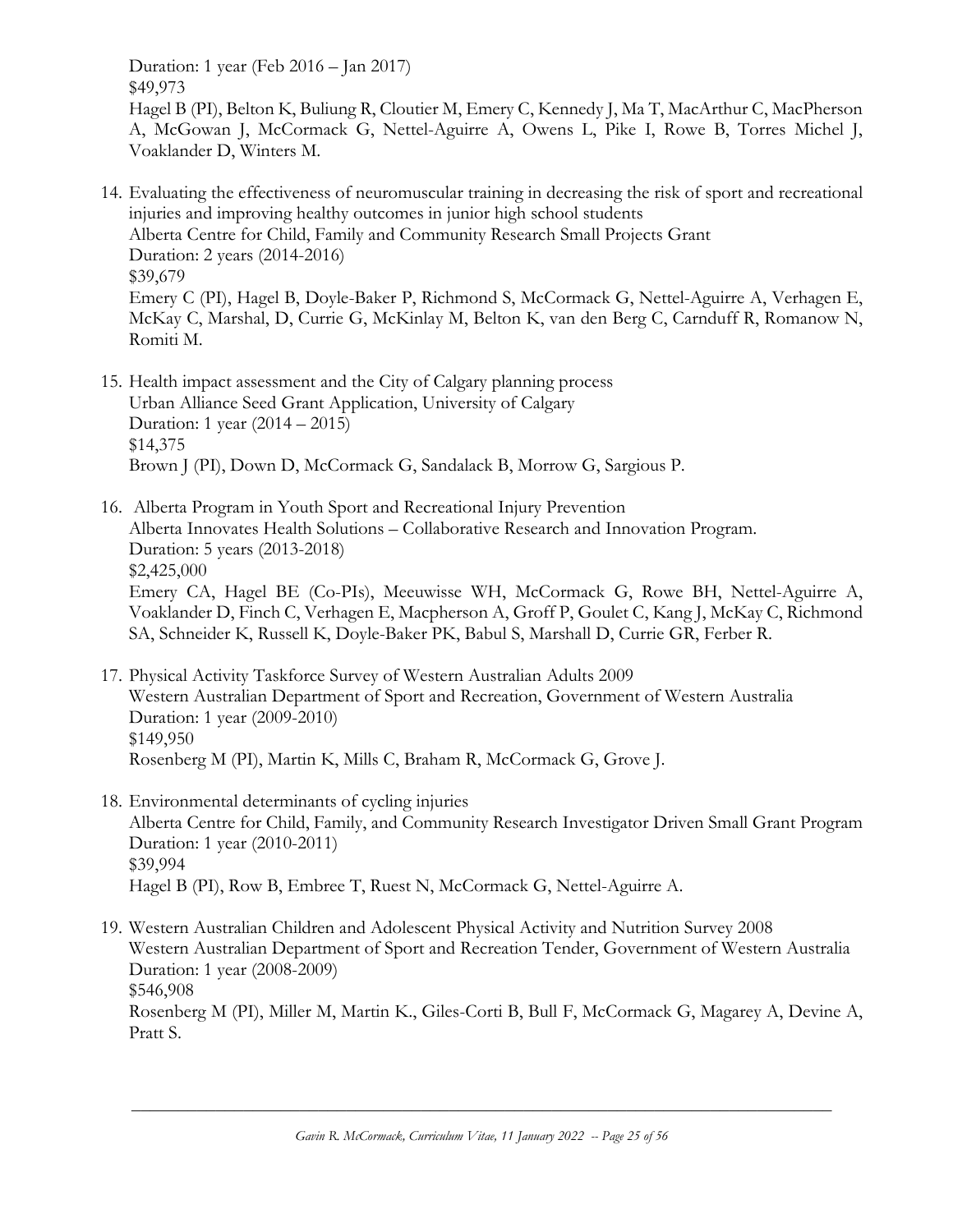- 20. The impact of urban design on active transportation patterns in children National Health and Medical Research Council (NHMRC) Project Grant, Australia Duration: 3 years (2005-2008) \$349,225 Giles-Corti B (PI), Van Neil K, Timperio A, Bulsara M, Pikora T, McCormack G.
- 21. The impact of urban design on active transportation patterns in children Healthway Health Promotion Project Grant Duration: 3 years (2005-2008 but not accepted) \$330,000 Giles-Corti B (PI), Van Neil K, Timperio A, Pikora T, McCormack G, Bulsara M.

## **IX. INVITED ADDRESSES / PRESENTATIONS (25)**

### **INTERNATIONAL (3)**

- 1. **McCormack GR. Invited speaker**. Urban Design, Physical Activity, and Health. Faculty of Sport Sciences, Waseda University, Tokyo, Japan (October 2019)
- 2. **McCormack GR. Invited Speaker**. The benefits of a physically active lifestyle. Symposium: Physical Inactivity and Sedentary Behaviour: Research Trends and Future Directions. Faculty of Sport Sciences, Waseda University, Japan (October 2019)
- 3. **McCormack GR. Keynote Speaker**. (Un)Healthy Neighbourhoods: Built Form Shaping Physical Activity, Weight, and Health. Japanese Association of Exercise Epidemiology Conference, Tokyo, Japan (June, 2018)

### **NATIONAL (2)**

- 1. **McCormack GR**. Associations between neighbourhood food environment, neighbourhood socioeconomic status, and diet quality in adults. A methodological description. (Poster Presentation). New Investigator Meeting, Institute of Nutrition, Metabolism and Diabetes, CIHR, Oak Island, Nova Scotia (Jan, 2015)
- 2. **McCormack GR**. Neighbourhoods and health: Urban form and physical activity. School of Health and Exercise Sciences, Faculty of Health and Social Development, University of British Columbia, Okanagan (Dec, 2011)

### **PROVINCIAL (4)**

- 1. **McCormack GR. Keynote**: "You are where you live" Neighbourhoods, Physical Activity, and Health. 2018 Perspectives in Exercise Health & Fitness Conference, Kananaskis, Alberta, Canada (Oct, 2018)
- 2. **McCormack GR**. Neighbourhood built environment, socioeconomic status, and commuting behaviour in Calgary: An ecological study. WalkScore Research Network Meeting, Diabetes, Obesity, and Nutrition Strategic Clinical Network. University of Alberta, Edmonton. (Dec 2014)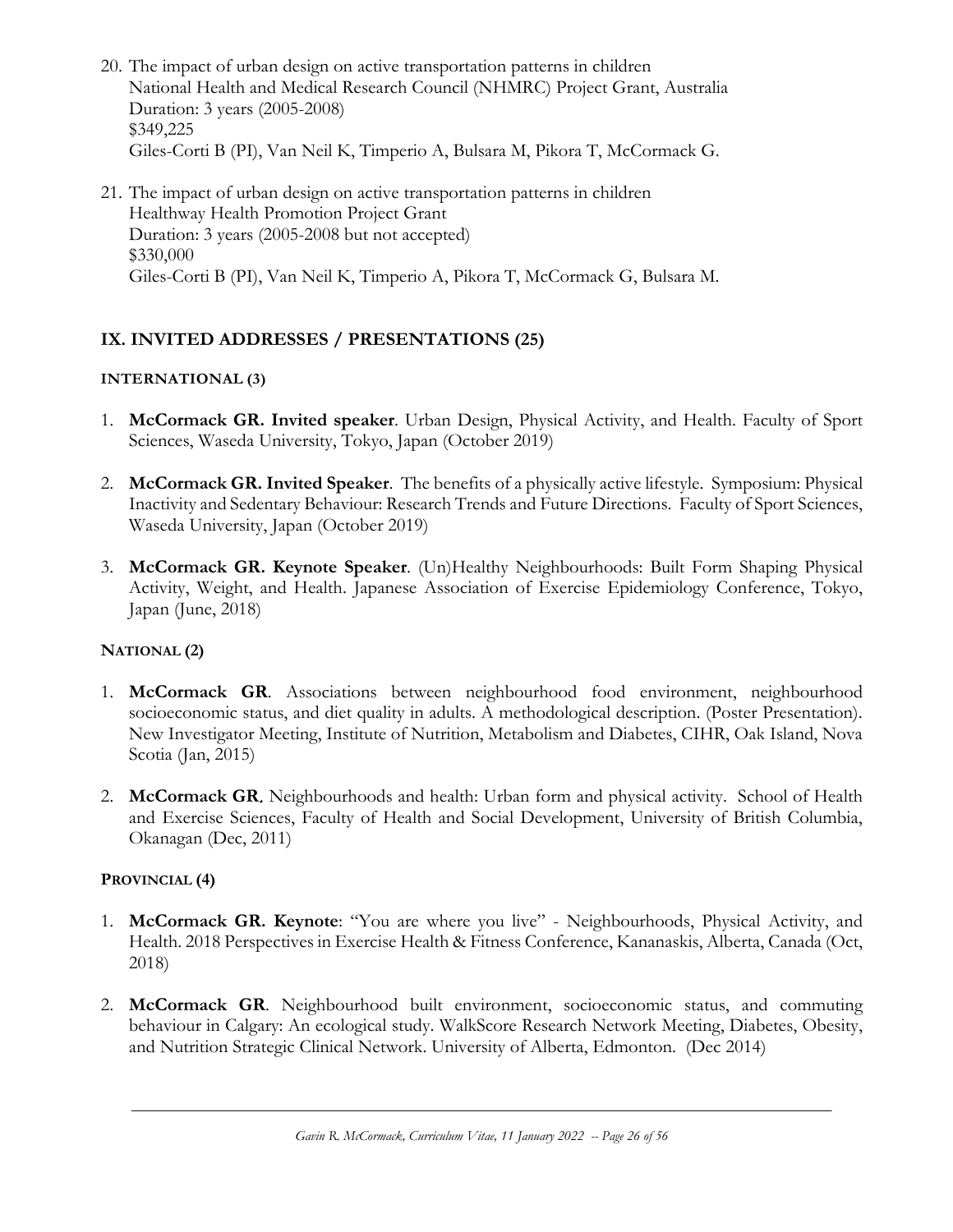- 3. **McCormack GR.** The EcoEUFORIA project. The 2009 Canadian Public Health and Health Promotion Study Tour, Banff Centre, Banff, Alberta (Mar, 2009)
- 4. **McCormack GR.** The built environment and health: links between neighbourhood walkability and walking. Plan It Calgary, City of Calgary Public Forum, Fort Calgary, Alberta, Canada (Feb, 2009)

## **LOCAL (16)**

- 1. **McCormack GR. Speaker** (Panel Presentation). Community Health and Well-Being. Moderator: Christina Fuller, Sustainability Consultant at the City of Calgary, alumna. University of Calgary (6 April, 2017)
- 2. **McCormack GR. Keynote Speaker.** Upstream Interventions for Promoting Physical Activity**.**  Prevention and Longevity Conference: Evidence Based Medicine for you and your patients. Red and White Club - 1833 Crowchild Trail NW, Calgary, AB (27 Jan, 2017)
- 3. **McCormack GR. Webinar: Healthy Neighbourhoods.** "What does it take to get people out of their houses and feeling comfortable walking around in their neighbourhoods? Can our communities influence our physical activity, health and overall well-being? MLB 330C, University of Calgary (19 Jan, 2017) (450 registrants)
- 4. **McCormack GR.** 2016**.** A scoping literature review on relations between urban form and health: A Canadian perspective. makeCalgary Symposium, (Moderator: Bill Ghali, Scientific Director, O'Brien Institute) Theatre Three, Health Sciences Centre (HSC), University of Calgary (Nov 1, 9am to 1:30pm)
- 5. **McCormack GR.** Neighbourhood Design and Physical Activity within the Calgary Context. O'Brien Institute for Public Health/Community Health Sciences Seminar Series, University of Calgary (15 April, 2016)
- 6. **McCormack GR**. Neighbourhood built form and physical activity in Adults and Children. The Healthy Outcome Rounds, Department of Pediatrics, Alberta Children's Hospital Research Institute, (8 Mar, 2016)
- 7. **McCormack GR.** Built environments and health. Faculty of Environmental Design, (EVDS), University of Calgary (Mar, 2014)
- 8. **McCormack GR.** The influence of urban form on physical activity. Institute for Public Health Forum: Spotlight on Population Health & Inequities, Cumming School of Medicine, University of Calgary (June, 2013)
- 9. **McCormack GR.** Neighbourhood walkability and physical activity among adults. Department of Health Research Invited Speaker Seminar Series, Alberta Health Services (May, 2011)
- 10. **McCormack GR.** Health benefits of commuting and the influence of neighbourhood built environments. The 18th Annual Commuter Challenge Breakfast Launch Calgary, Canada (May, 2008)

*Gavin R. McCormack, Curriculum Vitae, 11 January 2022 -- Page 27 of 56*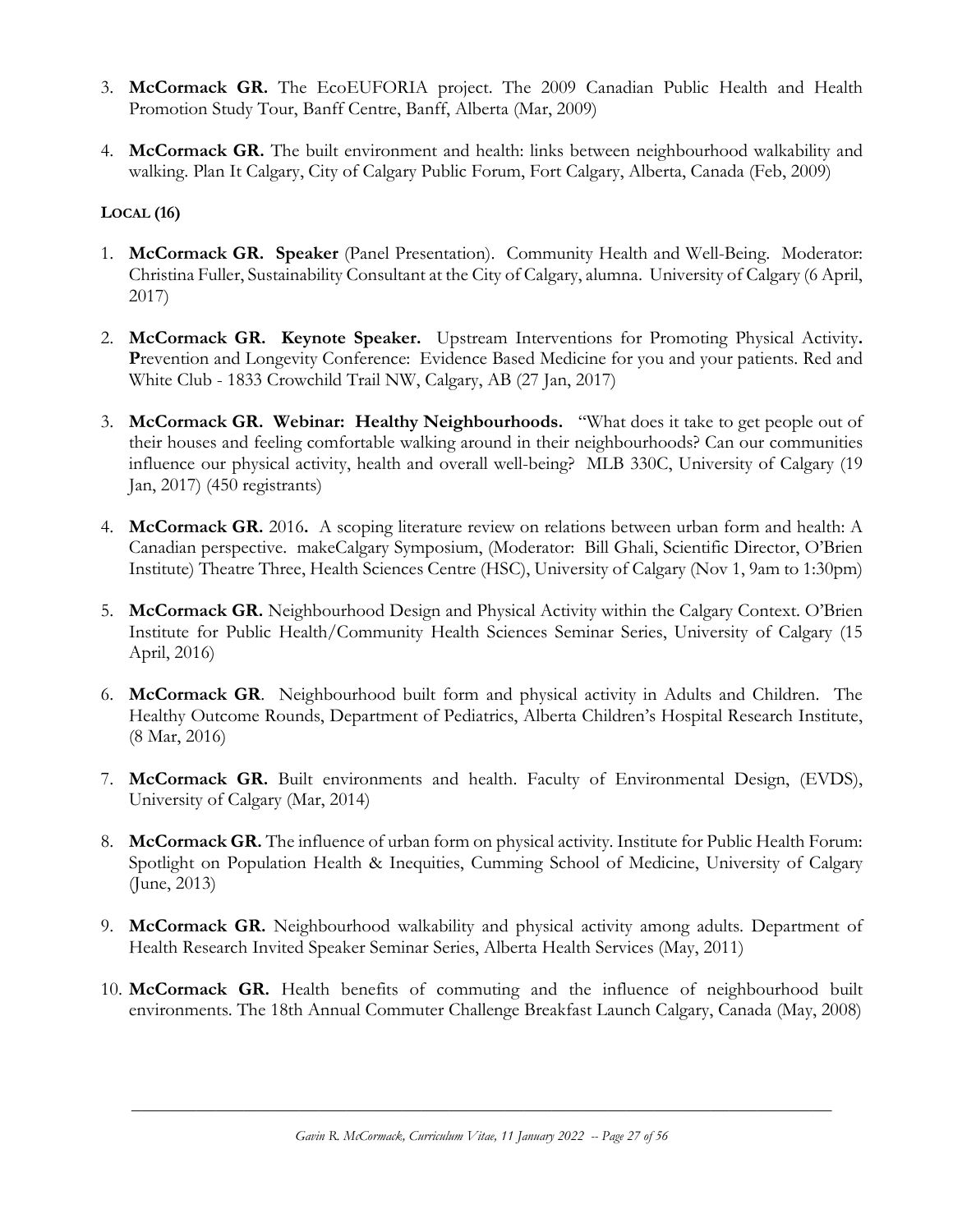- 11. Rock, M., **McCormack GR**, Smart A. (guest lecture). Health and cities. Urban Anthropology 379.01, University of Calgary (Oct, 2007)
- 12. **McCormack GR.** Physical activity: Issues and current evidence. Premiers Physical Activity Taskforce, Physical Activity: Partnerships for Healthy Community Workshop, WA Local Government conference (Aug, 2005)
- 13. **McCormack GR.** Physical activity and the built environment: The effects of neighbourhood opportunity, destination proximity and destination mix. Healthway Health Promotion Research Seminar (Aug, 2005)
- 14. **McCormack GR.** Major findings from the 2002 adult physical activity survey and pedometer study. Western Australian Pedestrian Advisory Committee (Nov, 2004)
- 15. **McCormack GR.** Physical activity levels of Western Australian adults. State Walking Strategy Forum by the Premiers Physical Activity Taskforce and the Department for Planning and Infrastructure Government of Western Australia (Sept, 2004)
- 16. **McCormack GR.** Physical activity levels of Western Australian adults Survey results. Opportunities to Promote Physical Activity in Your Community, workshop by the Premiers Physical Activity Taskforce, Western Australian Local Government Association, and Lotterywest (Sept, 2004)

## **X. PUBLICATION and PRESENTATIONS**

## **I. PEER-REVIEWED MANUSCRIPTS – UNDER REVIEW (SUPERVISED STUDENTS UNDERLINED) (5)**

- 1. **McCormack GR**, Spence JC, McHugh T-L, Mummery K. (under review). Neighbourhood walkability and changes in physical activity and sedentary behaviour during a 12-week pedometer-facilitated intervention. Research Quarterly for Exercise and Sport.
- 2. Wong JB, McCallum KS, Frehlich L, Bridel W, McDonough MH, **McCormack GR**, Fox K, Brunton L, Yardley L, Emery CA, Hagel B. (under review). The Feasibility and Impact of a Painted Designs Intervention on the Physical Activity of Elementary School Children. Leisure.
- 3. Christie CD, Friedenreich CM, Vena JE, Turley L, **McCormack GR**. (under review). Changes in walking following residential relocation: Longitudinal results from the Alberta's Tomorrow Project. IJBNPA.
- 4. Lin CY, Koohsari JM, Liao Y, Ishii K, Shibata, A, Nakaya T, McCormack, GR, Hadgraft N, Sugiyama, T, Own N, Oka, K. (under review). Workplace Neighbourhood Built-Environment Attributes and Sitting at Work. Preventive Medicine.
- 5. Fuller D, Tobin M, Hajna S, Orychoc K, Ross N, DeVries M, Villeneuve P, Frank LD, **McCormack GR**, Wasfi R, Steinmetz-Wood M, Gilliland J, Booth GL, Winters M, Kestens Y, Manaugh K, Rainham D, Gauvin L, Widener MJ, Muhajarine N, Luan H (under review). Active Living Environments: Re-Framing and Defining the Concept of Walkability. IJBNPA.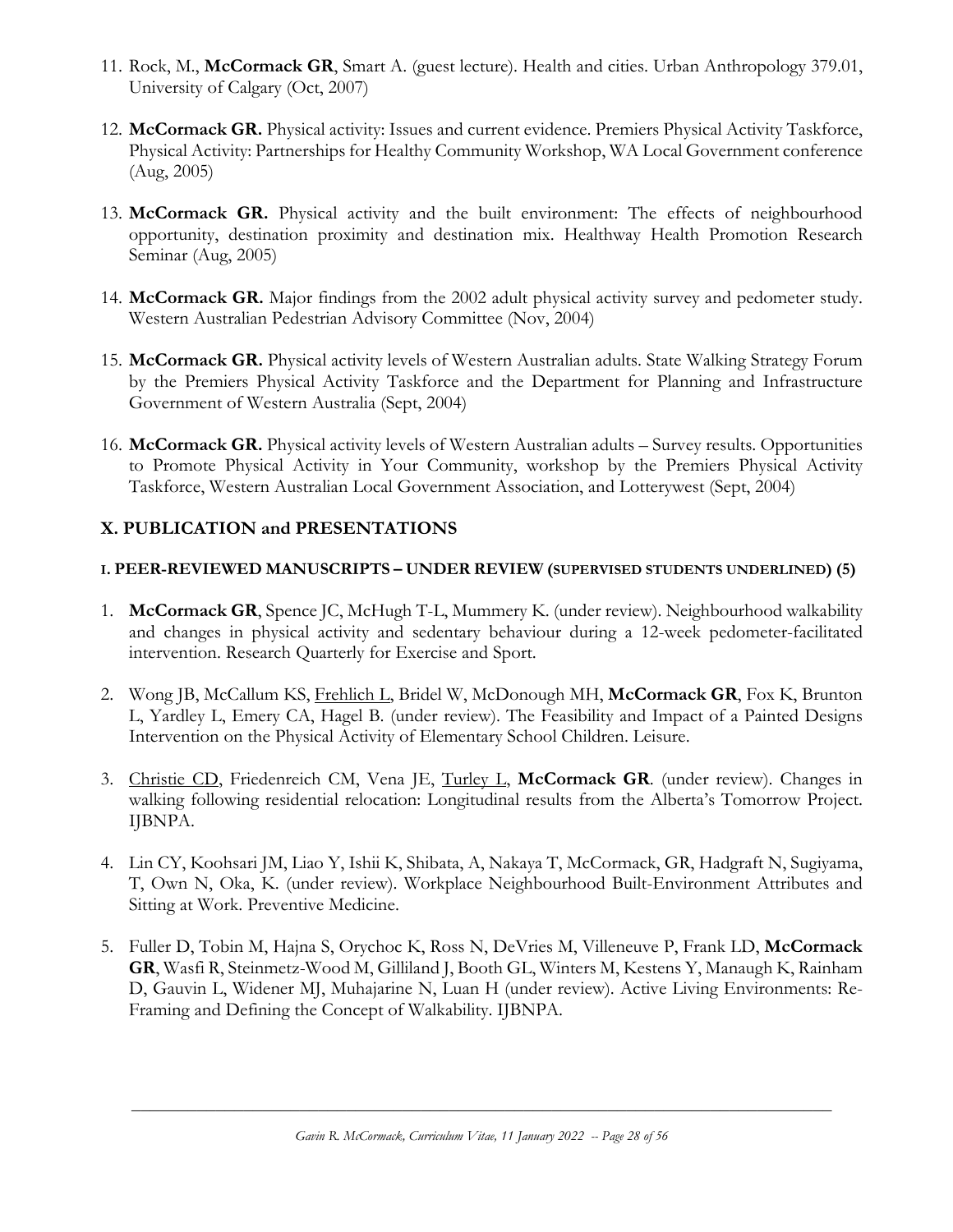#### **II. PEER-REVIEWED MANUSCRIPTS – PUBLISHED (SUPERVISED STUDENTS UNDERLINED) (135)**

- 1. Koohsari MJ, **McCormack GR**, Nakaya T, Shibata A, Ishii K, Lin CY, Hanibuchi T, Yasunaga A, Oka K. (in press). Perceived workplace layout design and work-related physical activity and sitting time. Building & Environment.
- 2. **McCormack GR**, Petersen JA, Naish C, Ghoneim D, Doyle-Baker PK (in press). Neighbourhood facilitators and barriers to outdoor activity during the early stages of the COVID-19 pandemic in Canada: a qualitative study. Cities and Health.
- 3. Lin CY, Koohsari MJ, Liao Y, Ishii K, Shibata A, Nakaya T, **McCormack GR**, Hadgraft N, Sugiyama T, Owen N, Oka K. (accepted). Workplace Neighbourhood Built-Environment Attributes and Sitting at Work and for Transport among Japanese Desk-Based Workers. Scientific Reports.
- 4. Mitra T, Djerboua M, Nettel-Aguirre A, Russel K, Caird JK, Goulet C, Mahmood S, **McCormack GR**, Rowe BH, Verhagen E, Emery C, Hagel BE. (2021). The effect of a ski and snowboard injury prevention video on safety knowledge in children and adolescents. Translational Sports Medicine. 00: 1-10.<https://doi.org/10.1002/tsm2.272>
- 5. **McCormack GR**, Doyle-Baker PK, Petersen JA, Ghoneim D. (2021). Perceived anxiety and physical activity behaviour changes during the early stages of COVID-19 restrictions in community-dwelling adults in Canada: a cross-sectional study. BMJ Open. 11: e050550. Doi: 10.1136/bmjopen-2021- 050550.
- 6. **McCormack GR**, Ghoneim D, Frehlich L, Blackstaffe A, Turley L, Bracic B. (2021). A 12-month natural experiment investigating the impacts of replacing a traditional bus service with bus rapid transit on physical activity. Journal of Transport and Health. 22:101239.
- 7. **McCormack GR**, Nesdoly A, Ghoneim D, McHugh TL. (2021). "Cul-de-sacs make you fat": Homebuyer and Land Developer Perceptions of Neighbourhood Walkability, Bikeability, Livability, Vibrancy, and Health. Cities and Health.
- 8. Koohsari JM, Yasunaga A, **McCormack GR**, Shibata A, Ishii K, Nakaya T, Oka K (2021). Domainspecific active and sedentary behaviours in relation to workers' presenteeism and absenteeism. Journal of Occupational and Environmental Medicine. doi: 10.1097/JOM.0000000000002333
- 9. Koohsari JM, Nakaya T, **McCormack GR**, Oka K. (2021). Built Environment Design and Cancer Prevention Through the Lens of Inequality. Cities: 103385.
- 10. Koohsari MJ, Nakaya T, **McCormack GR**, Shibata A, Ishii K. Yasunaga A, Hanibuchi T, Oka K. (2021). Traditional and Novel Walkable Built Environment Metrics and Social Capital. Landscape & Urban Planning. 214: 104184.
- 11. Pitt TM, Aucoin J, HubkaRao T, Goopy S, Cabaj J, Hagel B, **McCormack GR** (2021). The Relationship of Urban Form on Children and Adolescent Health Outcomes: A Scoping Review of Canadian Evidence. Int. J. Environ. Res. Public Health 2021, 18, 4180. https://doi.org/10.3390/ijerph18084180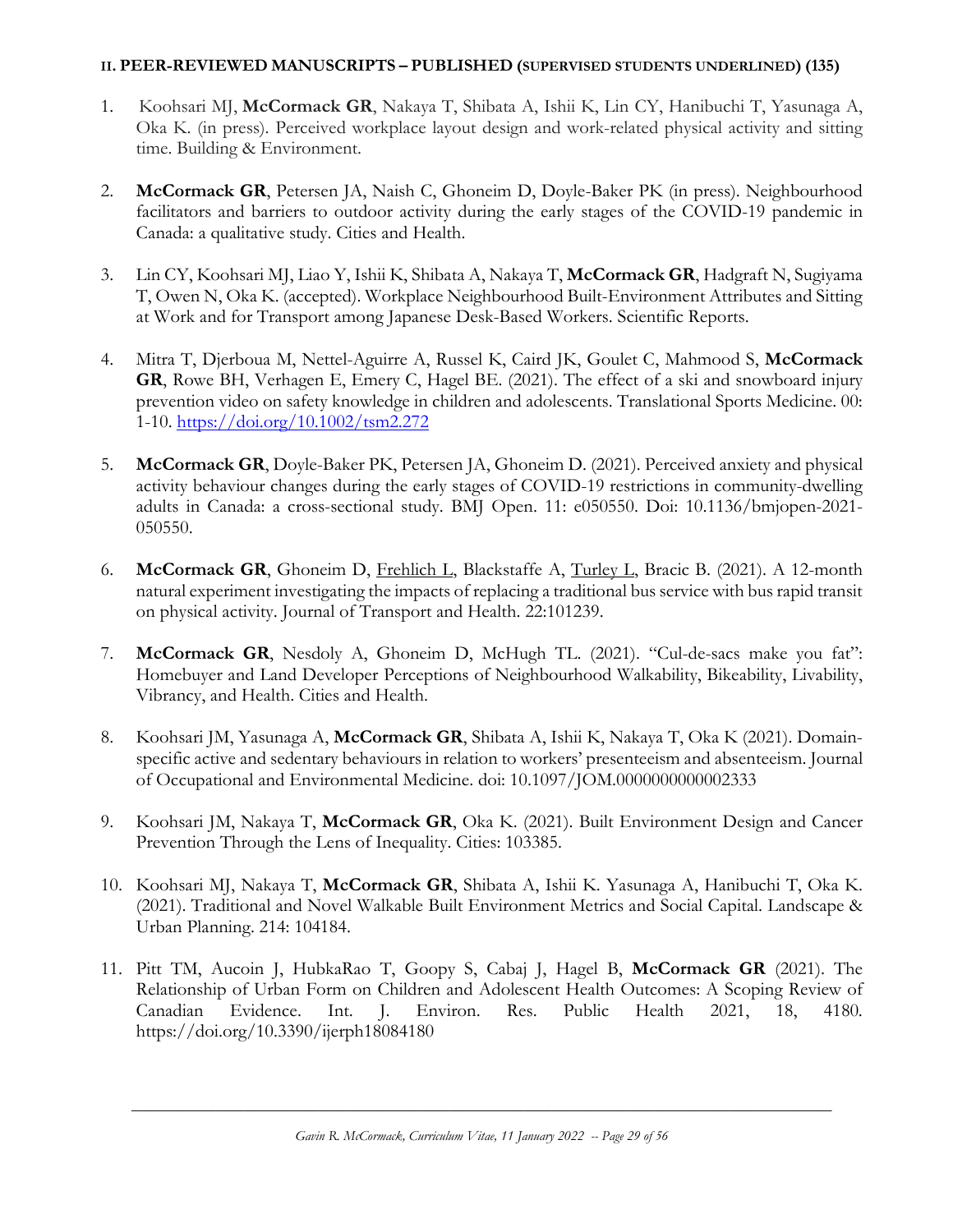- 12. Nichani V, Turley L, Vena JE, **McCormack GR** (2021). "Associations between neighbourhood built characteristics and sedentary behaviours among Canadian men and women: findings from Alberta's Tomorrow Project." Preventive Medicine 150:106663.
- 13. Koohsari MJ, Yasunaga A, Shibata A, Ishii K, Miyawaki R, Araki K, Nakaya T, Hanibuchi T, **McCormack GR**, Oka K. (2021). Dog ownership, dog walking, and social capital. Humanities & Social Sciences Communications. 8: 126. https://doi.org/10.1057/s41599-021-00804
- 14. Nejatinamini S, Minaker LM, Sajobi T, **McCormack GR**, Cooke MJ, Nykiforuk CIJ, Godley J, de Koning ABL, Olstad DL (2021). Quantifying the contribution of modifiable risk factors to socioeconomic inequities in cancer morbidity and mortality: A nationally representative populationbased cohort study. International Journal of Epidemiology. dyab067. https://doi.org/10.1093/ije/dyab067
- 15. Petersen JA, Naish C, Ghoneim G, Cabaj J, Doyle-Baker PK, **McCormack GR**. (2021). Impact of the COVID-19 Pandemic on Physical Activity and Sedentariness: A Qualitative Study in a Canadian City. International Journal of Environmental Research and Public Health. 18(9):4441
- 16. Koohsari MJ, Nakaya T, **McCormack GR**, Shibata A, Ishii K, Oka K. (2021). Changes in Workers' Sedentary and Physical Activity Behaviors in Response to the COVID-19 Pandemic and Their Relationships With Fatigue: Longitudinal Online Study. JMIR Public Health Surveill. 7(3):e26293 doi: [10.2196/26293](https://doi.org/10.2196/26293)
- 17. Koohsari MJ, Nakaya T, **McCormack GR**, Oka K. (2021). Socioeconomic disparity in cardiovascular health: the role of where we live. Environmental Research Letters 16:041001.
- 18. Koohsari MJ, **McCormack GR**, Nakaya T, Oka K. (2021). Knowledge and Future Directions in Environmental Design for Physical Activity and Health. Physical Fitness Science. 70:26-26.
- 19. **McCormack GR**, Koohsari MJ, Vena JE et al. A longitudinal residential relocation study of changes in street layout and physical activity. Sci Rep 11, 7691 (2021). https://doi.org/10.1038/s41598-021- 86778-y
- 20. Frehlich L, Christie CD, Ronksley P, Turin TC, Doyle-Baker PK, **McCormack GR**. (2021). The association between neighborhood built environment and health-related fitness: a systematic review protocol. JBI Evidence Synthesis. May 14. Doi: 10.11124/JBIES-20-00354
- 21. Koohsari JM, **McCormack GR**, Shibata A, Ishii K, Yasunaga A, Nakaya T, Oka K. (2021). The relationship between Walk Score® and perceived walkability in ultrahigh density areas. Preventive Medicine Reports. 23:101393.
- 22. Christie CD, Consoli A, Ronksley PE, Vena JE, Friedenreich CM, **McCormack GR**. (2021). Associations between the built environment and physical activity among adults with low socioeconomic status in Canada: a systematic review. Canadian Journal of Public Health. 112(1):152-165. doi:10.17269/s41997-020-00364-9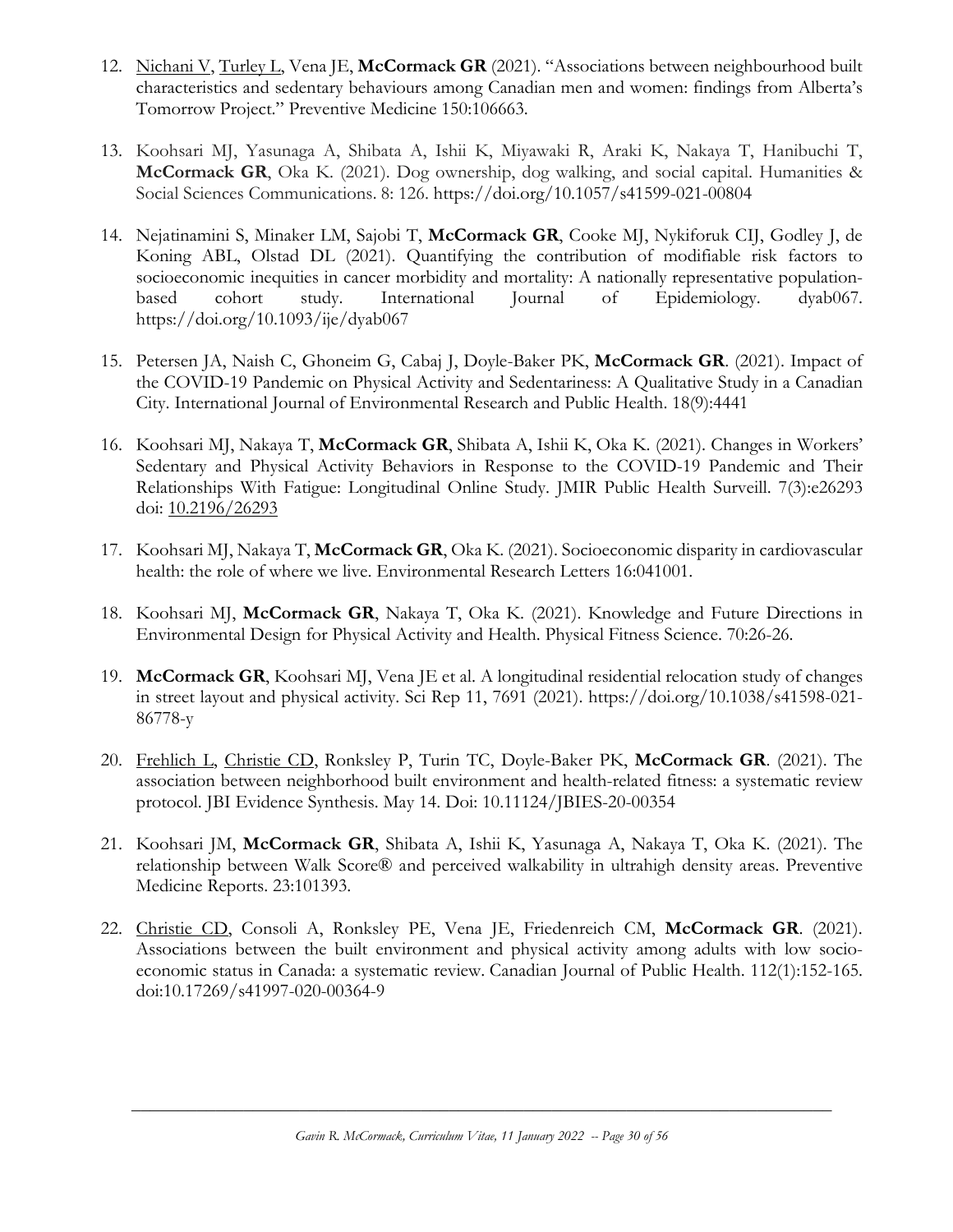- 23. Lukic R, Olstad D, Doyle-Baker PK, Potestio ML, **McCormack GR** (2021). Associations between neighbourhood street pattern, neighbourhood socioeconomic status and sleep in adults. Preventive Medicine Reports. 101345. 22. doi:<https://doi.org/10.1016/j.pmedr.2021.101345>
- 24. Rothman L, Hagel B, Howard A, Soleil Cloutier M, Macpherson A, Nettel Aguirre A, **McCormack GR**, Fuselli P, Buliung R, Ling R, Zanotto M, Rancourt M, Winters M (2021). Active School Transportation and the Built Environment across Canadian Cities: Findings from the Child Active Transportation Safety and the Environment (CHASE) Study. Preventive Medicine. 106470. In Press.
- 25. Koohsari MJ, Shibata A, Ishii K, Kurosawa S, Yasunaga A, Hanibuchi T, Nakaya T, Mavoa S, **McCormack GR**, et al. (2020). Built environment correlates of objectively-measured sedentary behaviours in densely-populated areas. Health & Place 66:102447.
- 26. **McCormack GR**, Doyle-Baker PK, Petersen JA, Ghoneim D (2020). Parent anxiety and perceptions of their child's physical activity and sedentary behaviour during the COVID-19 pandemic in Canada. Preventive Medicine Reports. 20:101275.
- 27. Consoli A, Nettel-Aguirre A, Spence JC, McHugh TL, Mummery K, **McCormack GR** (2020). Associations between objectively-measured and self-reported neighbourhood walkability on adoption, adherence, and steps during an internet-delivered pedometer intervention. PLoS ONE 15:e0242999
- 28. **McCormack GR**, Nesdoly A, Ghoneim D, McHugh TL (2020). Realtors' perceptions and understandings of neighbourhood characteristics associated with active living. A Canadian Perspective. International Journal of Environmental Research and Public Health. 17(23):9150 <https://doi.org/10.3390/ijerph17239150>
- 29. Lin CY, Koohsari M,J, Liao Y, Ishii K, Shibata A, Nakaya T, **McCormack GR**, Hadgraft N, Owen N, Oka K (2020). Workplace neighbourhood built environment and workers' physically-active and sedentary behaviour: A systematic review of observational studies. International Journal of Behavioural Nutrition and Physical Activity. 17,148.
- 30. Ori E, Berry T, **McCormack GR**, Ghali W (2020). Leveraging Professional Sports Teams to Encourage Healthy Behavior: Calgary Flames Health Training Camp Events. Frontiers in Public Health. <https://doi.org/10.3389/fpubh.2020.553434>
- 31. Koohsari MJ, Shibata A, Ishii K, Kurosawa S, Yasunaga A, Hanibuchi T, Nakaya T, Mavoa S, **McCormack GR**, Oka K. (2020). Built environment correlates of objectively-measured sedentary behaviours in densely-populated areas. Health & Place*.* 66:102447. <https://doi.org/10.1016/j.healthplace.2020.102447>
- 32. Koohsari MJ, Shibata A, Ishii K, Kurosawa S, Yasunaga A, Hanibuchi T, Nakaya T, **McCormack GR**, Oka K. (2020). Dog Ownership and Adults' Objectively-Assessed Sedentary Behaviour and Physical Activity. Scientific Reports. 10:17487
- 33. Frehlich L, Christie C, **McCormack GR**, Chowdhury TT, Doyle-Baker P, Ronksley P (2020). A systematic review of the associations between the neighbourhood built environment and healthrelated fitness in adults. PROSPERO 2020 CRD42020179807 [https://www.crd.york.ac.uk/prospero/display\\_record.php?ID=CRD42020179807](https://www.crd.york.ac.uk/prospero/display_record.php?ID=CRD42020179807)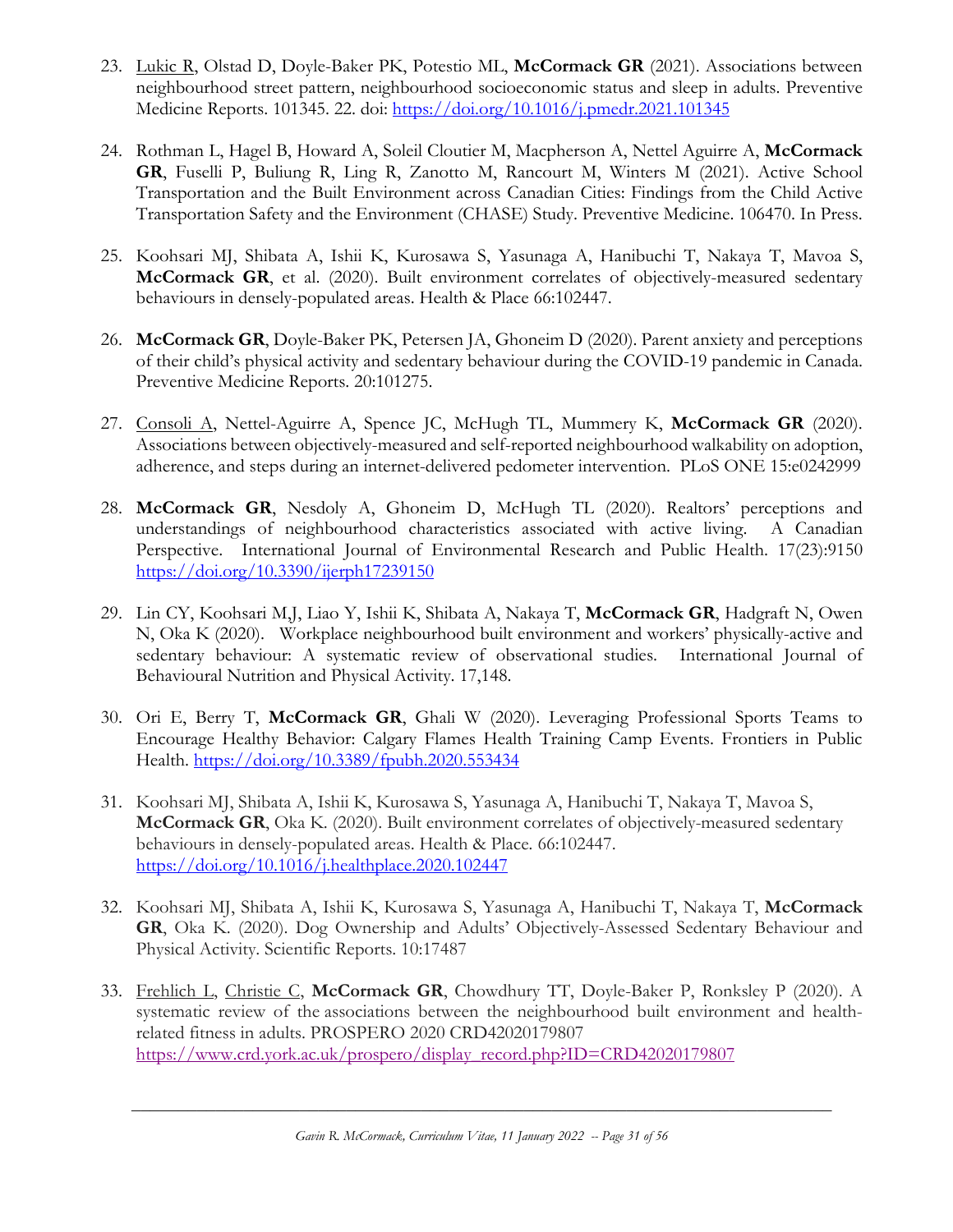- 34. Christie CD, Consoli A, Ronksley PE, Vena JE, Friedenreich CM, **McCormack GR** (2020). Associations between the built environment and physical activity among adults with low socioeconomic status in Canada: a systematic review. Canadian Journal of Public Health. 1-14.
- 35. Koohsari, MJ, Oka K. Nakaya T, Shibata A, Ishii K, Yasunaga A, **McCormack GR** (2020). Environmental attributes and sedentary behaviours among Canadian adults. Environmental Research Communications. 2(5) 051002.
- 36. Nichani V, Koohsari MJ, Oka K, Nakaya T, Shibata A, Ishii K, Yasunaga A, Turley L, **McCormack GR** (2020). Associations between the traditional and novel neighbourhood built environment metrics and weight status among Canadian men and women. Canadian Journal of Public Health. 1-21.
- 37. Nichani V, Turley L, Vena JE, **McCormack GR** (2020). Associations between the neighbourhood characteristics and body mass index, waist circumference, and waist-to-hip ratio: findings from Alberta's Tomorrow Project. Health and Place. 64, 102357.
- 38. Aktary ML, Caron-Roy S, Sajobi T, O'Hara H, Leblanc P, Dunn S, **McCormack GR**, Timmins D, Ball K, Downs S, Minaker L, Nykiforuk CIJ, Godley J, Milaney K, Lashewicz B, Fournier B, Elliott C, Raine KD, Prowse RJL, Olstad DL (2020). Impact of a farmers' market nutrition coupon program on diet quality and psychosocial well-being among low-income adults: Protocol for a randomized controlled trial and a longitudinal qualitative investigation. BMJ Open 10(5) e035143.
- 39. Hooper P, Foster S, Bull F, Knuiman M, Christian H, Timperio A, Wood L, Trapp G, Boruff B, Francis J, Strange C, Badland H, Gunn L, Falconer R, Learnihan V, **McCormack GR**, Sugiyama T, Giles-Corti, B (2020). "Living liveable? RESIDE's evaluation of the "Liveable Neighborhoods" planning policy on the health supportive behaviors and wellbeing of residents in Perth, Western Australia." Social Science and Medicine - Population Health: 100538.
- 40. Koohsari MJ, **McCormack GR**, Nakaya T, Shibata A, Ishii K, Yasunaga A, Liao Y, Oka K (2020). Walking-friendly built environments and objectively measured physical function in older adults. Journal of Sport and Health Science.<https://doi.org/10.1016/j.jshs.2020.02.002>
- 41. **McCormack GR**, Frehlich L, Blackstaffe A, Turin TC, Doyle-Baker PK (2020). Active and fit communities. Associations between neighborhood walkability and health-related fitness in adults. International Journal of Environmental Research and Public Health. 17(4) 1131.
- 42. Frehlich L, Blackstaffe A, **McCormack GR** (2020). Test-retest reliability and construct validity of an online and paper administered Physical Activity Neighbourhood Environment Scale (PANES). Measurement on Physical Education and Exercise Science. DOI: 10.1080/1091367X.2019.1641099
- 43. Koohsari MJ, **McCormack GR**, Nakaya T, Oka K (2020). Neighbourhood built environment and cardiovascular disease: knowledge and future directions. Nature Reviews Cardiology. 17(5). 261-263.
- 44. Koohsari MJ, Nakaya T, **McCormack GR**, Shibata A, Ishii K, Yasunaga A, Liao Y, Oka K (2020). Dog-walking in dense compact areas: The role of the neighbourhood built environment. Health & Place 102242. <https://doi.org/10.1016/j.healthplace.2019.102242>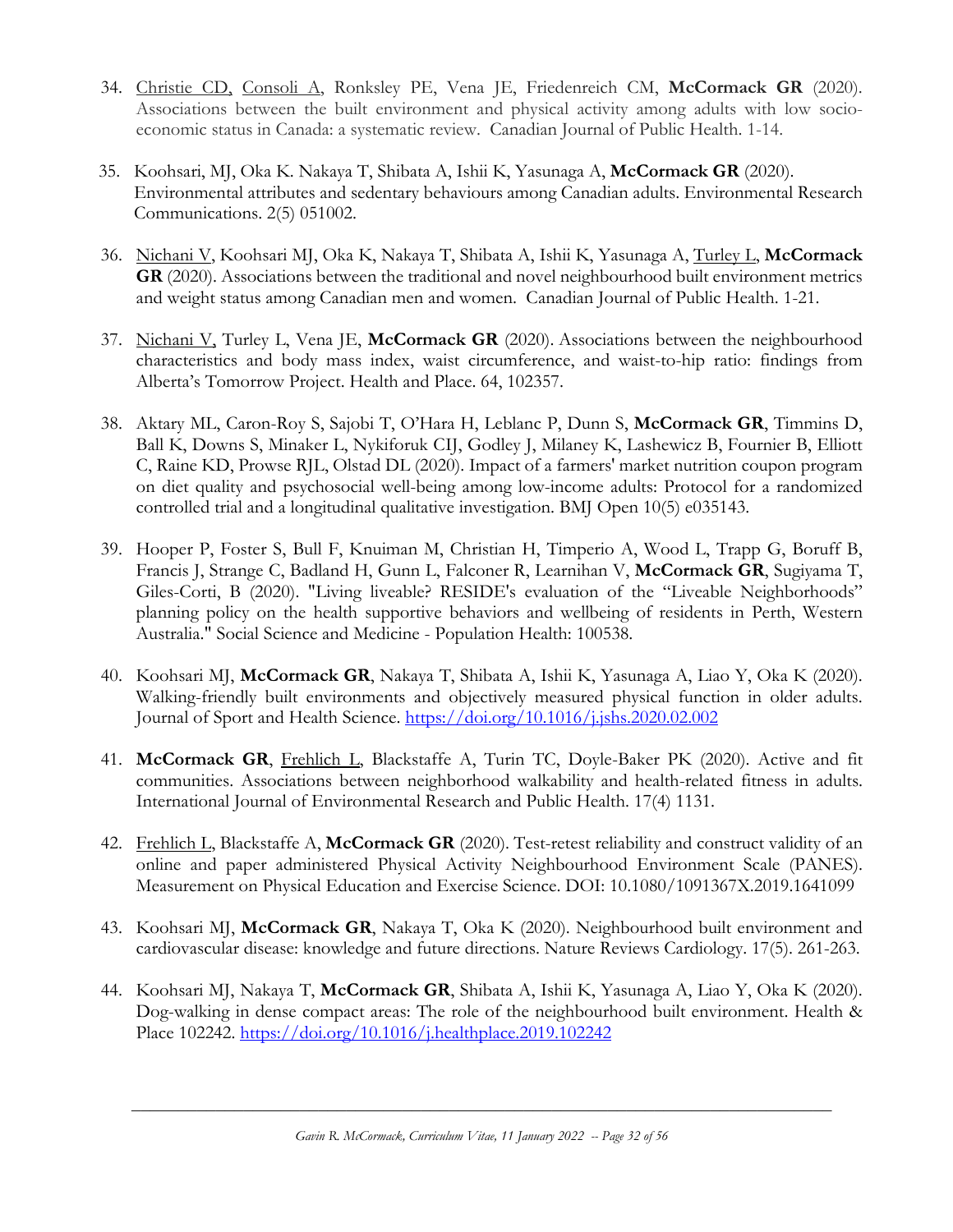- 45. **McCormack GR**, Koohsari MJ, Turley L, Nakaya T, Shibata A, Ishii K, Yasunaga A, Oka K (2019). Evidence for urban design and public health policy and practice: Space Syntax metrics and neighborhood walking. Health & Place. 102277.
- 46. Lin CY, Koohsari MJ, Liao Y, Ishii K, Shibata A, Nakaya T, **McCormack GR**, Oka K (2019). Worksite physical environment and workers' active and sedentary behavior: a systematic review. PROSPERO 2019 CRD42019137341 [https://www.crd.york.ac.uk/prospero/display\\_record.php?ID=CRD42019137341](https://www.crd.york.ac.uk/prospero/display_record.php?ID=CRD42019137341)
- 47. Nichani V, Vena J, Friedenreich C, **McCormack GR**, Christie C (2019). A population-based study of the associations between neighbourhood walkability and different types of physical activity in Canadian men and women. Preventative Medicine. 129, 105864. Doi: <https://doi.org/10.1016/j.ypmed.2019.105864>
- 48. Yano S, Koohsari MJ, Shibata A, Ishii K, Frehlich L, **McCormack GR**, Oka K (2019). Physical activity and sedentary behavior assessment: A laboratory-based evaluation of agreement between commonly used ActiGraph and Omron accelerometers. Int. J. Environ. Res. Public Health. 16(17). <https://doi.org/10.3390/ijerph16173126>
- 49. Hagel BE, Macpherson A, Howard A, Fuselli P, Cloutier M-S, Winters M, Richmond SA, Rothman L, Belton K, Buliung R, Emery CA, Faulkner G, Kennedy J, Ma T, Macarthur C, **McCormack GR**, Morrow G, Nettel-Aguirre A, Owens L, Pike I, Russell K, Torres J, Voaklander D, Embree T, Hubka T (2019). The built environment and active transportation safety in children and youth: a study protocol. BMC Public Health 19, 728.
- 50. Pitt TM, Nettel-Aguirre A, **McCormack GR**, Howard AW, Rowe BH, Hagel BE (2019). Identifying Motorist Risk Factors for Youth Bicycle-Motor Vehicle Collisions. Traffic Injury Prevention. 13, 1-5
- 51. Swanson KC, Nettel-Aguirre A, **McCormack GR** (2019). Popularity and Friendships and Their Relationship to Physical Activity Before and After Transition to a High School Grade. Int. J. Environ. Red. Public Health 2019, 16, 2782.
- 52. Yano S, Koohsari MJ, Shibata A, Ishii K, Frehlich L, **McCormack GR**, Oka K. (2019) Comparison of Older and Newer Generation Active Style Pro Accelerometers in Physical Activity and Sedentary Behavior Surveillance under a Free-Living Environment. Int. J. Environ. Res. Public Health, 16, 1597
- 53. Koohsari JM, Nakaya T, **McCormack GR**, Shibata A, Ishii K, Yasunaga A, Oka K. (2019). Cognitive function of elderly persons in Japanese neighbourhoods: The role of street layout. American Journal of Alzheimer's Disease & Other Dementias. 34(6): 381-389.
- 54. Frehlich L, Blackstaffe A, **McCormack, GR** (2019) Test-Retest Reliability and Walk Score® Neighbourhood Walkability Comparison of an Online Perceived Neighbourhood-Specific Adaptation of the International Physical Activity Questionnaire (IPAQ). Int. J. Environ. Res. Public Health 2019, 16, 1917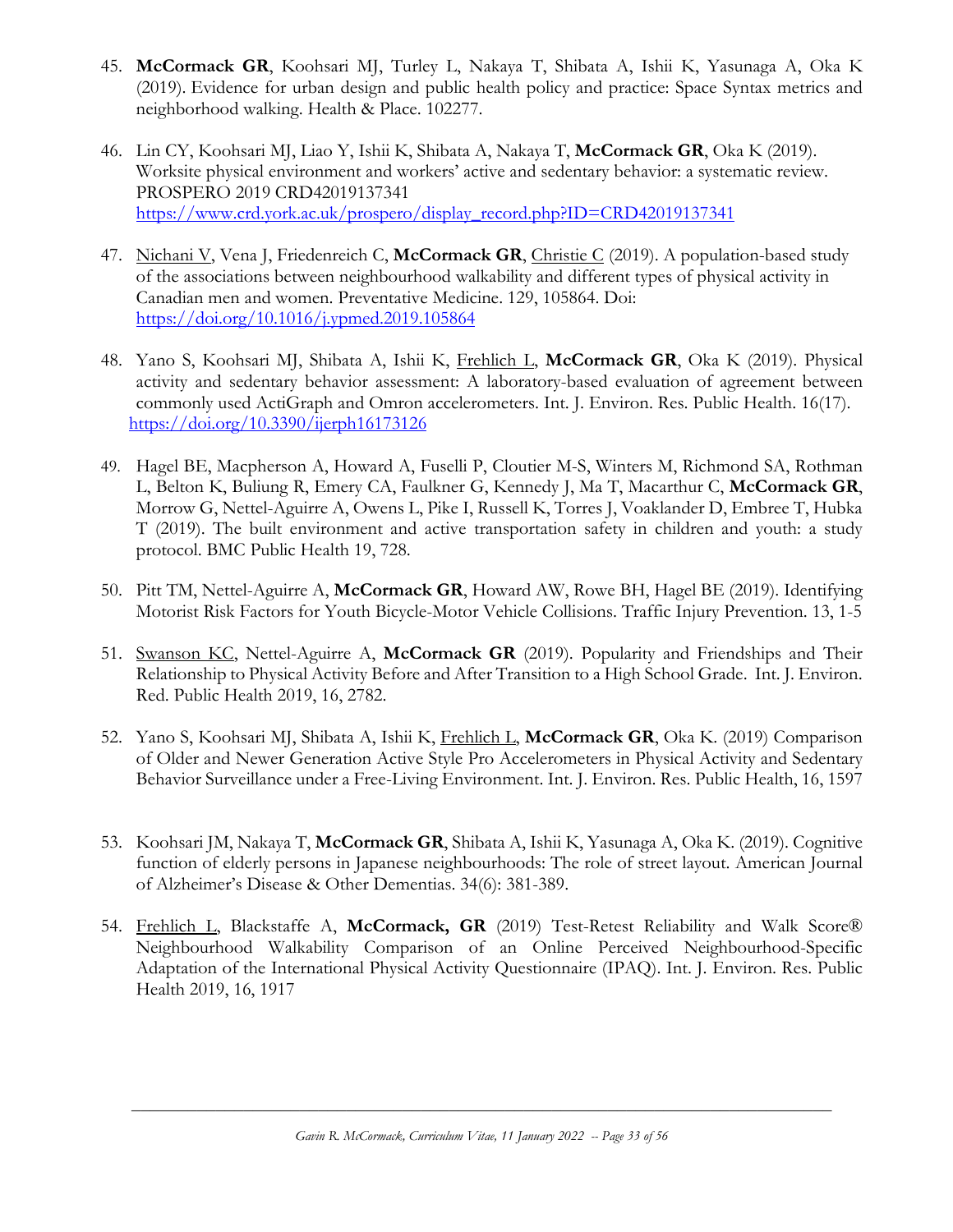- 55. **McCormack GR**, McFadden K, McHugh T-LF, Spence JC, Mummery K. (2019). Barriers and facilitators impacting the experiences of adults participating in an internet-facilitated pedometer intervention. Psychology of Sport and Exercise 45, 101549
- 56. **McCormack GR**, Koohsari MJ, Oka K, Friedenreich CM, Blackstaffe A, Uribe Alaniz F, Farkas B. (2019). Differences in transportation and leisure physical activity by neighborhood design controlling for residential choice. Journal of Sport and Health Science. 8(6):532-539.
- 57. **McCormack GR**, Cabaj J, Orpana H, Lukic R, Blackstaffe A, Goopy S, Hagel B, Keough N, Martinson R, Chapman J, Lee C, Tang J, Fabreau G. (2019). A scoping review on the relations between urban form and health: A focus on Canadian quantitative evidence. Health Promotion and Chronic Disease Prevention in Canada. 39(5):187-200.
- 58. Pitt TM, Nettel-Aguirre A, **McCormack GR,** Howard AW, Piatkowski C, Rowe BH, Hagel BE. (2019) Child and adolescent bicycling injuries involving motor vehicle collisions*.* Injury Epidemiology 6:7 https://doi.org/10.1186/s40621-019-0185-z
- 59. Pitt TM, Aucoin J, Nettel-Aguirre A, **McCormack GR**, Howard AW, Graff P, Rowe BH, Hagel BE. (2019). Adaptation of a Canadian culpability scoring tool to Alberta police traffic collision report data. Traffic Injury Prevention. 20(3): 270-275. https://doi.org/10.1080/15389588.2019.1567916
- 60. Christie C, Consoli A, Ronksley P, **McCormack GR**. (2019) A systemic review of the Canadian evidence examining the relationship between built environment characteristics and physical activity among low socioeconomic status adults. PROSPERO 2019 CRD42019117894. Available from: [http://www.crd.york.ac.uk/PROSPERO/display\\_record.php?ID=CRD42019117894](http://www.crd.york.ac.uk/PROSPERO/display_record.php?ID=CRD42019117894)
- 61. Farkas B, Wagner D, Nettel-Aguirre A, Friedenreich C, **McCormack GR**. (2019) A systematized literature review on the associations between neighbourhood built characteristics and walking among Canadian adults. Health Promotion and Chronic Disease Prevention in Canada (39)1, 12 pages.
- 62. Koohsari MJ, **McCormack GR**, Nakaya T, Shibata A, Ishii K, Yasunaga A, Hanibuchi T, Oka K. (2019) Urban Design and Japanese older adults' depressive symptoms*.* Cities. Vol. 87 166-173.
- 63. Goopy S, Turin T, Kassan A, O'Brien M, **McCormack GR**, Chapman J, Charania I, Ferreira C, Silversides H. (2018) Emphatic Cultural Mapping: Little data, big data, knowledge transfer and exchange*.* International Journal of Population Data Science 3(4)
- 64. Frehlich L, **McCormack GR**, Friedenreich C, Nettel Aguirre A, Schipperijn J. (2018) Using accelerometer/GPS data to validate a neighbourhood-adapted version of the International Physical Activity Questionnaire *(IPAQ).* Journal for the Measurement of Physical Behaviour. 1(4) 181-190.
- 65. Salvo G, Lashewicz BM., Doyle-Baker PK., **McCormack GR.** (2018). Neighbourhood Built Environment Influences on Physical Activity among Adults: A Systematized Review of Qualitative Evidence. International Journal of Environmental Research and Public Health, 15(5). doi:10.3390/ijerph15050897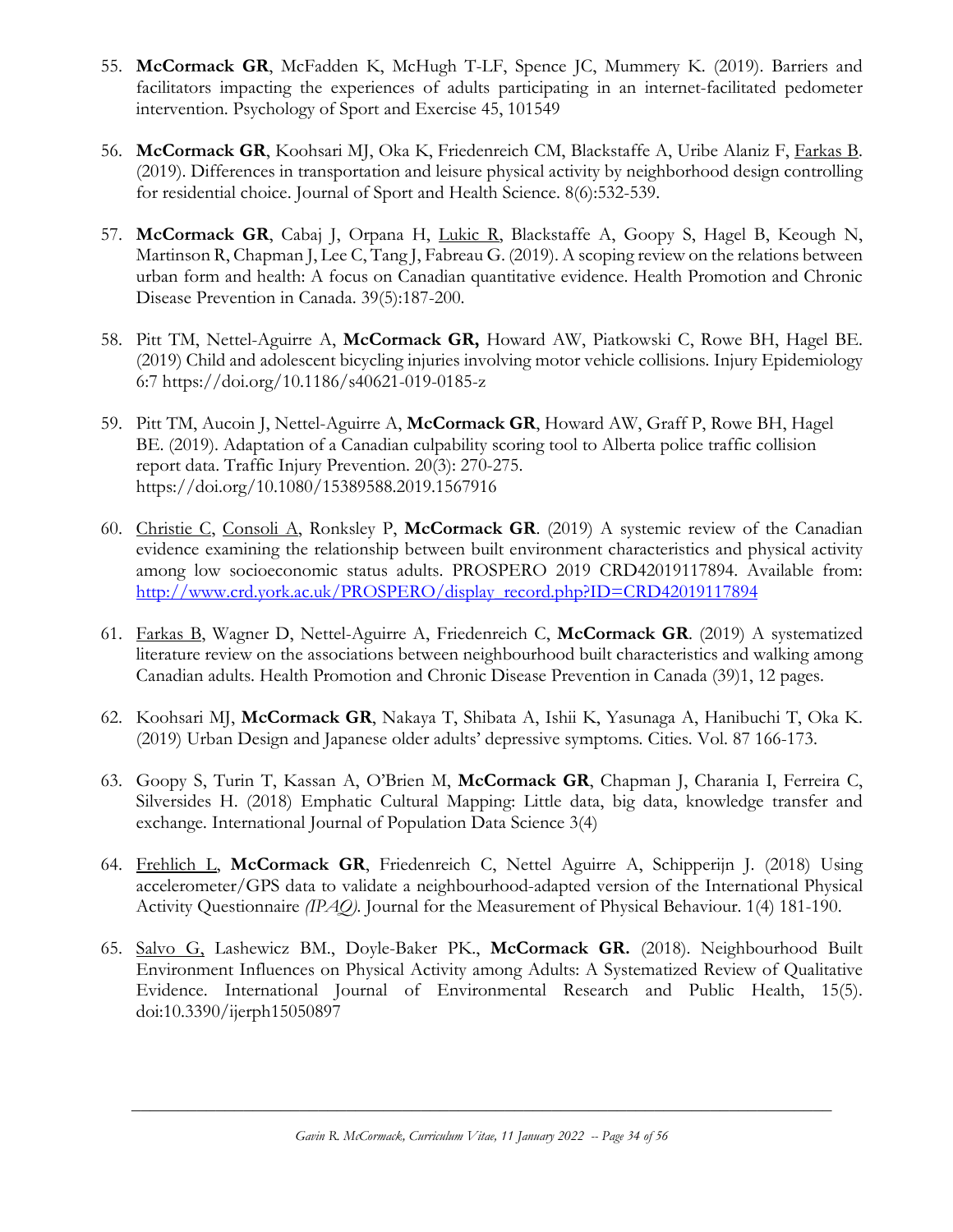- 66. Salvo G, Lashewicz BM, Doyle-Baker PK, **McCormack GR**. (2018). A Mixed Methods Study on the Barriers and Facilitators of Physical Activity Associated with Residential Relocation. Journal of Environmental and Public Health, vol. 2018, Article ID 1094812, 12 pages.
- 67. **McCormack GR**, Blackstaffe A, Nettel-Aguirre A, Csizmadi I, Sandalack B, Alaniz Uribe F, Rayes A, Friedenreich C, Potestio ML. (2018) The independent associations between Walk Score® and neighborhood socioeconomic status, waist circumference, waist-to-hip ratio and body mass index among urban adults*.* Int J Environ Res Public Health. 15(6), 15 pages
- 68. McInerney M, Ho V, Koushik A, Massarelli, I, Rondeau, I, **McCormack GR,** Csizmadi I. (2018). Addition of food group equivalents to the Canadian Diet History Questionnaire II for the estimation of the Canadian Healthy Eating Index-2005. Health Promot Chronic Dis Prev Can, 38(3), 125-134.
- 69. Frehlich L, **McCormack GR**, Friedenreich C, NettelAguirre A. (2018). Test-retest reliability of a modified International Physical Activity Questionnaire (IPAQ) to capture neighbourhood physical activity. Journal of Human Sport and Exercise, 13(1)
- 70. **McCormack GR**, Thornton B, Walker J, Sargious P, Brown J. (2017). Walk21 Calgary (re)Connecting community through walking. Journal of Transport and Health, https://doi.org/10.1016/j.jth.2017.11.140.
- 71. **McCormack GR**, Friedenreich C, McLaren L, Potestio M, Sandalack B, Csizmadi I. (2017). Interactions between neighbourhood urban form and socioeconomic status and their associations with anthropometric measurements in Canadian adults. Journal of Environmental and Public Health. Article ID 5042614, 10 pages. <https://doi.org/10.1155/2017/5042614>
- 72. **McCormack GR**, McLaren L, Salvo G, Blackstaffe A. (2017). Changes in objectively-determined walkability and physical activity in adults: A quasi-longitudinal residential relocation study. Int. J. Environ. Res. Public Health 14(5), 551; doi:10.3390/ijerph14050551
- 73. **McCormack GR.** (2017). Neighbourhood built environment characteristics associated with different types of physical activity in Canadian adults. Health Promotion and Chronic Disease Prevention in Canada: Research, Policy and Practice. 37(6)<https://doi.org/10.24095/hpcdp.37.6.01>
- 74. Jennings CA, Berry TR, Carson V, Culos-Reed SN, Duncan MJ, Loitz CC, **McCormack GR**, McHugh TF, Spence JC, Vallance JK, Mummery WK. (2016). UWALK: the development of a multistrategy, community-wide physical activity program. Transl Behav Med. 7(1):16-27. doi: 10.1007/s13142-016-0417-5.
- 75. Veerman JL, Zapata-Diomedi B, Gunn L, **McCormack GR,** Cobiac LJ, Herrera A, Giles-Corti B, Shiell A. (2016) Cost Effectiveness of investing in sidewalks as a means of increasing physical activity: A RESIDE modelling study. BMJ Open. 6(9):e011617. doi: 10.1136/bmjopen-2016-011617.
- 76. **McCormack GR**, Graham TM, Swanson K, Massolo A, Rock MJ. (2016). Changes in visitor profiles and activity patterns following park modifications: a natural experiment on the impact of an urban policy on health and equity. Social Science and Medicine: Population Health 2, 237-243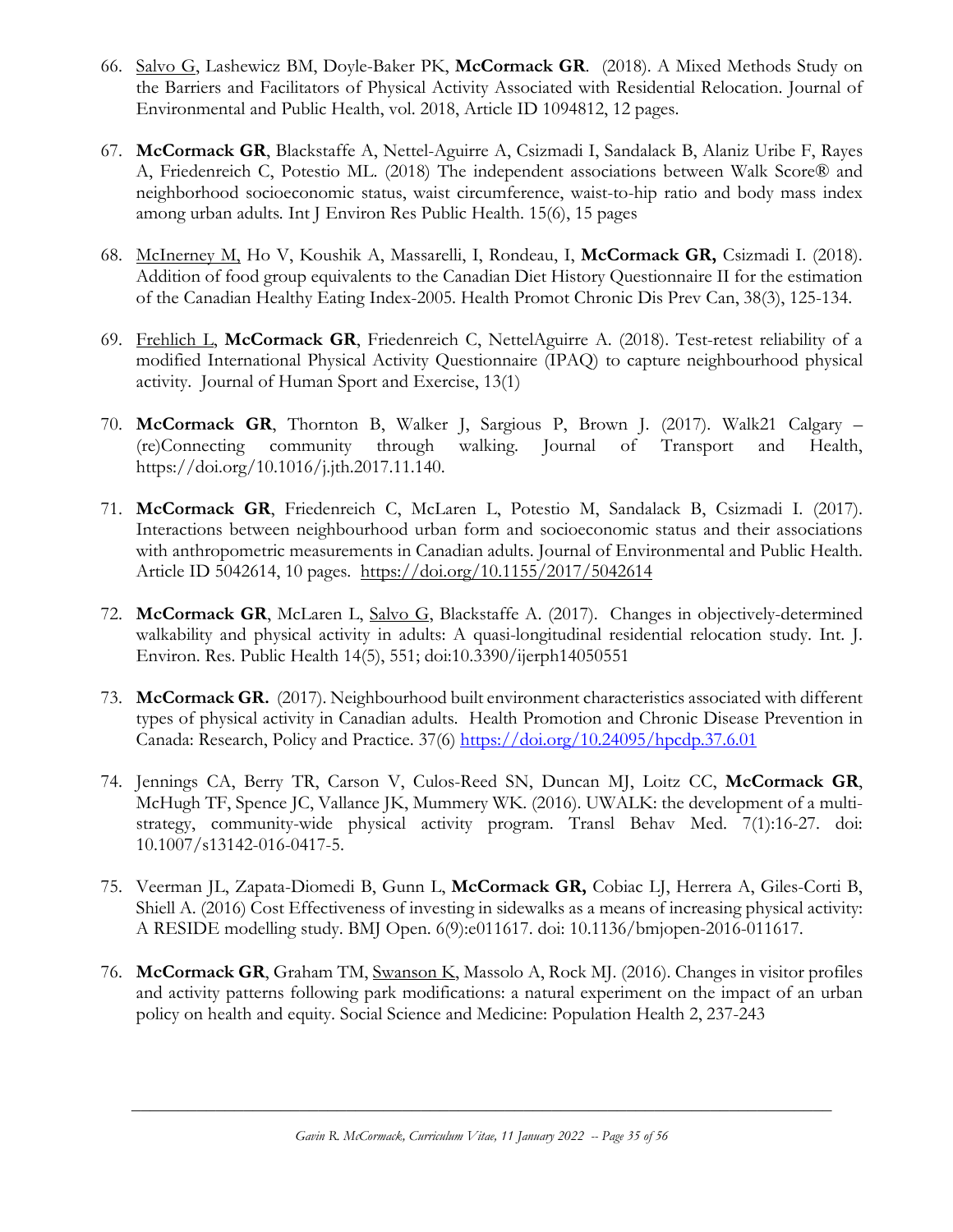- 77. McInerney M, Csizmadi I, Friedenreich CM, Alaniz Uribe F, Nettel-Aguirre A, McLaren L, Potestio M, Sandalack B, **McCormack GR. (**2016). Associations between the neighbourhood food environment, neighbourhood socioeconomic status, and diet quality: An observational study. BMC Public Health. 15;16:984. doi: 10.1186/s12889-016-3631-7.
- 78. **McCormack GR**, Graham TM, Christian H, Toohey AM, Rock MJ. (2016). Supportive neighbourhood built characteristics and dog-walking in Canadian adults. Canadian Journal of Public Health. 107(3): e245–e250. doi: 10.17269/CJPH.107.5360
- 79. Rock MJ, Graham TM, Massolo A, **McCormack GR**. (2016). Leashing policies in urban parks, dogwalking and dog-fouling: Insights from a natural experiment designed as a longitudinal multiple-case study. Landscape & Urban Planning. 153, 40-50
- 80. Rock M, Degeling C, Rault D, Graham T, Toohey A, **McCormack GR**. (2016). Public engagement and community participation in governing urban parks: A case study in changing and implementing a policy addressing off-leash dogs. Critical Public Health, ages 0958-1596 DOI: 10.1080/09581596.2016.1177635
- 81. Christian H, Bauman A, Epping J, Levine GN, **McCormack GR**, Rhodes RE, Richards E, Rock M, Westgarth W. (2016). Encouraging dog walking for health promotion and disease prevention. American Journal of Lifestyle Medicine. DOI: 10.1177/1559827616643686
- 82. **McCormack GR**, Mardinger C. (2015). Neighborhood urban form and individual-level correlates of leisure-based sedentary activity in Canadian adults. BMJ Open 5(11): e009418 doi:10.1136/bmjopen-2015-009418
- 83. Sawka KJ, **McCormack GR.** (2015) Associations between aspects of friendship networks and dietary behaviour in youth: Findings from a systematized review. Eating Behaviors, 18:7-15. [doi:10.1016/j.eatbeh.2015.03.002](http://dx.doi.org.ezproxy.lib.ucalgary.ca/10.1016/j.eatbeh.2015.03.002)
- 84. Rock M, Adams A, Degeling M, Massolo A, **McCormack GR.** (2015). Policies on pets for healthy cities: A conceptual framework. Health Promotion International. 3 Dec 2015. 30(1):976-86(PMID: 24694682)
- 85. Fiolka R, **McCormack GR.** (2014). An evaluation of Google Street View as an environmental data source for conducting park audits. Journal of Undergraduate Research in Alberta. 4(4).
- 86. Sawka, KJ, **McCormack GR**, Nettel-Aguirre A, Blackstaffe A, Perry R, Hawe P (2014). Associations between Aspects of Friendship Networks, Physical Activity, and Sedentary Behaviour among Adolescents. Journal of Obesity, Article ID 632689, 12 pages.
- 87. Jack E, **McCormack GR.** (2014). The associations between objectively-assessed and self-reported urban form characteristics and neighbourhood-based transportation and recreational walking in adults. International Journal of Behavioral Nutrition and Physical Activity, 11:71.
- 88. **McCormack GR,** Rock M, Swanson K, Burton L, Massolo A. (2014). Patterns of physical activity in urban neighbourhood parks: Insights from a multiple case-study. BMC Public Health, 14(1):962.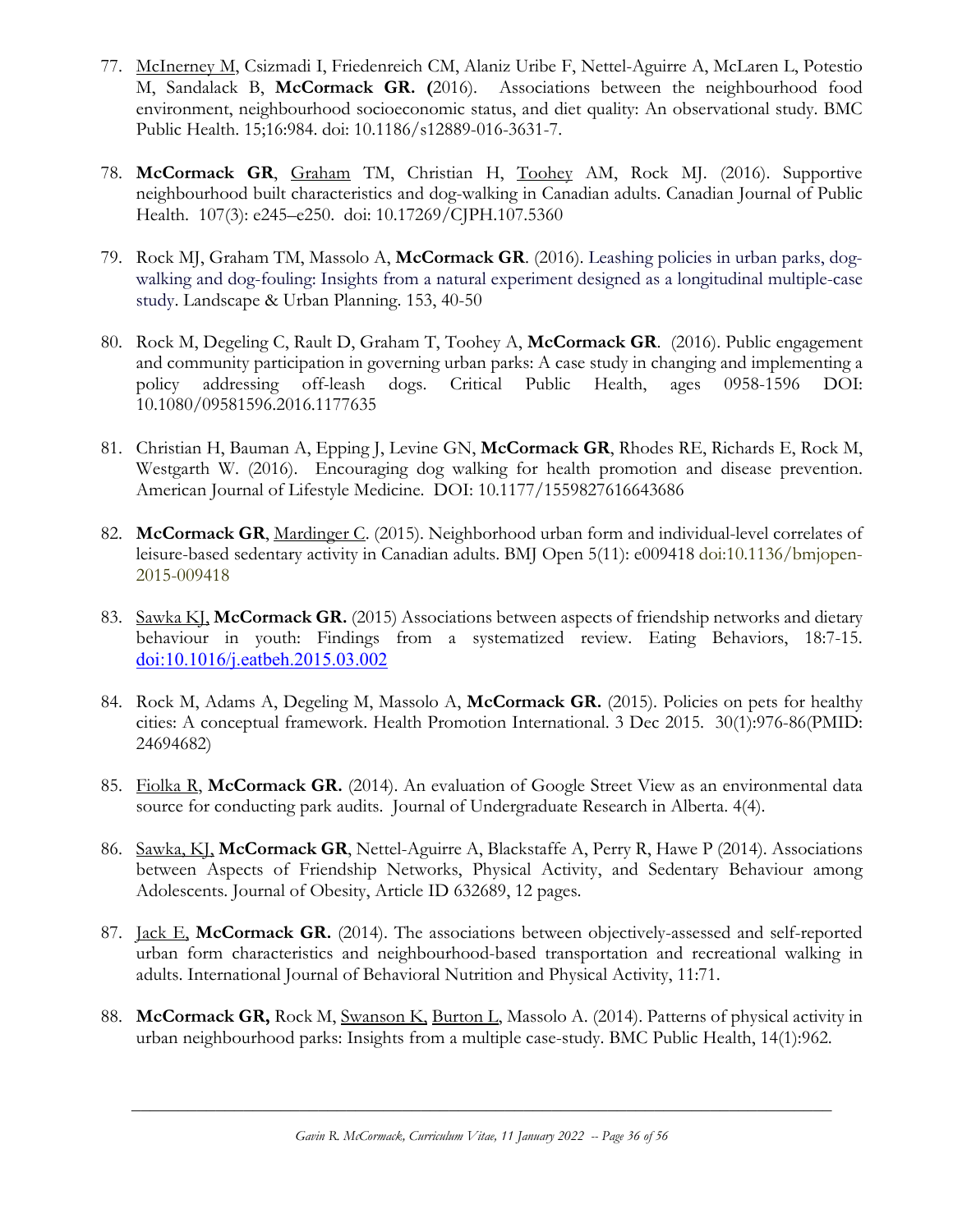- 89. **McCormack GR**, Virk JS (2014). Driving towards obesity: A systematized review on the association between motor vehicle travel time, distance and weight status in adults. Preventive Medicine, 66: 49- 55.
- 90. **McCormack GR,** Shiell A, Doyle-Baker PK, Friedenreich CM, Sandalack BA. (2014). Subpopulation difference in the association between neighbourhood urban form and physical activity. Health and Place, 28, 109-115.
- 91. Koohsari MJ, Kaczynski AT, Sugiyama T, **McCormack GR.** (2014). Using Space syntax to assess built environment for physical activity: Applications to research on parks and public open spaces. Leisure Sciences, 36(2), 206-216.
- 92. Martin K, Rosenberg M, Miller M, **McCormack GR**, Giles-Corti B, Bull F, Pratt S, Margery A. (2014). Prevalence of overweight, obesity and underweight in Western Australia school-aged children – 2008 compared with 2003. Public Health Nutrition, 17(12):2687-291.
- 93. Villanueva K, Giles-Corti G, Bulsara M, Wood G, Timperio A, **McCormack G**, van Niel K, Beesley B. (2014). Does the walkability of neighbourhoods affect children's independent mobility, independent of parental, social-cultural and individual factors? Children's Geographies, 12(4):393- 411
- 94. Ruest N, Couperthwaite AB, **McCormack GR**., Nettel-Aguirre A, Rowe B, Hagel BE. (2013). Assessing inter-rater agreement of environmental audit data in a matched case-control study on bicycling injuries. Injury Prevention, 19 (5), 336-341
- 95. Villanueva K, Giles-Corti B, Bulsara M, Timperio A, **McCormack GR**, Beesley B, Trapp G, Middleton N. (2013). Where do children travel to and what local opportunities are available? The relationship between neighborhood destinations and children's independent mobility. Environment and Behavior, 45 (6), 679-705.
- 96. Sawka KJ, **McCormack GR,** Nettel-Aguirre A, Hawe P, Doyle-Baker PK. (2013). Friendship networks and physical activity and sedentary behavior among youth: A systematized review. International Journal of Behavioral Nutrition and Physical Activity, 10(1), 130.
- 97. Trapp G, Giles-Corti B, Christian H, Bulsara M, Timperio A, **McCormack GR,** Villanueva K. (2013). Measurement of children's physical activity using a pedometer with a built-in memory. Journal of Science and Medicine in Sports and Exercise, 16(3), 222-226.
- 98. Trapp G, Giles-Corti B, Christian H, Timperio A, **McCormack GR,** Bulsara M, Villanuev, K. (2013). Driving down daily step counts: the impact of being driven to school on physical activity and sedentary behavior. Pediatric Exercise Science., 25(3):337-46.
- 99. **McCormack GR**, Friedenreich CM, Giles-Corti B, Doyle-Baker PK. (2013). Do motivation-related cognitions explain the relationship between perceptions of urban form and neighborhood walking? Journal of Physical Activity and Health, 10(7):961-73.
- 100. Sandalack BA, Alaniz Uribe F, Eshghzadeh Zanjani A., Shiell A, **McCormack G**R, Doyle-Baker PK. (2013). Neighbourhood type and walkshed size. Journal of Urbanism, 6(3), 236.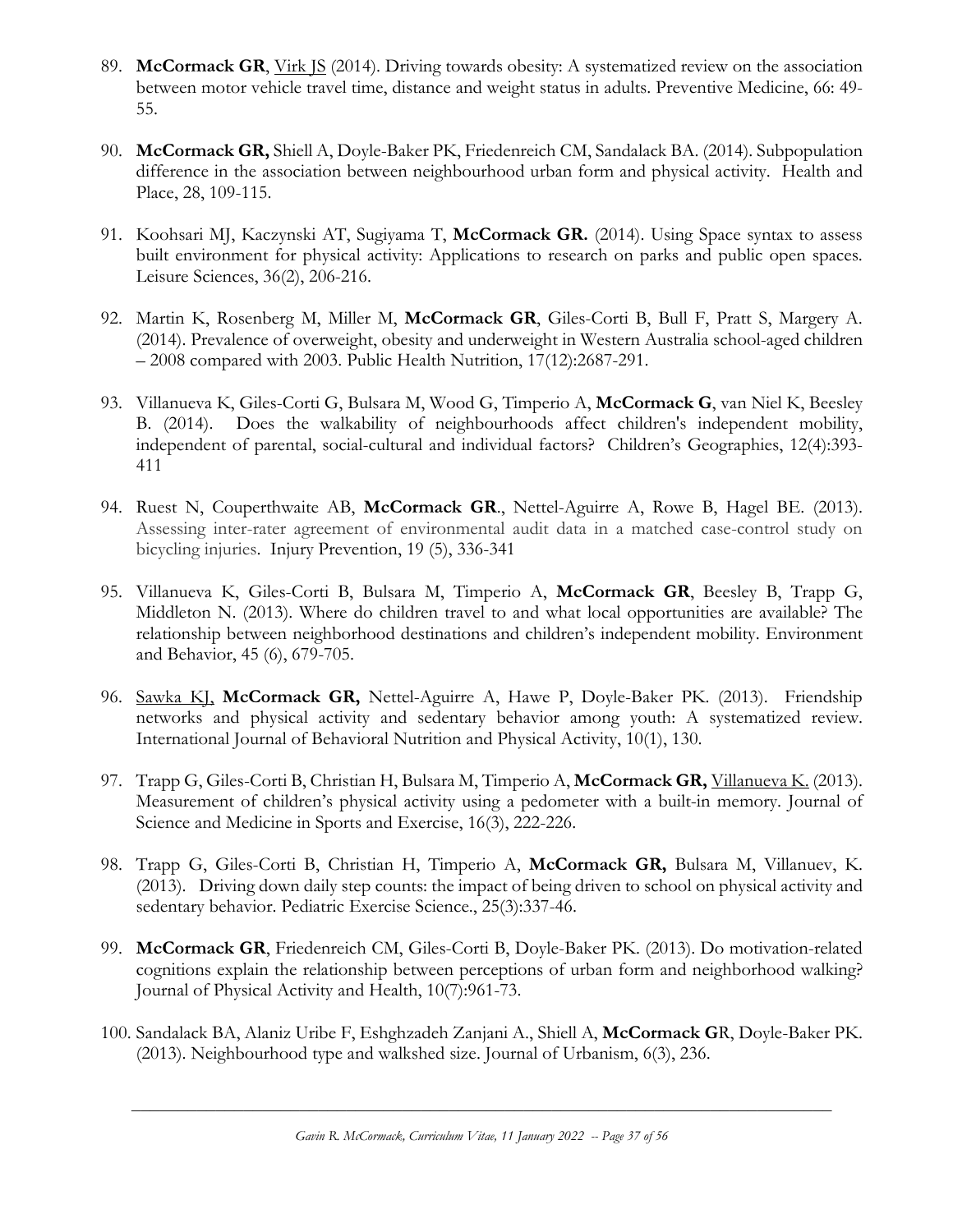- 101. Toohey AM, **McCormack GR**, Doyle-Baker PK, Adams C, Rock MJ. (2013) Dog-walking and sense of community in neighborhoods: Implications for promoting regular physical activity in adults 50 years and older. Health and Place. 22, 75-81
- 102. Romanow NTR, Couperthwaite AB, **McCormack GR,** Nettel-Aguirre A, Rowe BH, Hagel BE. (2012) Environmental determinants of bicycling injuries in Alberta, Canada. Journal of Environment and Public Health, 1-12.
- 103. Giles-Corti B, Bull FC, Knuiman M, **McCormack G**R, vanNiel K, Timperio A, Christian H, Foster S Divitini M. (2013). The influence of urban design on neighbourhood walking following residential relocation: Longitudinal results from the RESIDE study. Social Science and Medicine, 77, 20-30. "[**Top cited article in Social Science and Medicine 2013-2015**]"
- 104. **McCormack GR**, Shiell A, Giles-Corti B, Begg S, Veerman L, Geelhoed E, Amarasinghe A, Emery H. (2012) The association between sidewalk length and walking for different purposes in established neighborhoods. International Journal of Behavioral Nutrition and Physical Activity, 9:92.
- 105. **McCormack GR,** Friedenreich CM, Giles-Corti B, Sandalack BA, Doyle-Baker PK, Shiell A. (2012). The relationship between cluster-analysis derived walkability and local recreational and transportation walking among Canadian adults. Health and Place, 18(5), 1079-1087.
- 106. Degeling C, Burton L, **McCormack GR.** (2012). An investigation of the association between sociodemographic factors, dog-exercise requirements, and the amount of walking dogs receive. Canadian Journal of Veterinary Medicine, 76(3), 235-240.
- 107. Villanueva K, Giles-Corti G, Bulsara M, **McCormack GR**, Timperio, A, Middleton, N, Beesley, B, Trapp, G. (2012). How far do children travel from their homes? Exploring children's activity spaces in their neighbourhood. Health and Place, 18(2) 263-273.
- 108. Swanson K, **McCormack GR**. (2012). The relations between driving behavior, physical activity and weight status among Canadian adults. Journal of Physical Activity and Health, 9(3) 352-359.
- 109. Trapp G, Giles-Corti B, Christian H, Bulsara M, Timperio A, **McCormack GR,** Villanueva K . (April 2012). Increasing children's physical activity: individual, social and environmental factors associated with walking to school. Health Education and Behavior, 39(2) 172-182.
- 110. **McCormack GR**, Shiell A. (2011) In search of causality: a systematic review of the relationship between the built environment and physical activity among adults. International Journal of Behavioral Nutrition and Physical Activity, 8(1), 125 [Highly Accessed].
- 111. Trapp G, Giles-Corti B, Christian H, Bulsara M, Timperio A, **McCormack GR,** Villanueva K (2011). On your bike! A cross-sectional study of the individual, social and environmental correlates of cycling to school. International Journal of Behavioral Nutrition and Physical Activity, 8(1), 123 [Highly Accessed].
- 112. **McCormack GR.** Rock M, Sandalack B, Alaniz Uribe F. (2011). Access to neighborhood off-leash parks, neighbourhood street pattern and dog-walking among adults. Public Health, 125, 540-546.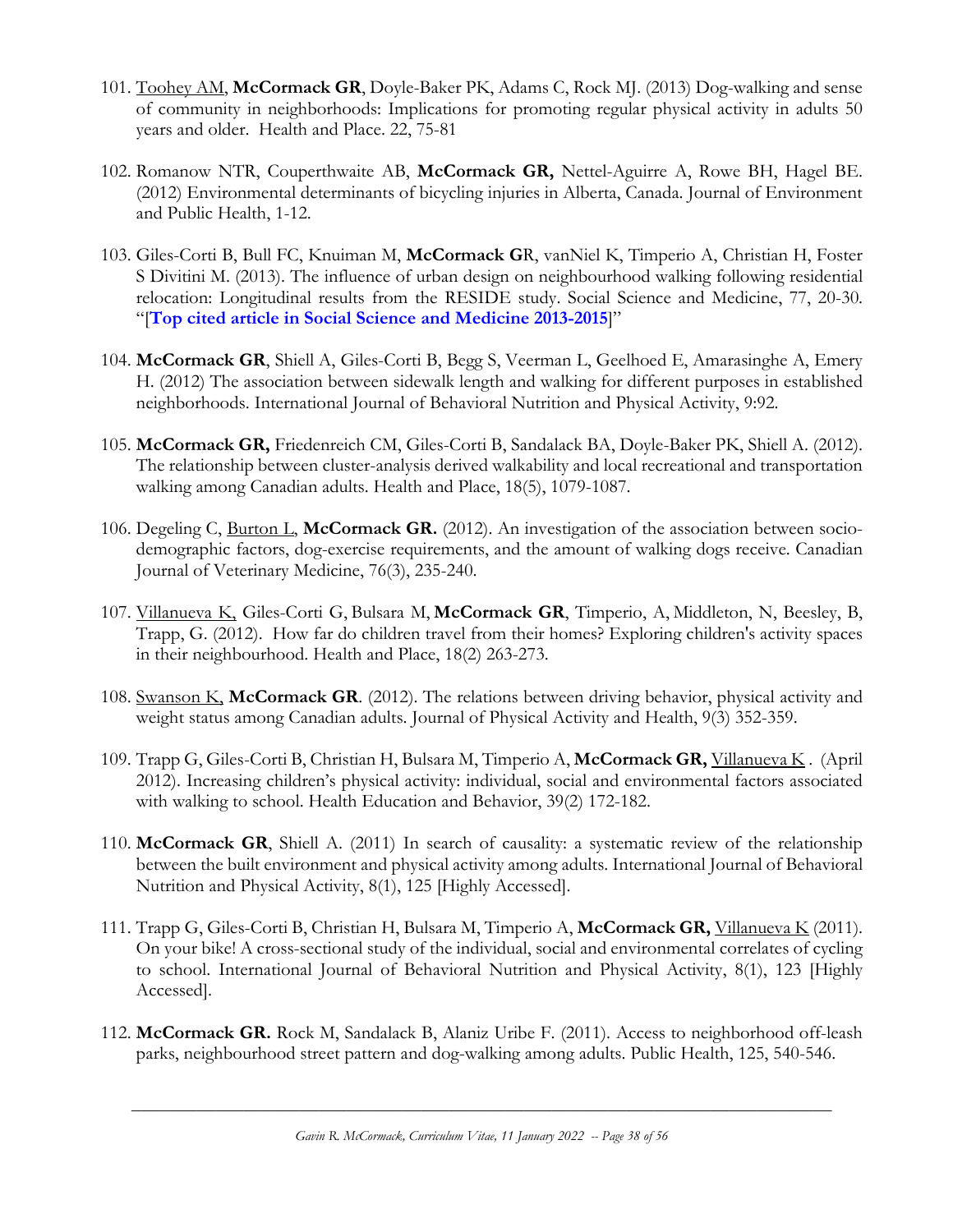- 113. **McCormack G**, Rutherford WJ, Giles-Corti B, Tudor-Locke C, Bull F. (2011). BMI-reference cutpoints for recommended daily pedometer-determined steps in Australian school-aged children and adolescents. Research Quarterly For Exercise and Sports, 82(2), 162-167.
- 114. **McCormack GR,** Hawe P, Perry R, Blackstaffe A. (2011). Associations between familial affluence and obesity risk behaviours among children. Paediatrics and Child Health, 16(1), 19-24.
- 115. Lail P, **McCormack GR,** Rock MJ. (2011). Does dog-ownership influence seasonal patterns of neighbourhood-based walking among adults? A longitudinal study. BMC Public Health, 11(1), 148 [Highly Accessed].
- 116. **McCormack GR**, Giles-Corti B, Timperio A, Wood G, Villanueva K. (2011) A cross-sectional study of the individual, social, and built environmental correlates of pedometer-based physical activity among elementary school children. International Journal of Behavioral Nutrition and Physical Activity, 8(1), 30.
- 117. Giles-Corti B, Wood G, Pikora T, Learnihan V, Bulsara M, vanNiel K, Timperio A, **McCormack** GR., Villaneuva K. (2011). School site and the potential to walk to school: The impact of street [connectivity and traffic exposure in school neighborhoods.](http://www.sciencedirect.com/science?_ob=ArticleURL&_udi=B6VH5-51RJDBY-2&_user=1067480&_coverDate=12%2F19%2F2010&_alid=1668802117&_rdoc=2&_fmt=high&_orig=search&_origin=search&_zone=rslt_list_item&_cdi=6057&_sort=r&_st=13&_docanchor=&view=c&_ct=3&_acct=C000051253&_version=1&_urlVersion=0&_userid=1067480&md5=822f4c168f89c45122c4a5530476f17d&searchtype=a) Health and Place, 17(2), 545-550.
- 118. McCormack B, Balde D, Lewin G, **McCormack GR.** (2011). Screening for depression among older adults referred to home care services: a single-item versus the Geriatric Depression Scale. Home Health Care Management and Practice, 23(1), 13-19.
- 119. **McCormack GR,** Doyle-Baker PK, Shiell A, Friedenreich C, Giles-Corti B. (2010). Seasonal variations in physical activity participation among adults. Journal of Community Health and Epidemiology, 64, 1010-1016.
- 120. **McCormack GR,** Rock MJ, Toohey AM, Hignell D. (2010) Characteristics of urban parks associated with park use and physical activity: a review of qualitative research. Health and Place, 16, 712-726 [Most accessed 20/25 top articles between January and December 2011 / Top 10 cited articles in journal since 2010].
- 121. **McCormack GR,** Spence JC, Berry T, Doyle-Baker PK. (2009). Does perceived behavioral control mediate the association between perceptions of neighborhood walkability and moderate and vigorousintensity leisure-time physical activity? Journal of Physical Activity and Health, 6(5):657-666.
- 122. **McCormack GR,** Shiell A, Doyle-Baker P, Friedenreich C, Sandalack B, Giles-Corti B. (2009) Testing the reliability of neighborhood-specific measures of physical activity among Canadian adults. Journal of Physical Activity and Health, 6(3):367-373.
- 123. Villanueva K, Giles-Corti B, **McCormack GR.** (2008). Achieving 10,000 steps: A comparison of public transport users and drivers in a university setting. Preventive Medicine, 47(3):338-341.
- 124. Tudor-Locke C, Giles-Corti B, Knuiman M, **McCormack GR.** (2008). Tracking of pedometerdetermined physical activity in adults who relocate: A one-year follow-up of RESIDE study participants. International Journal of Behavioral Nutrition and Physical Activity, 5, 39.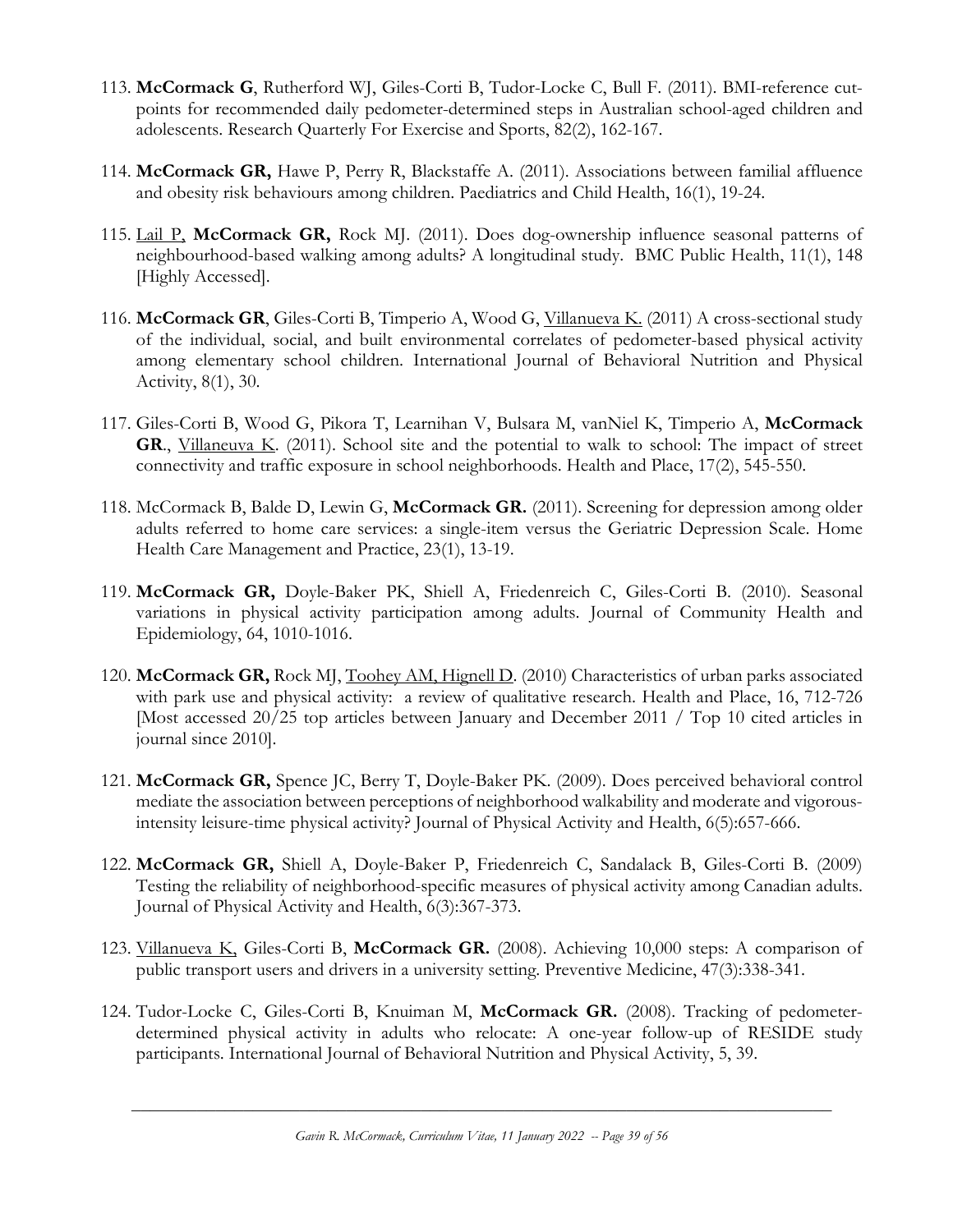- 125. **McCormack GR,** Cerin E, Leslie E, Du Toit L, Owen N. (2008). Objective versus perceived walking distances to destinations: correspondence and predictive validity. Environment and Behavior, 40(3): 401-425.
- 126. Wood L, Giles-Corti B, Shannon T, Bulsara M, Pikora T, **McCormack GR.** (2008). The anatomy of the safe and social suburb: An exploratory study of the built environment, social capital, and residents' perceptions of safety. Health and Place, 14(1):15-31.
- 127. **McCormack GR,** Giles-Corti B, Bulsara M. (2008). The relationship between destination proximity, destination mix, and physical activity behaviors. Preventive Medicine, 46(1):30-44.
- 128. **McCormack GR,** Giles-Corti, B., Bulsara, M. (2007). Correlates of using neighborhood recreational destinations in physically active respondents. Journal of Physical Activity and Health, 4, 39-53.
- 129. **McCormack GR,** Masse, L, Giles-Corti. B, Bulsara M, Pikora T. (2006). Constructing indices representing supportiveness of the physical environment for walking using the Rasch measurement model. International Journal of Behavioral Nutrition and Physical Activity, 3 (44).
- 130. **McCormack GR,** Giles-Corti B, Bulsara M, Pikora T. (2006). Correlates of distances traveled to use recreational facilities for physical activity behaviors. International Journal of Behavioral Nutrition and Physical Activity, 3 (18)
- 131. **McCormack GR**, Giles-Corti B, Milligan R. (2006). Demographic and individual correlates of achieving 10,000 steps/day: use of pedometers in a population-based study. Health Promotion Journal of Australia, 17(1):43-47.
- 132. **McCormack GR**, Lewin G, McCormack B, Helmes E, Rose E, Naumann F. (2004). Pilot study comparing the influence of different types of exercise intervention on the fear of falling in older adults. Australasian Journal on Ageing, 23(3), 131-135.
- 133. **McCormack GR,** Giles-Corti B, Lange A, Smith T, Martin K, Pikora T. (2004). An update of recent evidence of the relationship between objective and self-report measures of the physical environment and physical activity behaviours. Journal of Science and Medicine in Exercise and Sport, 7 (supplement 1), 81-92.
- 134. **McCormack GR**, Giles-Corti B. (2004). Does participation in recommended levels of vigorousintensity physical activity decrease participation in moderate-intensity physical activity? Journal of Physical Activity and Health, 1, 45-55.
- 135. **McCormack GR**, Giles-Corti B, Milligan R. (2003). The test-retest reliability of habitual incidental physical activity. Australian and New Zealand Journal of Public Health, 27(4):428-433.

### **III. PEER REVIEWED PUBLISHED ABSTRACTS (10)**

1. Vena J, Xu JY, Shen-Tu G, Murdoch K, Sharma M, Rosner W, **McCormack GR**, Kirkpatrick SI (2021). Impact of the COVID-19 pandemic on eating and physical activity practices among adults – findings from Alberta's Tomorrow Project. Appl Phys Nutr and Metab 46(4 Suppl 1):S38.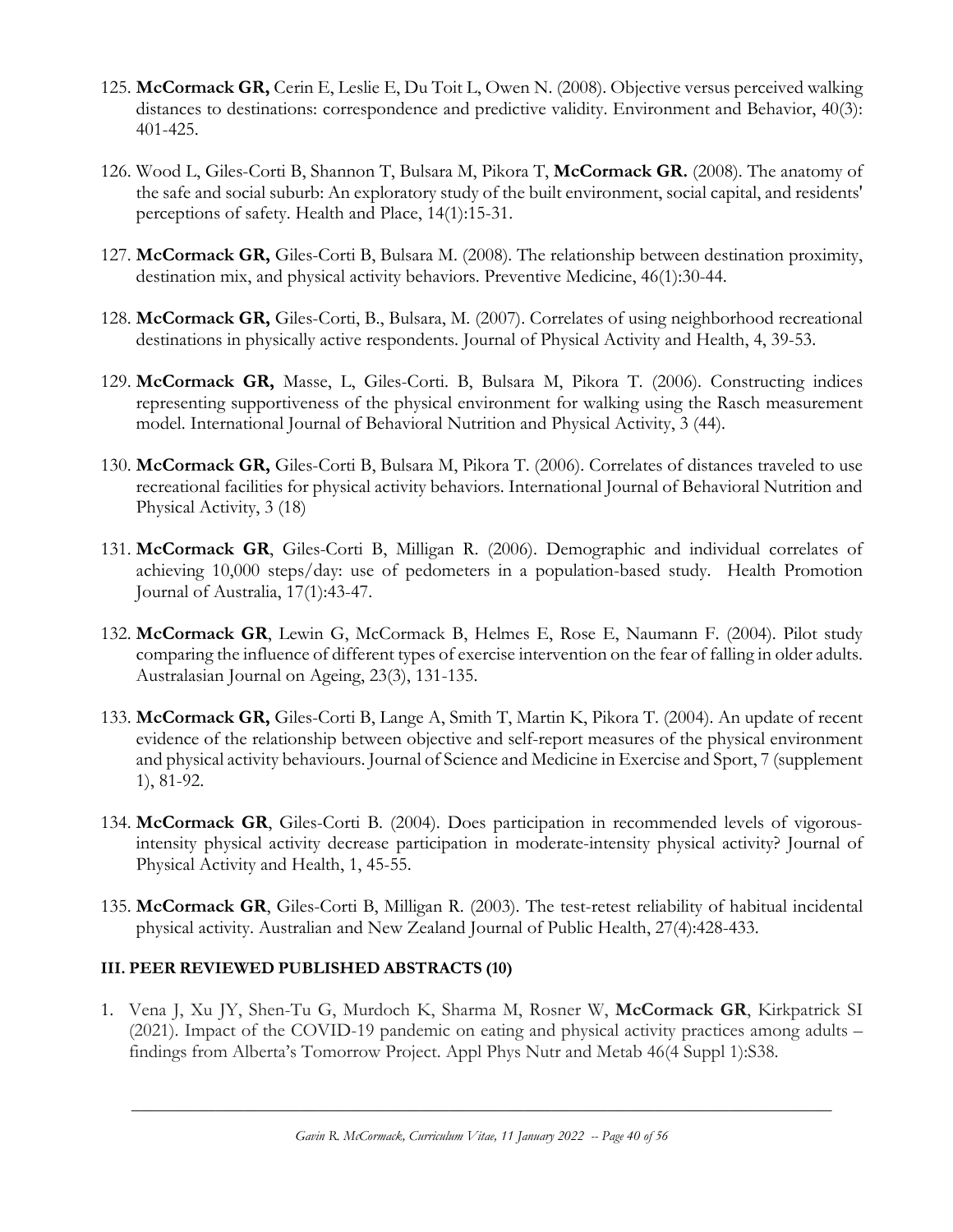- 2. Nejatinamini S, Campbell DJT, Godley J, Minaker LM, Sajobi TT, **McCormack GR**, Cooke MJ, Nykiforuk CIJ, de Koning L, Olstad DL (2021). Sex differences in the mediating effects of modifiable risk factors in associations between socioeconomic position and cardiovascular disease morbidity and mortality. Current Developments in Nutrition. 5:(2) 168.
- 3. Nejatinamini S, Campbell DJT, Godley J, Minaker LM, Sajobi TT, **McCormack GR**, Cooke MJ, Nykiforuk CIJ, de Koning L, Olstad DL (2021). Modifiable risk factors mediate associations between socioeconomic position and cardiovascular disease morbidity and mortality. Current Developments in Nutrition. 5:(2) 167.
- 4. Lukic R, Olstad DL, Doyle-Baker P, Potestio M, **McCormack GR.** (2020) Associations between neighbourhood street pattern, socioeconomic status and sleep duration in Calgary adults. Alberta Academic Review.
- 5. Lukic R, Olstad DL, Doyle-Baker P, Potestio M, **McCormack GR**. (2020) Associations between neighborhood design, neighborhood socioeconomic status and sleep in adults. Sleep Medicine.
- 6. Wong JB, McDonough MH, McCallum K, Bridel W, Frehlich L, **McCormack GR**, Fox K, Brunton L, Cowie H, Emery CA, Guimond J, Hagel BE, Yardley L, Zwicker J (2019). How peer interactions factor into children's play on playground painted lines. Journal of Sport & Exercise Psychology. 41, S90.
- 7. Nichani V, Christie C, Vena J, Friedenreich C, **McCormack GR** (2019). Perceived neighbourhood walkability and different types of physical activity in Canadian men and women. Medicine & Science in Sports & Exercise. 51(6): 305.
- 8. Wong JB, McCallum K, Frehlich L, McDonough MH, Bridel W, **McCormack GR**, Fox K, Brunton L, Emery CA, Yardley L, Hagel BE (2019). The importance of peers: Elementary school children's play following a playground painted lines intervention. Journal of Exercise, Movement, and Sport (SCAPPS). 51(1): 263.
- 9. Ruest N, Hagel BE, **McCormack GR**, Nettel-Aguirre A, Rowe BH. (2013) Assessing inter-rater reliability of environmental audit data in a case-control study on bicycling injuries. Inj Prev 2012; 18:A80. (doi:10.1136/injuryprev-2012-040580g.26)
- 10. Ruest N, Rowe BH, **McCormack GR**, Nettel-Aguirre A, Hagel BE. (2013) Environmental determinants of bicycling injuries. Inj Prev 2012; 18:A36. (doi:10.1136/injuryprev-2012-040580c.44)

### **IV. ABSTRACTS (SCIENTIFIC CONFERENCE PROCEEDINGS) (SUPERVISED STUDENTS UNDERLINED) (118)**

1. Ori EM, Berry TR, **McCormack GR**, Brett KR, Lambros GA, Ghali WA. (ORAL). Leveraging professional sports teams to encourage healthy behavior: Calgary Flames Health Training Camp events. 8th International Society for Physical Activity and Health Congress. Virtual Conference. (Oct 12-14, 2021).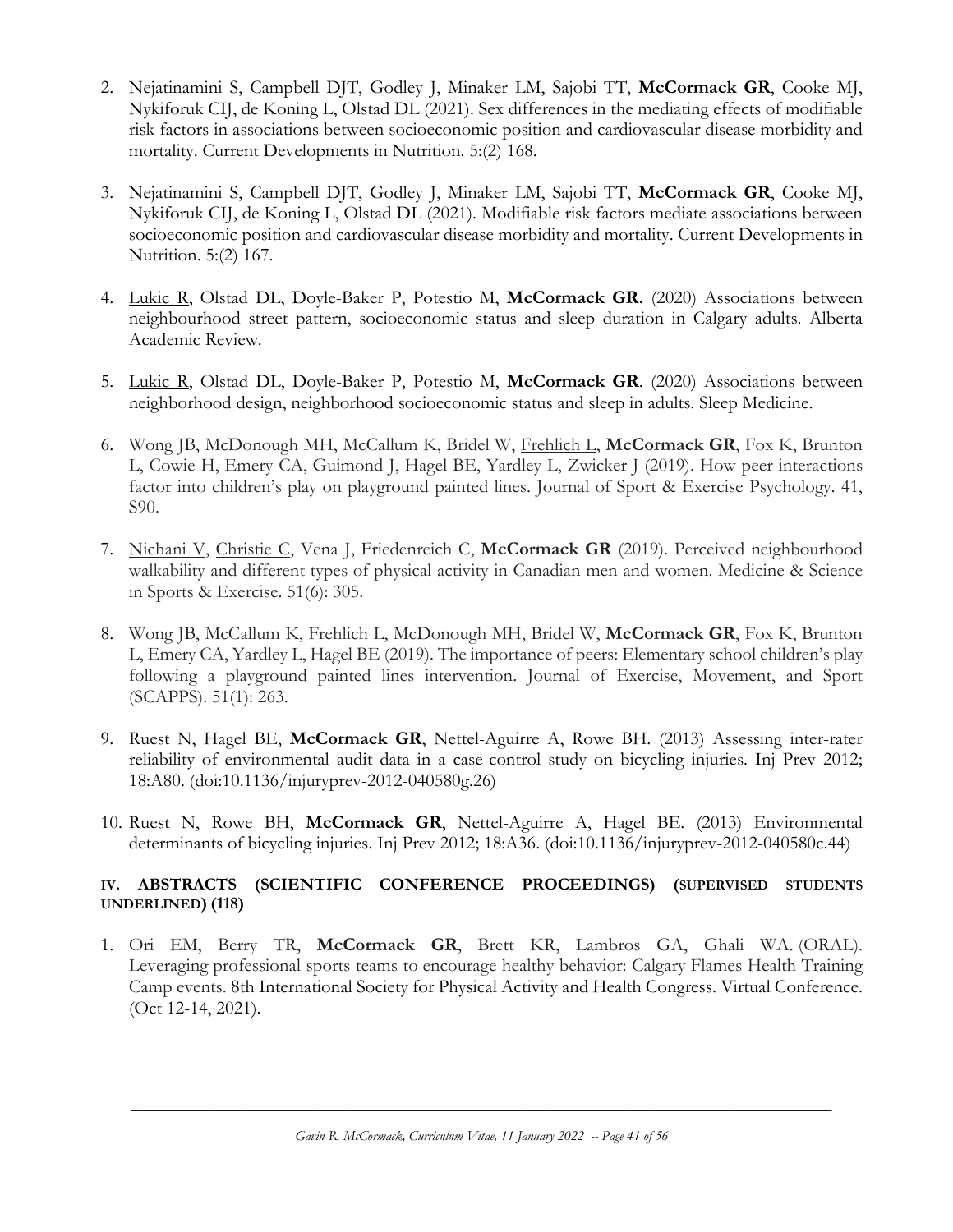- 2. **McCormack GR**, Frehlich L, Blackstaffe A, Turin TC, Doyle-Baker PK. 2021. (ORAL) Associations between neighbourhood walkability and health-related fitness in adults. 8th International Society for Physical Activity and Health Congress. Virtual Conference. (Oct 12-14, 2021).
- 3. Christie CD, Friedenreich, CM, Vena JE, Turley L, **McCormack GR**. 2021. (ORAL) Socioeconomic differences in associations between the built environment and walking following residential relocation. 8th International Society for Physical Activity and Health Congress. Virtual Conference. (Oct 12-14, 2021).
- 4. Frehlich L, Christie C, Ronksley P, Turin TC, Doyle-Baker P, **McCormack GR**. 2021. (POSTER) A systematic review of the associations between neighbourhood built environment characteristics and health-related fitness. 8th International Society for Physical Activity and Health Congress. Virtual Conference. (Oct 12-14, 2021).
- 5. Frehlich L, Christie C, Ronksley P, Turin TC, Doyle-Baker P, **McCormack GR**. 2021. (POSTER) The neighbourhood built environment and its association with health-related fitness: A systematic review. Public Health. Virtual Conference. (Oct 6-8, 2021).
- 6. Frehlich L, Christie C, Ronksley P, Turin TC, Doyle-Baker P, **McCormack GR**. 2021. (POSTER) The association between neighbourhood built environment and health-related fitness: A systematic review. World Congress of Epidemiology. Virtual Conference. (Sept 3-6, 2021).
- 7. Pitt TM, Malzer J, Lee C, **McCormack GR**, Hagel B. 2021. (POSTER) Identifying Metrics to Measure the Success of Built Environment Interventions: A Rapid Scoping Review. Canadian Association of Road Safety Professionals. Virtual Conference. (August 22-25, 2021).
- 8. Rothman L, Hagel B, Howard A, Cloutier MS, Macpherson A, Aguirre AN, **McCormack GR**, Fuselli P, Buliung R, HubkaRao T, Ling R, Zanotto M, Rancourt M, Winters M. 2021. (ORAL). Active School Transportation and the Built Environment across Canadian Cities: Findings from the Child Active Transportation Safety and the Environment (CHASE) Study. Canadian Association of Road Safety Professionals. Virtual Conference. (August 22-25, 2021).
- 9. **McCormack GR**, Petersen J, Ghoneim D, Doyle-Baker T. (on demand presentation). The impact of the COVID-19 pandemic on physical activity in Canadian adults and children. International Society of Behavioral Nutrition and Physical Activity Exchange. Virtual Conference. (June 8-10, 2021).
- 10. Petersen JA, Naish C, Ghoneim G, Doyle-Baker PK, Cabaj J, **McCormack GR**. The experiences of adapting physical activity routines during the COVID19 pandemic: A qualitative study. International Society of Behavioral Nutrition and Physical Activity Exchange. Virtual Conference. (June 8-10, 2021).
- 11. Aktary ML, Dunn S, Caron-Roy S, Sajobi T, O'Hara H, Leblanc P, **McCormack GR**, Ball K, Nejatinamini S, Downs S, Minaker LM, Nykiforuk CIJ, Godley J, Raine KD, Prowse RJL, Olstad DL. Impact of a farmers' market healthy food subsidy on diet quality of low-income adults in British Columbia, Canada: A randomized controlled trial. International Society of Behavioral Nutrition and Physical Activity Exchange. Virtual Conference. (June 8-10, 2021).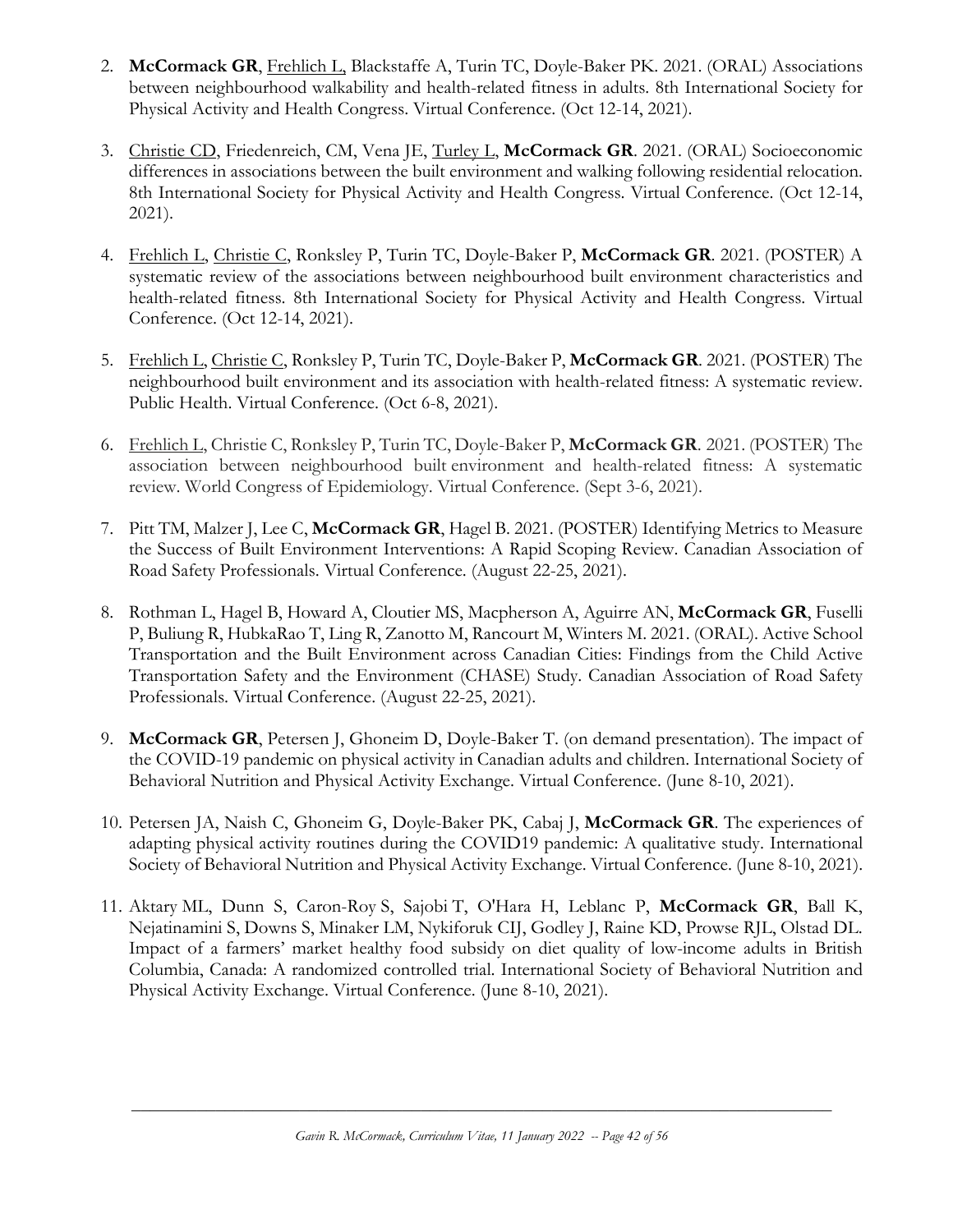- 12. Petersen JA, Naish C, Ghoneim G, Doyle-Baker PK, Cabaj J, **McCormack GR**. 2021. (ORAL) A qualitative inquiry exploring the impacts of the COVID-19 pandemic on physical activity and sedentary behaviour in Canadian adults. Active Living Conference. Virtual Conference. (April 6-9, 2021).
- 13. **McCormack GR**, Frehlich L, Blackstaffe A, Turin TC, Doyle-Baker PK. 2019. Physical Fitness and Neighborhood Design - Walkability, Cardiorespiratory Fitness, Muscular Strength, And Flexibility in Adults. American College of Sports Medicine 2020 Annual Meeting, San Francisco, California, USA (May 26-30, 2020).
- 14. Lukic R, Olstad DL, Doyle-Baker P K, Potestio M L, **McCormack GR**. 2019. Associations between neighbourhood design, neighbourhood socioeconomic status and sleep in adults. World Sleep Congress, Vancouver (September 20-25, 2019).
- 15. Yardley L, Fox A, McCallum K, Bridel W, Wong J, McDonough M, Frehlich L, **McCormack GR**, Fox K, Brunton L, Emery C, Hagel B, Zwicker J, Cowie H, Guimond J. 2019. The Gift of Play: A Recess Initiative to Improve Physical Literacy. International Physical Literacy Conference, Umeå, Sweden (September 11-13, 2019).
- 16. Wong JB, McDonough HM, McCallum K, Bride W, **McCormack GR**, Fox K, Brunton L, Cowie H, Emery CA, Guimond J, Hagel B, Yardley L, Zwicker J. 2019. (POSTER) How peer interactions factor into children's play on painted lines. North American Society for the Psychology of Sport and Physical Activity Conference, Baltimore, MD (June 6-8, 2019).
- 17. Aucoin J, Hubka T, Stang A, Howard A, Macpherson A, **McCormack GR**, Nettel-Aguirre A, Teschke K, Winters M. 2019. Child bicyclist injuries in 3 Canadian municipalities. Canadian Association of Road Safety Professionals 2019, Calgary, Alberta (May 26-29, 2019).
- 18. Nichani V, Christie C, Vena J, Friedenreich C, **McCormack GR**. 2019. (POSTER). Perceived neighbourhood walkability and different types of physical activity in Canadian men and women. American College of Sports Medicine 2019 Annual Meeting, Orlando, Florida, USA (May 28 –June 1, 2019).
- 19. Pitt TM, **McCormack GR**, Aucoin J, Hubka T, Cabaj J, Goopy S, Hagel BE. 2019. A Scoping Review of Canadian Evidence on the Relations Between Urban Form and Health in Children and Adolescents. Canadian Association of Road Safety Professionals Conference Calgary, Alberta (26-29 May, 2019).
- 20. **McCormack GR**, Blackstaffe A, Farkas B, McLaren L, Friedenreich C, Potestio M, Sandalack B, Uribe Alaniz F, Nettel-Aguirre A, Rayes A. 2019. (POSTER). Differences in transportation and leisure physical activity by neighbourhood design. Active Living Research Conference, Charleston, North Carolina, US (Feb 17-20, 2019).
- 21. **McCormack GR**, Cabaj J, Orpana, H, Lukic R, Blackstaffe A, Goopy S, Hagel B, Keough N, Martinson R, Chapman J, Lee C, Tang J, Fabreau G. 2019. (POSTER). Relations between urban form and health: A focus on Canadian evidence. Active Living Research Conference, Charleston, North Carolina, US (Feb 17-20, 2019).
- 22. Wong JB, McDonough MH, McCallum K, Bridel W, **McCormack GR,** Fox K., Brunton L, Cowie H, Emery C, Guimon, J, Hagel B, Yardley L, Zwicker J. 2018. (POSTER). Peer relationships and physical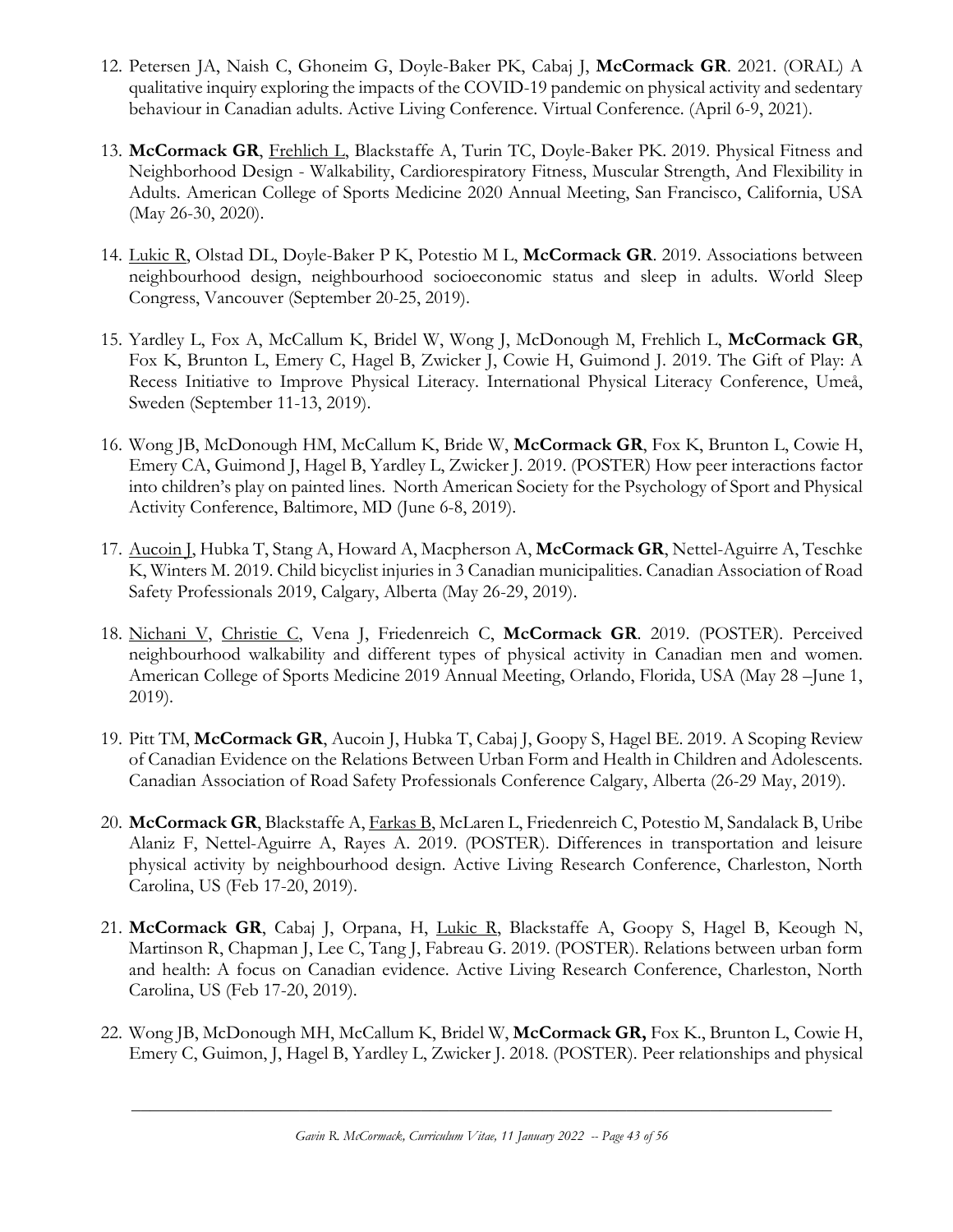activity on playground painted lines in elementary school children. Calgary Play Summit, Calgary, Canada (Nov 20, 2018).

- 23. **McCormack GR**, Blackstaffe A, Farkas B, McLaren L, Friedenreich C, Potestio M, Sandalack B, Uribe Alaniz F, Nettel-Aguirre A, Rayes A. 2018. (EPOSTER). Associations between neighbourhood block pattern and transportation and leisure physical activity in Canadian adults. 7th ISPAH Congress, London UK (Oct 15-17, 2018).
- 24. Consoli A, Perry R, Fiolka R, Blackstaffe A, Spence J, Nettel-Aguirre A, **McCormack GR.** 2018. (POSTER). Neighbourhood characteristics associated with initiation of, and adherence to a pedometer-based physical activity intervention among inactive Canadian adults. 2nd Annual Canadian Obesity Network - Calgary Chapter Research Showcase, Calgary, Canada (Sept 22, 2018).
- 25. Consoli A, Spence J, Mummery K, McHugh T, Nettel-Aguirre A, **McCormack GR.** 2018. (POSTER). Neighbourhood walkability associated with initiation of, and adherence to a pedometerbased physical activity intervention among inactive Canadian adults. Campus Alberta Student Conference of Health, Calgary, Canada (Sept 14-15, 2018).
- 26. Aucoin J, Whelan M, Hubka T, Stang A, Emery C, Freedman S, Fuselli P, Howard A, Macpherson A, **McCormack GR**, Nettel-Aguirre A, Teschke K, Winters M, Hagel B. 2018. Bicycling Injury and Safety from the Perspective of the Child Bicyclist: A Case-Crossover. Campus Alberta Students Conference on Health, Calgary, Canada (Sept 14-15, 2018).
- 27. Christie CD, Friedenreich CM, Vena JE, Turley L, Alaniz Uribe F, Chapman J, Martinson R, Matsalla G, Morrow G, Nettel-Aguirre, Al, **McCormack GR.** 2018. (POSTER). The temporal association between the built environment and walking: A longitudinal residential relocation study*.* Campus Alberta Student Conference of Health, Calgary, Canada (Sept 14-15, 2018).
- 28. Lukic R, Christie C, Ronksley P, Olstad D, **McCormack GR.** 2018. (POSTER). A systematic review on the relationship between built environment and sleep. Campus Alberta Student Conference of Health, Calgary, Canada (Sept 14-15, 2018).
- 29. Aucoin I, Whelan M, Hubka T, Stang A, Emery C, Freedman S, Fuselli P, Howard A, Macpherson A, **McCormack GR**, Nettel-Aguirre A, Teschke K, Winters M, Hagel BE. 2018. Child Perspectives on Bicycling Safety and Individual Injury Risk Factors. Alberta Children's Hospital Summer Student Research Day, Calgary, Canada (Aug 22, 2018)
- 30. Pitt T, Graff P, Howard A, Nettel-Aguirre A, **McCormack GR**, Owens L, Anderson M, Rowe BH, Hagel B. Identifying Motorist Risk Factors for Paediatric Bicycle-Motor Vehicle Collisions. 2018. Canadian Association of Road Safety Professionals Conference, Victoria, Canada (June 10-13, 2018)
- 31. Pitt T, Aucoin J, Graff P, Howard A, Nettel-Aguirre A, **McCormack GR**, Owens L, Anderson M, Rowe BH, Hagel B. 2018. Adaptation of a Canadian Culpability Scoring Tool to Alberta Police Traffic Collision Report Data. Canadian Association of Road Safety Professionals Conference, Victoria, Canada (June 10-13, 2018)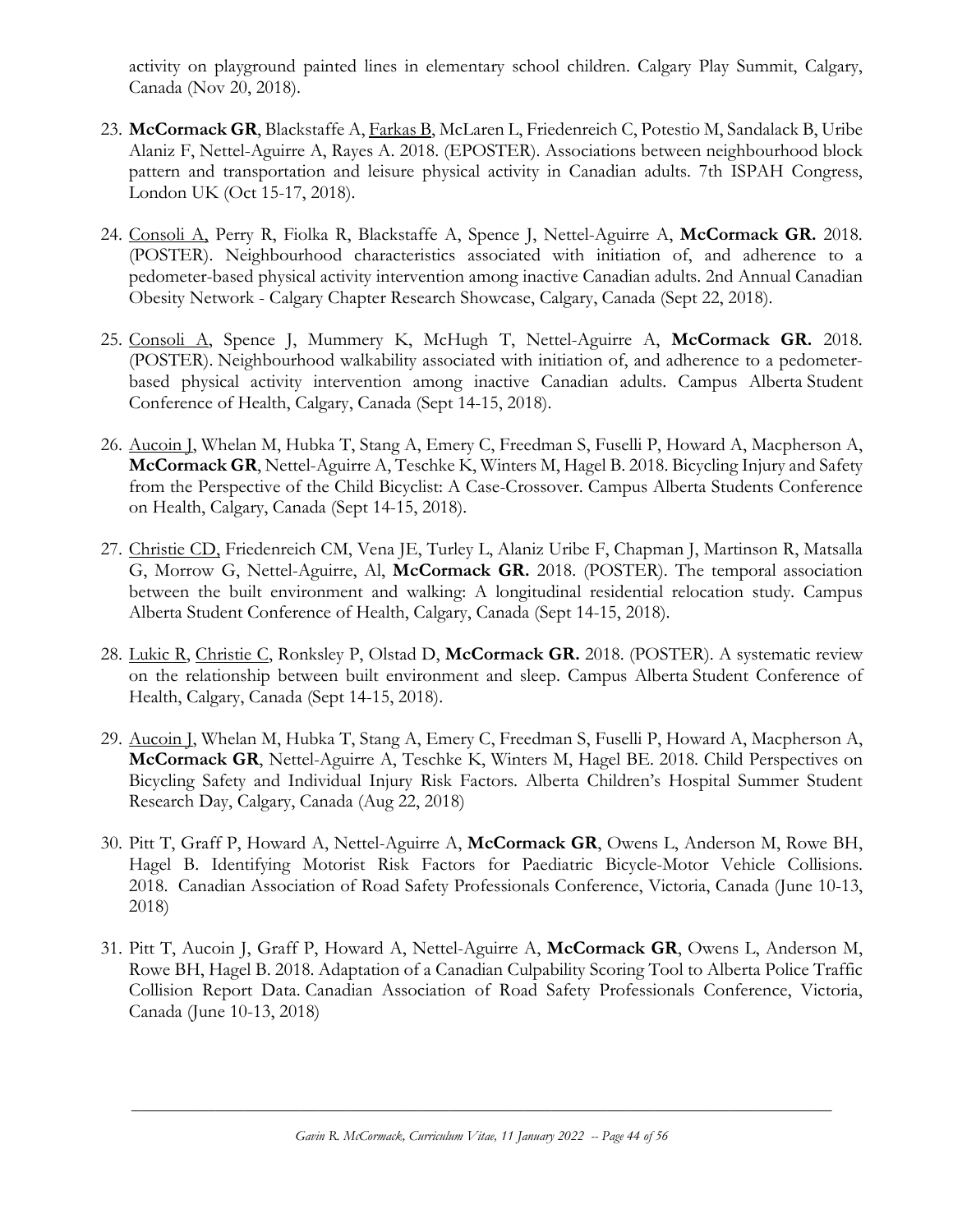- 32. Whelan M, Hubka T, Stang A, Emery C, Freedman S, Howard A, Macpherson A, **McCormack GR**, Nettel-Aguirre A, Teschke K, Winters M. 2018. The association between the build environment and bicycling injuries in children: A case-crossover pilot. Canadian Association of Road Safety Professionals Conference, Victoria, Canada (June 10-13, 2018)
- 33. Frehlich L, Friedenreich C, Nettel-Aguirre A, **McCormack GR**. 2018. (POSTER). Reliability testing of a neighbourhood-specific physical activity questionnaire. Active Living Research Conference, Banff, Alberta, Canada (February 11-14, 2018)
- 34. Frehlich L, Blackstaffe A, **McCormack GR**. 2018. (POSTER) Assessment of an internet-administered neighbourhood-specific physical activity questionnaire. Active Living Research Conference, Banff, Alberta, Canada (February 11-14, 2018)
- 35. Frehlich L, Friedenreich C, Nettel-Aguirre A, Schipperijn J, **McCormack GR**. 2018 (POSTER). Correspondence between self-reported neighbourhood-specific physical activity and accelerometer and global position systems (GPS) monitor captured physical activity. Active Living Research Conference, Banff, Alberta, Canada (February 11-14, 2018)
- 36. Frehlich L, Friedenreich C, Nettel-Aguirre A, Schipperijn J, **McCormack GR.** 2017. (POSTER), Correspondence between self-reported neighbourhood-specific physical activity and accelerometer and global position systems (GPS) monitor captured physical activity. Health GIS: Spatial Thinking in Applied Research, GIS Day event. Calgary, Alberta, Canada ( November 15, 2017)
- 37. Sandalack B, Alaniz-Uribe F, Doyle-Baker P, **McCormack GR**, Galpern P, Rios C, Lindquist M, Corea M, Gray Diane. 2017. HealthyHoods: A Better Life in Cities. World Design Summit - WDS 2017, Montreal (Oct 16-25, 2017)
- 38. Farkas B, Wagner D, Tang K, Nettel-Aguirre A, Friedenreich C, **McCormack GR.** 2017. The Association between Neighbourhood Built Characteristics and Walking among Adults: A Systematic Review of Canadian Evidence. Walk 21, Calgary, Canada (19-22 September, 2017)
- 39. Frehlich L, Friedenreich C, Nettel-Aguirre A, Alaniz Uribe F, **McCormack GR.** 2017 (POSTER) Reliability of an International Physical Activity Questionnaire (IPAQ) modified to capture neighbourhood-specific physical activity. Walk 21 Calgary, Canada ( Sept 20-22, 2017)
- 40. Graham TM, **McCormack GR,** and Rock MJ. 2017. Children and dogs sharing public off-leash areas: Improving safety and increasing play [Poster session; peer-reviewed abstract]. 20th Triennial International Play Association Conference, Calgary, Alberta ( 13-16 September 2017)
- 41. Frehlich L, Friedenreich C, Nettel-Aguirre A, Alaniz Uribe F, **McCormack GR**. 2017 (POSTER) Development of a self-reported neighbourhood-specific physical activity questionnaire. International Conference on Ambulatory Monitoring of Physical Activity and Movement (ICAMPAM), Bethesda, Maryland (June 21-23, 2017)
- 42. Jennings C, Duncan M, Spence JC., Mummery K, **McCormack GR**, Vallance J, Culos-Reed C, Berry T, McHugh T, Carson V, Loitz C. 2017. (SHORT ORAL Presentation). UWALK: A RE-AIM evaluation of a community-wide e-health and m-health physical activity program. Session: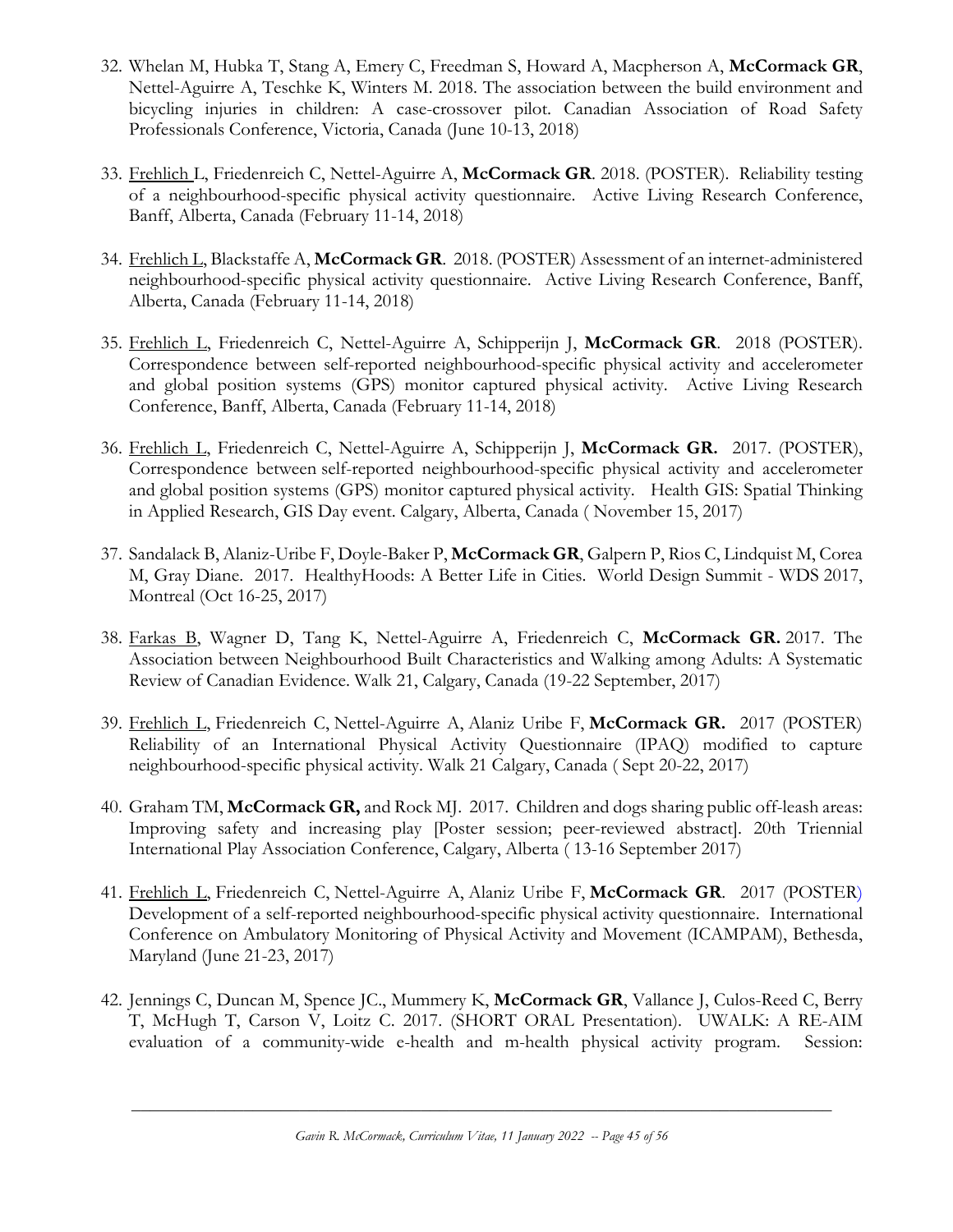Implementation and Evaluation of Health Promotion Programs on June 8th, 2017 at 12:20. The International Society of Behavioral Nutrition and Physical Activity (ISBNPA) Annual Meeting, Victoria, BC, Canada (June 7-10, 2017)

- 43. **McCormack GR**, McLaren L, Salvo G, Blackstaffe A. (ORAL). 2017. A quasi-longitudinal residential relocation study of neighbourhood walkability and physical activity in Canadian adults. The International Society of Behavioral Nutrition and Physical Activity (ISBNPA) Annual Meeting, Victoria, BC, Canada (June 7-10, 2017)
- 44. **McCormack GR**, Friedenreich C, McLaren L, Potestio M, Sandalack B, Csizmadi I. (POSTER). 2017. Neighbourhood design and socioeconomic status and their associations with weight status in Canadian adults. The International Society of Behavioral Nutrition and Physical Activity (ISBNPA) Annual Meeting, Victoria, BC, Canada ( June 7-10, 2017)
- 45. Frehlich L, Friedenreich C, Nettel-Aguirre A, Alaniz Uribe F, **McCormack GR**. 2017. (POSTER). Test-retest reliability of self-reported neighbourhood-specific physical activity. The International Society of Behavioral Nutrition and Physical Activity (ISBNPA) Annual Meeting. Victoria, BC, Canada (June 7-10, 2017)
- 46. Fiolka R. **McCormack GR**. 2017.(POSTER)., An evaluation of Google Street View as an environmental data source for conducting park audits. The International Society of Behavioral Nutrition and Physical Activity (ISBNPA) Annual Meeting. Victoria, BC, Canada (June 7-10, 2017)
- 47. Salvo G, **McCormack GR**, Doyle-Baker PK., Lashewicz BM. 2017. (POSTER). Barriers and supports to physical activity in adults following residential relocation: a mixed methods study. The International Society of Behavioral Nutrition and Physical Activity (ISBNPA) Annual Meeting. Victoria, BC, Canada (June 7-10, 2017)
- 48. Salvo G, **McCormack GR**, Doyle-Baker PK, Lashewicz BM. (ORAL) Barriers and supports to physical activity in adults following residential relocation: a mixed methods study. Canadian Public Health Association: Public Health 2017, Halifax, Canada (June 6-8, 2017)
- 49. Farkas B, Wagner D, Tang K, **McCormack GR**. The Association between Neighbourhood Built Characteristics and Physical Activity among Adults: A Systematic Review of Canadian Evidence. Canadian Public Health Association: Public Health 2017. Halifax, Canada (June 6-8, 2017)
- 50. **McCormack GR**, Friedenreich C, McLaren L, Potestio M, Sandalack B, Csizmadi I. (PECHA KUCHA Presentation – rated as one of top 15 Abstracts.) Neighbourhood built design and socioeconomic composition and their associations with weight status in Canadian adults. 5<sup>th</sup> Canadian Obesity Summit. Banff, Alberta (April 26-28, 2017)
- 51. **McCormack GR**, Friedenreich C, McLaren L, Potestio M, Sandalack B, Csizmadi I. (POSTER) Neighbourhood built design and socioeconomic composition and their associations with weight status in Canadian adults. 5<sup>th</sup> Canadian Obesity Summit. Banff, Alberta (April 26-28, 2017)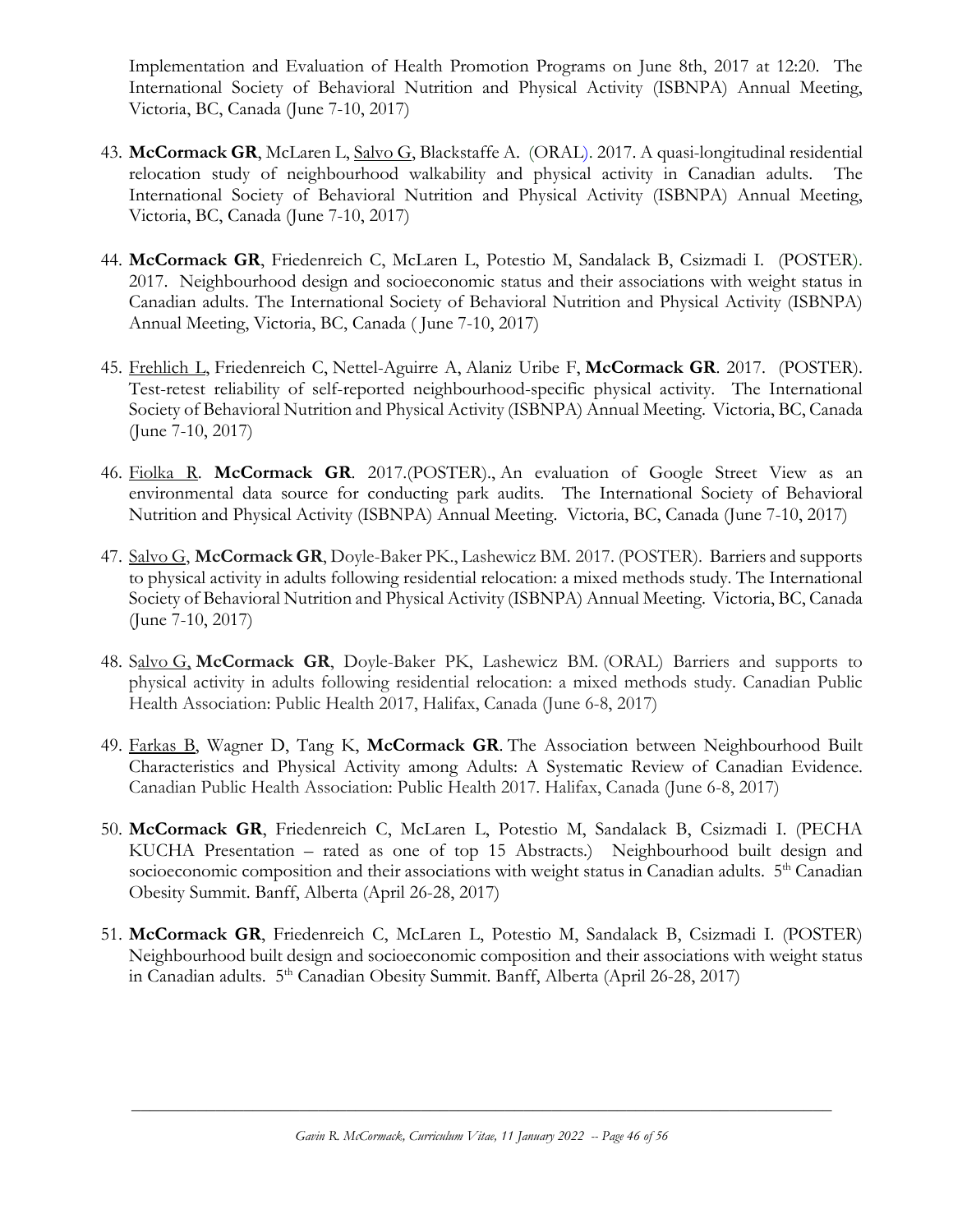- 52. Frehlich L, Friedenreich C, Nettel-Aguirre A, Alaniz Uribe F, **McCormack GR**. (Poster). Development and assessment of a neighbourhood-specific physical activity. The Canadian Obesity Network - Calgary Chapter (CON-YYC) Research Showcase. Calgary, Canada (February 8, 2017)
- 53. Papini A, Peller P, Southern D, James M, Knudtson M, Williamson T, **McCormack GR**, Fabreau G. The Effect of Neighbourhood Level Crime Rates on ACS Incidence (The SafeHeart Study). American Heart Association Scientific Sessions. (Poster Accepted.) New Orleans, Louisiana (November 12-16, 2016)
- 54. Papini A, Peller P, Southern D, James M, Knudtson M, Williamson T, **McCormack GR,** Fabreau G. The Effect of Neighbourhood Level Crime Rates on ACS Incidence (The SafeHeart Study). Canadian Society of Internal Medicine Annual General Meeting. (Oral Accepted.) Montreal, Quebec (October 26-29, 2016)
- 55. Salvo G, Filfilan N, Lashewicz B, Doyle-Baker P, **McCormack GR**. Physical activity changes in adults following residential relocation: Is a change in Walk Score® associated with changes in physical activity? Campus Alberta Students Conference on Health (CASCH), University of Calgary (Sept 10-11, 2016)
- 56. Toor S, **McCormack GR.** A cross-sectional study of the associations between the built environment and physical activity-related cognitions in Canadian adults. Campus Alberta Students Conference on Health (CASCH), University of Calgary (Sept 10-11, 2016)
- 57. Frehlich L, Friedenreich C, Nettel-Aguirre A, Alaniz Uribe F, **McCormack GR.** Development and assessment of a neighbourhood-based physical activity questionnaire. Campus Alberta Students Conference on Health (CASCH), University of Calgary (Sept 10-11, 2016)
- 58. Swanson K, **McCormack GR,** Nettel-Aguirre A, Hawe PC. Changes in school-based friendship networks and physical activity in children following school-grade transition: A natural experiment. Campus Alberta Students Conference on Health (CASCH), University of Calgary (Sept 10-11, 2016)
- 59. Farkas B, Friedenreich C, Nettel-Aguirre A, **McCormack GR**. The associations between neighbourhood built characteristics and walking among Canadian adults. Campus Alberta Students Conference on Health (CASCH), University of Calgary (Sept 10-11, 2016)
- 60. Fiolka R, **McCormack GR** Associations between park quality and physical activity in adults. Campus Alberta Students Conference on Health (CASCH), University of Calgary (Sept 10-11, 2016)
- 61. Swanson K, **McCormack GR**, Nettel-Aguirre A, Hawe PC. Changes in school-based friendship networks and physical activity in children following school-grade transition: A natural experiment. Canadian Public Health Association Public Health Conference. Toronto, Ontario, Canada (June 13- 16, 2016)
- 62. **McCormack GR**, Mardinger, C. The relationship between the neighbourhood built environment and leisure-based screen time in adults. Canadian Public Health Association Conference, Toronto (June 13-16, 2016)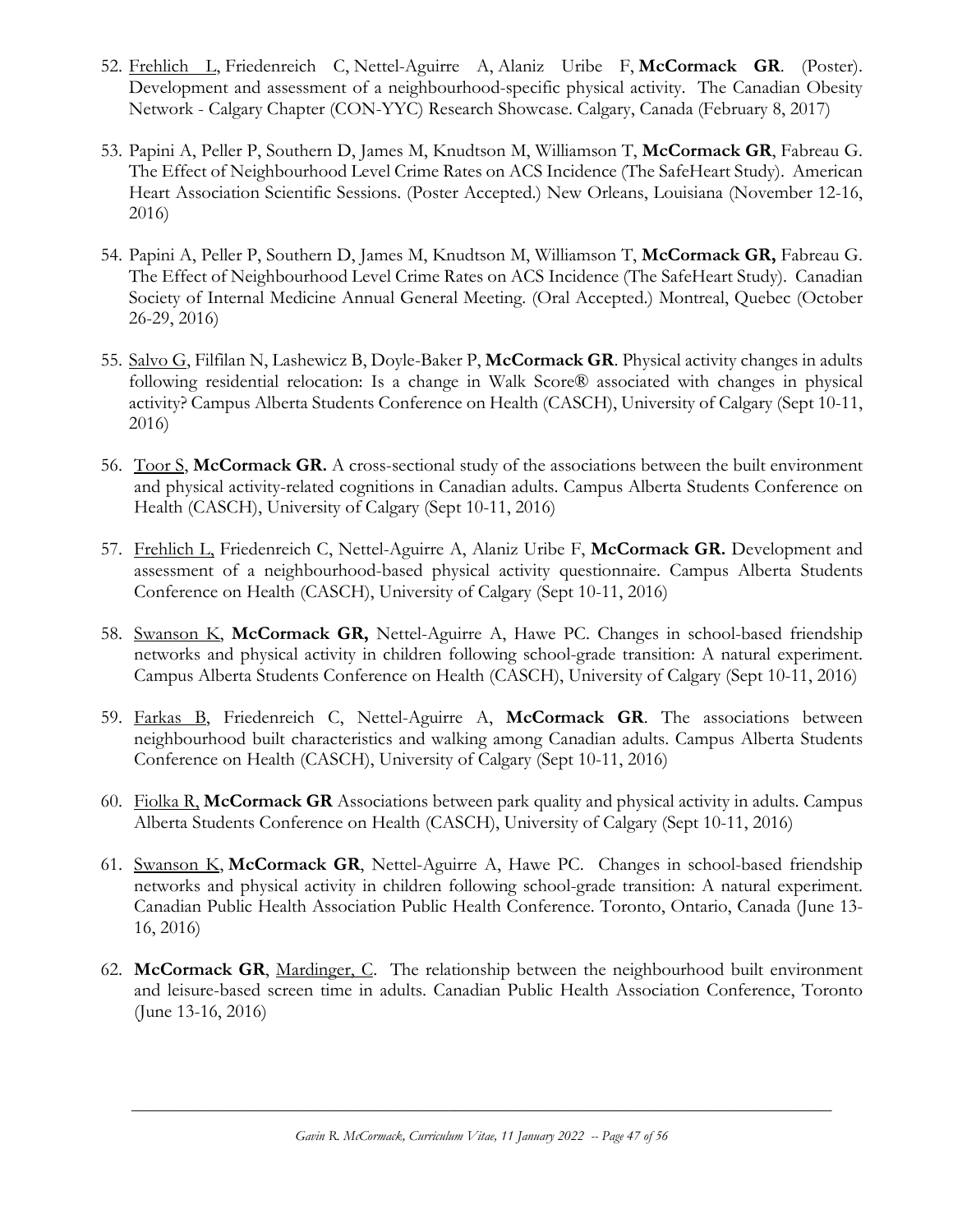- 63. **McCormack GR**, Mardinger, C. The relationship between neighbourhood walkability and leisurebased screen time in adults. International Society of Behavioral Nutrition and Physical Activity (ISBNPA) Annual Meeting, Cape Town, South Africa (June 8-11, 2016)
- 64. **McCormack GR**, Shiell, A. Is neighbourhood urban form associated with different types of neighbourhood-based physical activity? International Society of Behavioral Nutrition and Physical Activity (ISBNPA) Annual Meeting, Cape Town, South Africa (June 8-11, 2016)
- 65. Swanson K, **McCormack GR**, Nettel-Aguirre A, Hawe PC. Are changes in school-based friendship networks associated with physical activity in children following school-grade transition? International Society of Behavioral Nutrition and Physical Activity. (ISBNPA) Annual Meeting, Cape Town, South Africa (June 8-11, 2016)
- 66. Veerman JL, Zapata-Diomedi B, Gunn L, **McCormack GR**, Cobiac LJ, Herrera A, Giles-Corti B, Shiell A. Cost Effectiveness of Investing in Footpaths As a Means of Increasing Physical Activity in an Australian City: A Modelling Study. International Conference on Transport and Health, San Jose, California (June 2016)
- 67. Rock MJ, **McCormack GR**, Graham TM, Toohey AM, Rault D, Swanson KC, Burton L, Massolo A. Parks, pooches and policy: Insights for promoting dog-walking from a quasi-experiment. [Invited Presentation, Symposium On Dog-Walking Intervention Research, Peer-Reviewed Abstract] International Society for Behavioral Nutrition and Physical Activity (ISBNPA), Edinburgh, Scotland (3-6 June 2015)
- 68. **McCormack GR**, Rock MJ, Graham TM, Swanson KC, Burton L, Massolo A. Physical activity patterns in neighbourhood parks: a quasi-experimental mixed-methods study [Invited Presentation, Symposium On Park Design And Management, Peer-Reviewed Abstract] International Society for Behavioral Nutrition and Physical Activity (ISBNPA), Edinburgh, Scotland (3-6 June 2015)
- 69. Jack E., **McCormack GR**. The associations between urban form and walking behaviour among adults: A neighbourhood perspective (Poster Presentation). XVth International Conferences on Walking and Liveable Communities (WALK21), Syndey, New South Wales, Australia (October 21-23, 2014)
- 70. Brown J, Sargious P, **McCormack GR**, Boutin M, Wylant B, Lindquis, K. Integrated Design: Evaluation of the strength of a multi-disciplinary team in designing robust and resilient responses to an environmental crisis. Building with Change, Environmental Design Research Association Conference, New Orleans, Louisiana (May 28-31, 2014)
- 71. Virk J, **McCormack GR**. Driving to be obese: A systemized literature review on the association between driving time and distance and weight status in adults. International Society of Behavioral Nutrition and Physical Activity, San Diego, California, United States (May 21-24, 2014)
- 72. **McCormack GR**, Shiell A, Doyle-Baker P, Friedenreich C, Sandalack B. Relationships between the built environment and neighborhood-based physical activity among subpopulations. International Society of Behavioral Nutrition and Physical Activity, San Diego, California, United States (May 21- 24, 2014)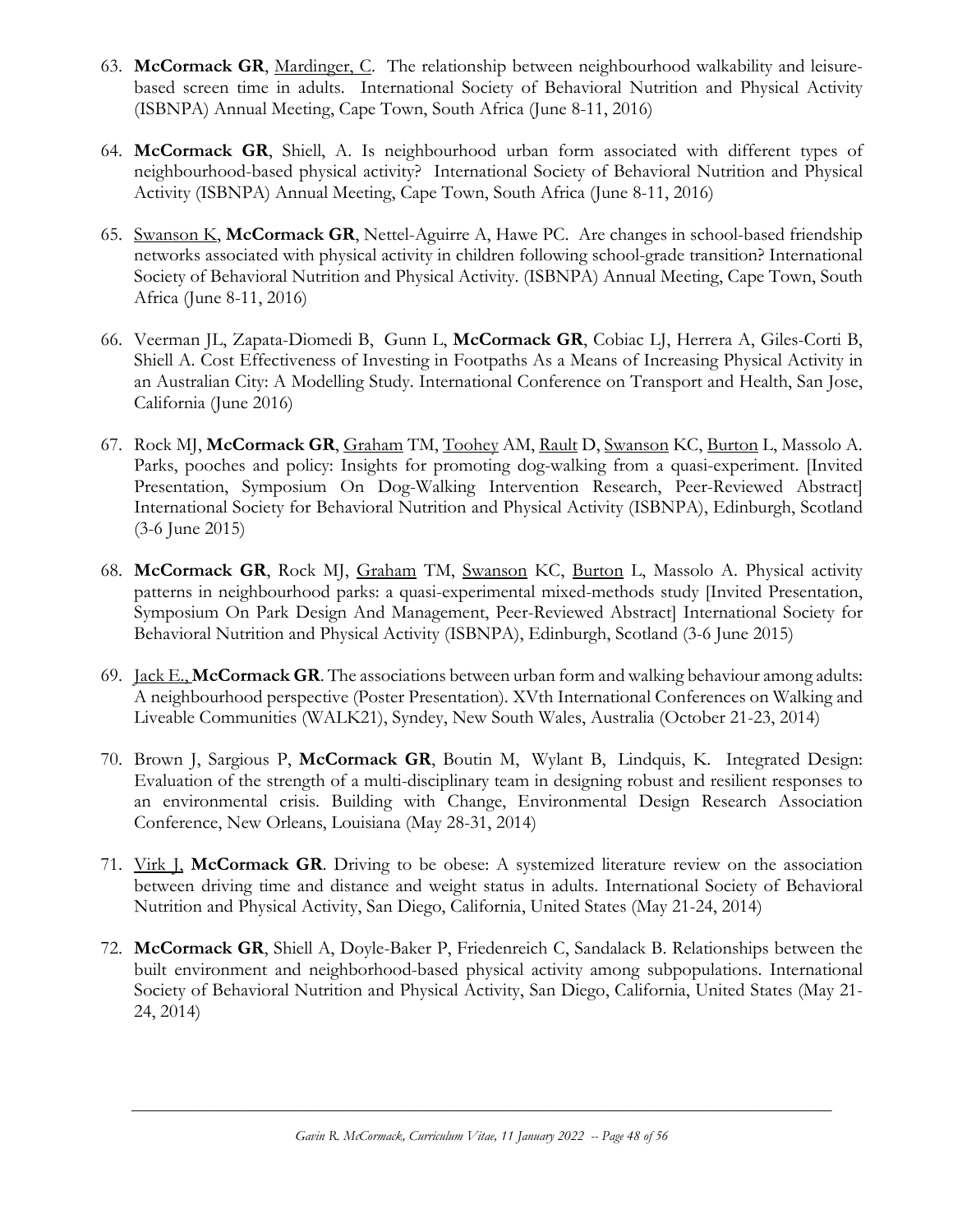- 73. Jack E, **McCormack GR**. The relationship between objectively-assessed and self-reported urban form characteristics and neighborhood-based walking in adults. International Society of Behavioral Nutrition and Physical Activity, San Diego, California, United States (May 21-24, 2014)
- 74. Sawka KJ, **McCormack GR**, Nettel-Aguirre A, Hawe P, Doyle-Baker PK. Friendship networks and physical activity and sedentary behavior among youth: A systematized literature review. Global Summit on the Physical Activity of Children, Toronto, Canada (May 19-22, 2014)
- 75. Sawka KJ, Nettel-Aguirre, A Hawe, P Blackstaffe A, Perry R, **McCormack GR**. Associations between friendship networks and physical activity and sedentary behaviors among adolescents. Global Summit on the Physical Activity of Children, Toronto, Canada (May 19-22, 2014)
- 76. **McCormack GR**, Friedenreich C, Sandalack B, Giles-Corti B, Doyle-Baker P, Shiell A. The relationship between Calgary urban form and neighbourhood-based walking. Shaping our Cities, Shaping Ourselves MakeCalgary: Healthy Symposium, Calgary, Alberta, Canada (April 11, 2014)
- 77. Jack E, **McCormack GR**. The associations between perceptions walkability, urban form, and walking behaviour among adults: A Calgary neighbourhood perspective. Shaping our Cities, Shaping Ourselves MakeCalgary: Healthy Symposium, Calgary, Alberta, Canada (April 11, 2014)
- 78. Virk J, **McCormack GR**. (2013). A systematized literature review on the relationship between driving and weight status. Campus Alberta Students Conference on Health (CASCH), Banff Centre (6-7 Sept, 2013)
- 79. **McCormack GR,** Shiell A. Who benefits from walkability? Relationships between the built environment and neighborhood-based physical activity among subpopulations. 141<sup>st</sup> American Public Health Association Annual Meeting, Boston, MA, USA (November 2-6, 2013)
- 80. McCormack GR, Shiell A, Swanson K. Perceived access to neighborhood destinations and its influence on neighborhood-based walking. XIVth International Conference on Walking and Liveable Communities, Munich, Germany, (September 11-13, 2013)
- 81. Toohey A, **McCormack GR**, Doyle-Baker P.K., Adams C., Rock M. Dog-walking and sense of community in neighborhoods: Insights for promoting regular physical activity in older adults. Oral presentation. 14<sup>0th</sup> APHA Annual Meeting (October 27 - October 31, 2012) in San Francisco, CA.
- 82. Rock MJ, **McCormack GR**, Adams C, Degeling C, Greenwood-Lee J, Massolo A, McLaren L, Rault D. (2012) Dog walking connects people with places: Toward insights for integrated approaches to non-infectious and infectious disease prevention. Canadian Public Health Association Conference, Edmonton, Canada (June 11-14, 2012)
- 83. **McCormack GR,** Friedenreich, C, Giles-Corti B, Sandalack BA, Doyle-Baker PK, Shiell A. The relationship between cluster-analysis derived walkability and neighbourhood-based recreational and transportation walking among Canadian adults. Canadian Public Health Association Conference, Edmonton, Canada (June 11-14, 2012)
- 84. Lail P, **McCormack GR,** Rock MJ. Can dog ownership predict patterns of physical activity: A scoping review. Canadian Public Health Association Conference, Edmonton, Canada (June 11-14, 2012)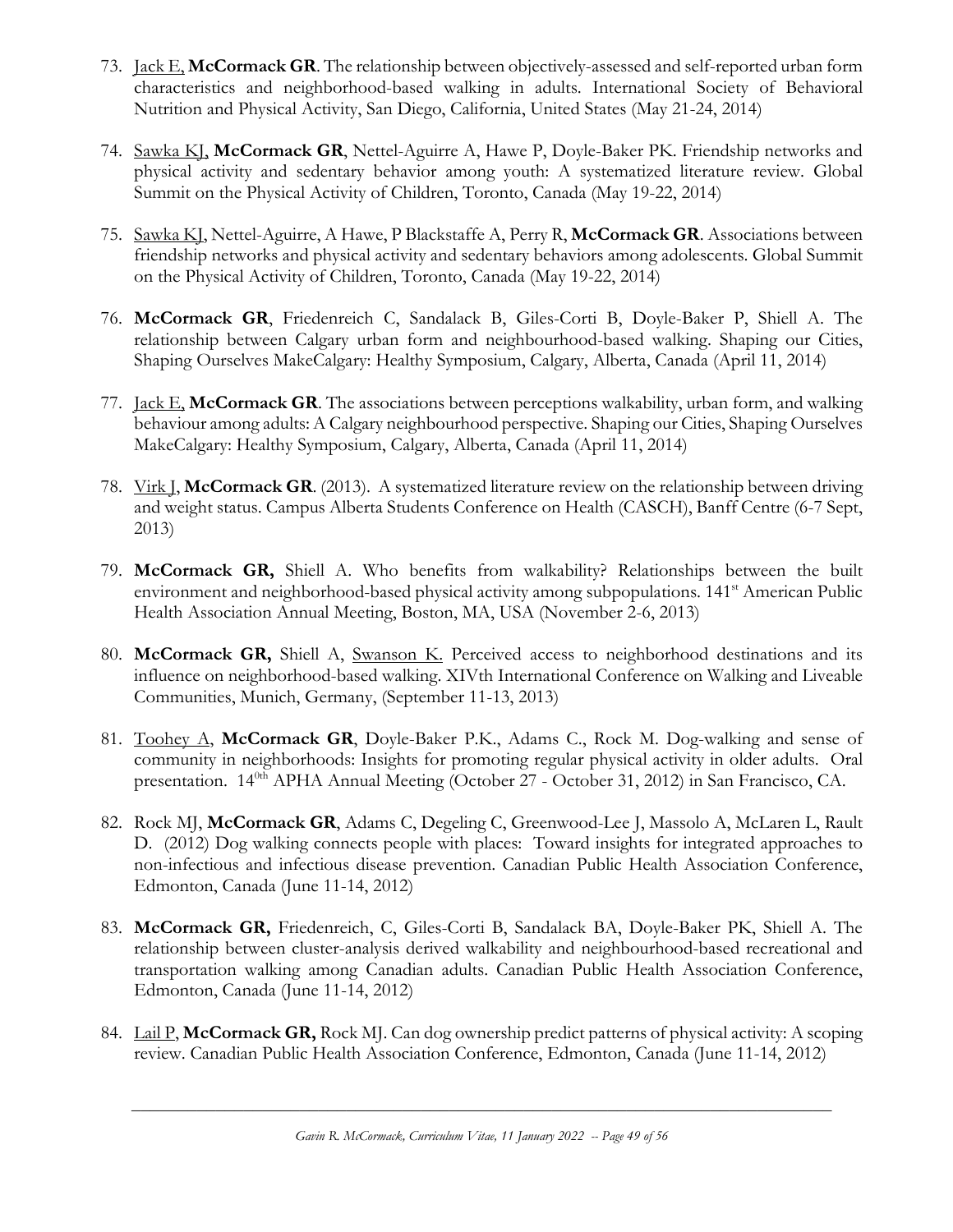- 85. Ruest N, Rowe BH, **McCormack GR,** Nettel-Aguirre A, Hagel B. (2012) Environmental determinants of bicycling injuries. Canadian Public Health Association Conference, Edmonton, Canada (June 11-14, 2012)
- 86. **McCormack GR,** Friedenreich C, Giles-Corti B, Sandalack BA, Doyle-Baker PK, Shiell A. The relationship between cluster-analysis derived walkability and local recreational and transportation walking among adults. International Society of Behavioral Nutrition and Physical Activity, Austin, Texas, United States (May 23-26, 2012)
- 87. Giles-Corti B, Trapp G, Learnihan V, Bulsara M, vanNiel K, Timperio A, **McCormack GR**, Villanueva K. School siting and the potential to walk to school: the impact of street connectivity and traffic exposure in school neighborhoods is part of the Paper Session: Spatial Aspects of the City: Transportation, Distribution, and Disinvestment. Association of American Geographers (AAG) 2012 Annual Meeting, NY, New York (Feb 24-28, 2012)
- 88. Ruest N, Couperthwaite A, Nettel-Aguirre A, **McCormack GR,** Rowe BH, Hagel BE. Environmental determinants of cycling injuries. Canadian Injury Prevention and Safety Promotion Conference, Vancouver, Canada (November 16-18, 2011)
- 89. Villanueva K., Giles-Corti B, Bulsara M, Trapp G, Timperio A, **McCormack G**, vanNiel K. Does walkability influence children's independent mobility to neighbourhood destinations? International Society of Behavioral Nutrition and Physical Activity, Melbourne, Australia (15-18 June 2011)
- 90. Christian H, Giles-Corti B, Bull F, Foster S, Knuiman M, Divitini M, **McCormack G**R, vanNiel K., Timperio T. The relative influence of intrapersonal, interpersonal and built environment factors associated with walking: Longitudinal results from the RESIDE study. International Society of Behavioral Nutrition and Physical Activity, Melbourne, Australia (15-18 June 2011)
- 91. **McCormack GR,** Rock MJ, Sandalack B, Alaniz Uribe F. Access to neighborhood off-leash parks, neighbourhood street pattern and dog-walking among adults. International Society of Behavioral Nutrition and Physical Activity, Melbourne, Australia (15-18 June 2011)
- 92. **McCormack GR,** Shiell A, Giles-Corti B, Emery H. The influence of sidewalk availability on walking behavior of adults residing in established neighborhoods. International Society of Behavioral Nutrition and Physical Activity, Melbourne, Australia (15-18 June 2011)
- 93. Ruest N, Nettel-Aguirre A, **McCormack GR,** Rowe BH, Hagel BE. Environmental determinants of cycling injuries. Alberta Children's Hospital Research Institute for Child and Maternal Health Annual Research Symposium, Calgary, Alberta, (18 April 2011)
- 94. **McCormack GR,** Giles-Corti B, Timperio A, Villanueva K, Wood G. Correlates of pedometerdetermined physical activity among elementary school children: Findings from the TREK (TRavel, Environment, and Kids) study. Active Living Research Conference, San Diego, United States (22-24 February 2011)
- 95. **McCormack GR,** Shiell A, Sandalack BA, Doyle-Baker PK, Giles-Corti B, Friedenreich C, Alaniz Uribe F. Urban design, socioeconomic status, seasonality and neighborhood walking: Findings from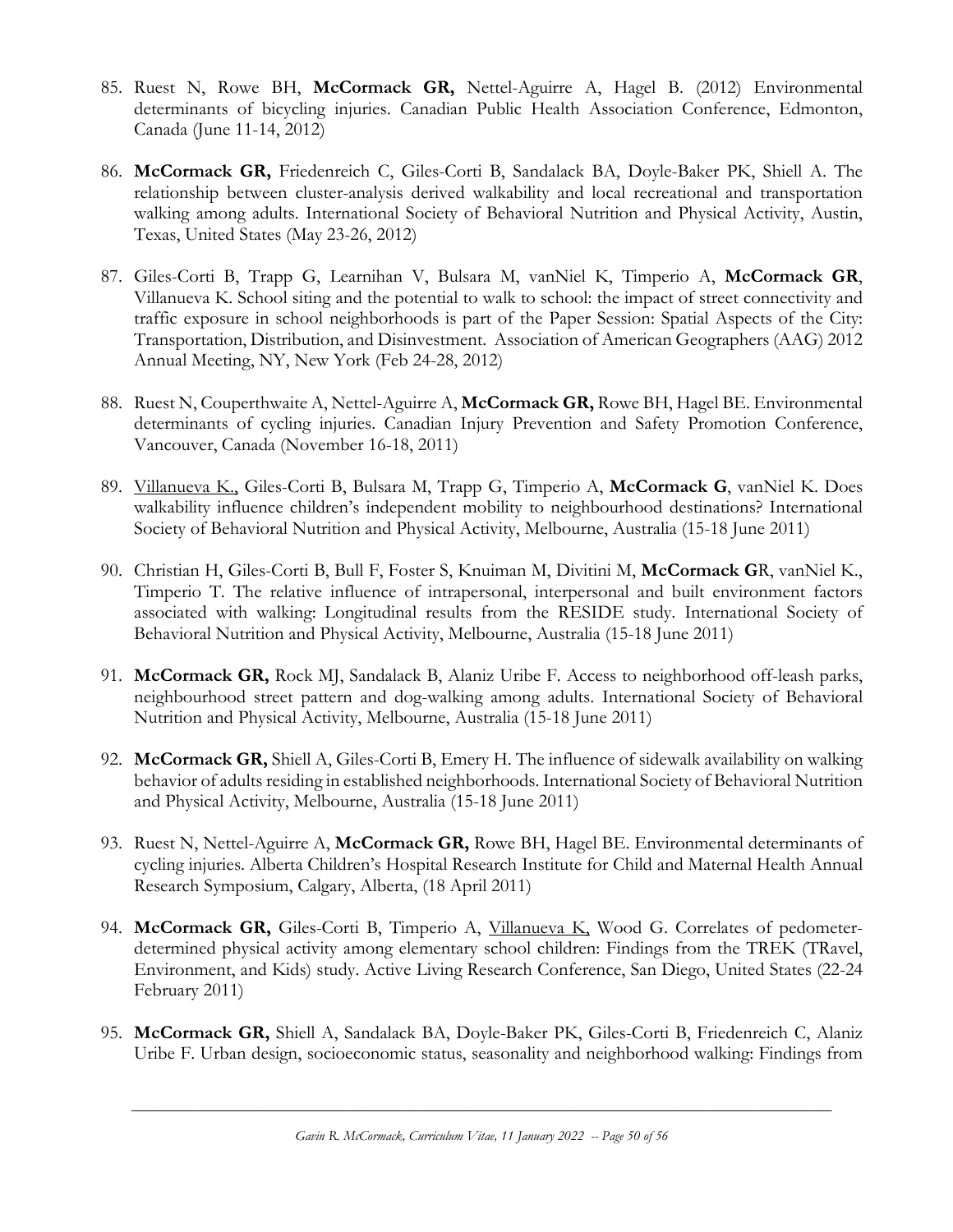the EcoEUFORIA project. Active Living Research Conference, San Diego, United States (22-24 February 2011)

- 96. Shiell A, Guenette P, **McCormack GR**, Doyle-Baker P, Sandalack B, Friedenreich C, Giles-Corti G, Alaniz-Uribe F. Investing in neighbourhood walkability: What would it cost? What benefits would it bring? Population Health Intervention Research to Promote Health and Health Equity Symposium (Institute of Population and Public Health, Toronto, Canada (November, 2010)
- 97. **McCormack GR,** Rock MJ, Toohey A, Hignell D. A review of qualitative research examining characteristics of parks, park use, and physical activity. Canadian Public Health Association Conference, Toronto, Canada (10 June 2010)
- 98. Swanson K, **McCormack GR,** Shiell A. Driving behaviour, physical activity and overweight and obesity among Calgarian adults. Canadian Public Health Association Conference, Toronto, Canada (10 June 2010)
- 99. Lail P, **McCormack GR,** Rock MJ. Seasonal variation in physical activity: can it be predicted by dog ownership? Canadian Public Health Association Conference, Toronto, Canada (10 June 2010)
- 100.**McCormack GR,** Friedenreich CM, Giles-Corti B, Doyle-Baker PK. The association between neighborhood walkability, social support, the Theory of Planned Behavior (TPB), and neighborhoodspecific walking. International Congress for Physical Activity and Public Health, Toronto, Canada (5- 8 May, 2010)
- 101.**McCormack GR,** Swanson K, Shiell A. The relative contributions of driving, physical activity, and sedentary behavior to weight status and self-reported health among Calgarians. International Congress for Physical Activity and Public Health, Toronto, Canada (5-8 May, 2010)
- 102.Giles-Corti B, Wood G, Learnihan V, Bulsara B, vanNiel K, Timperio, A, **McCormack G.** How much potential is there for children to walk or cycle to school? The relationship between neighbourhood walkability and active transport to school? International Society of Behavioral Nutrition and Physical Activity Conference Annual Meeting, Lisbon, Portugal (July 2009)
- 103. Wood G, Giles-Corti B, Murray R, vanNiel K, Timperio A, Bulsara M, Pikora T, **McCormack GR**. The Travel, Environment and Kids (TREK) project: who walks to school and why? Australian Health Promotion Association 18<sup>th</sup> National Conference, Perth, Western Australia (September 2009)
- 104.**McCormack GR,** Shiell A, Powell C. Test-retest reliability of the Abbreviated Neighbourhood Walkability Scale among Canadian adults. Canadian Public Health Association Annual Conference, Winnipeg, Manitoba, Canada (June 2009)
- 105.**McCormack GR,** Shiell A, Friedenreich C, Doyle-Baker PK, Giles-Corti B. Seasonal variations in physical activity participation among Calgarian adults. Canadian Public Health Association Annual Conference, Winnipeg, Manitoba, Canada (June 2009)
- 106.Rosenberg M, **McCormack GR**. Preaching to the converted: are community physical activity campaigns simply reinforcing the behaviour of sufficiently active community members? Analysis of

*Gavin R. McCormack, Curriculum Vitae, 11 January 2022 -- Page 51 of 56*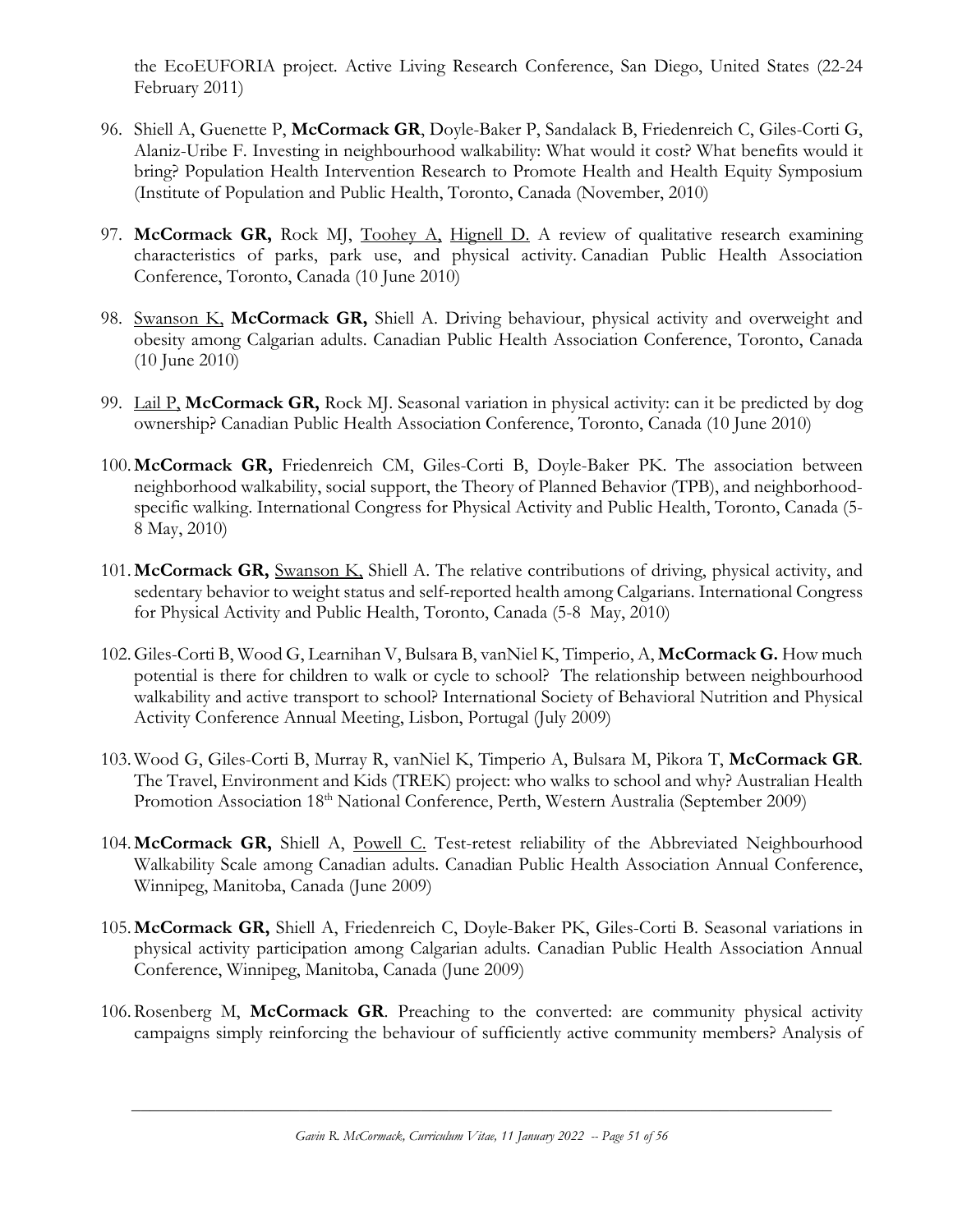the adult surveys (1999, 2002 and 2006). Premier's Physical Activity Taskforce Research Forum, Perth Western Australia (October 2008)

- 107.**McCormack G**., Shiell A, Friedenreich C, Doyle-Bake, PK, Sandalack B. The relationship between perceived neighbourhood walkability and neighbourhood-specific walking among Calgarian adults: Preliminary findings from the EcoEUFORIA project. Canadian Public Health Association Annual Conference, Halifax, Nova Scotia, Canada (June 2008)
- 108.Tudor-Locke C, Giles-Corti B, Knuiman M, **McCormack GR.** Tracking of pedometer-determined physical activity in adults who relocate: A one-year follow-up of RESIDE study participants. Results from RESIDE. International Society of Behavioral Nutrition and Physical Activity Conference Annual Meeting, Banff, Alberta, Canada (May 2008)
- 109.**McCormack GR,** Giles-Corti B, Knuiman M, Pikora T, Timperio A, Bull F, Bulsara M, vanNiel K, Medic N. Does moving to a new neighbourhood influence walking? Results from RESIDE. International Society of Behavioral Nutrition and Physical Activity Conference Annual Meeting, Banff, Alberta, Canada (May 2008)
- 110.**McCormack GR,** Spence JC, Berry T, Doyle-Baker PK. Does perceived behavioral control mediate the association between perceptions of neighborhood walkability and moderate and vigorous-intensity leisure-time physical activity? International Society of Behavioral Nutrition and Physical Activity Conference Annual Meeting, Banff, Alberta, Canada (May 2008)
- 111.**McCormack GR,** Shiell A, Friedenreic, C, Doyle-Baker PK, Sandalack B. Neighborhood Selfselection: Is There a Relationship Between Reasons for Choosing Neighborhoods and Participation in Setting-Specific Physical Activity? Active Living Research Conference, Washington DC, USA (April 2008)
- 112.**McCormack GR.** EcoEUFORIA: Economic evaluation of using urban form to increase activity. 4th Annual Exploring Health and Healing Conference, Calgary Health Region, Banff, Alberta, Canada (February 2008)
- 113.**McCormack GR.** The role of neighbourhood built environments for increasing physical activity. Health and Society Seminar Series, Population Health Intervention Research Centre (March 2008)
- 114.Giles-Corti B, Learnihan V, vanNiel K, **McCormack GR,** Knuiman M, Ball K. Do psychosocial factors mediate the relationship between neighborhood walkability and walking in the neighborhood? Results from RESIDE. International Society of Behavioral Nutrition and Physical Activity Conference, Oslo, Norway (June 2007)
- 115.**McCormack GR,** Giles-Corti B, Bulsara M. Can the proximity and mix of neighborhood destinations encourage physical activity participation? International Society of Behavioral Nutrition and Physical Activity Conference, Boston, USA (July 2006)
- 116.**McCormack GR,** Giles-Corti B, Bulsara M. The relationship between destination proximity, destination mix and physical activity behaviours. 36<sup>th</sup> Public Health Association of Australia Annual Conference, Perth, WA (September 2005)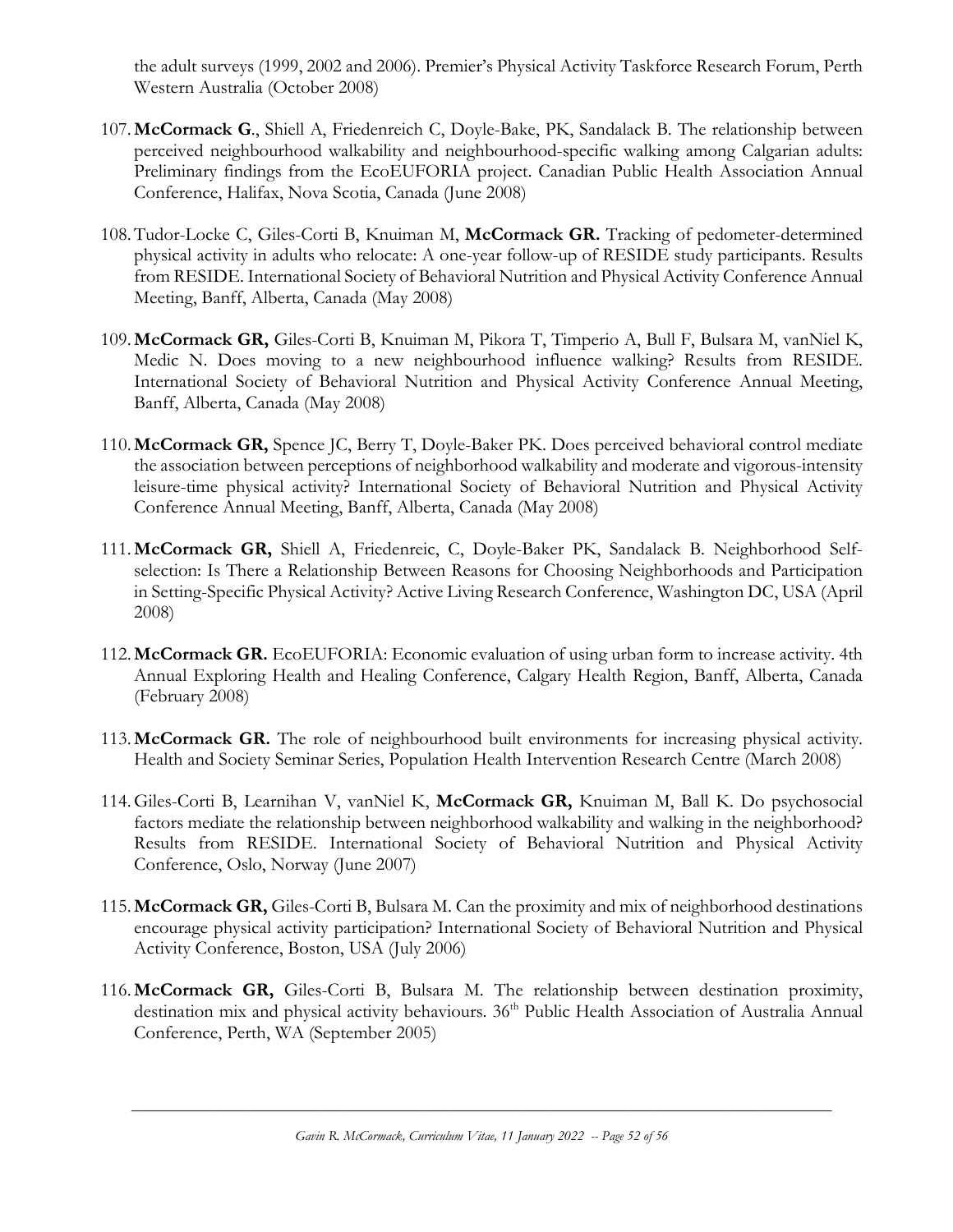- 117.**McCormack GR,** Giles-Corti B, Milligan R, Clarkson J. Predictors of Performing 10,000 Steps: Findings from the Western Australian Adult Physical Activity Survey, 2002. National Physical Activity Conference, Perth, Western Australia (September 2003)
- 118.Giles-Corti B, **McCormack GR,** Milligan R, Shilton T, and other members of the Evaluation and Monitoring Working Group (EMWG). Measuring incidental physical activity in a population using pedometers and a habitual activity instrument. Second Conference of the International and Society of Behavioral Nutrition and Physical Activity (ISBNPA), Quebec City, Quebec, Canada (July 2003)

### **V. REPORTS AND POLICY DOCUMENTS (11)**

- 1. Petersen JA, Blackstaffe A, Ghoneim D, Naish, C, Doyle-Baker PK, **McCormack GR**. (2021). The Vivo for Healthier Generations Play Project Evaluation: A Community Survey on Physical Activity, Play, and Social Connections. University of Calgary, Alberta.
- 2. Rosenberg M, Mills C, **McCormack GR**, Martin K., Grove B, Pratt S, Braham R. (2010). Physical Activity Levels of Western Australian Adults 2009: Findings from the Physical Activity Taskforce Adult Physical Activity Survey. Health Promotion Evaluation Unit, The University of Western Australia, Perth.
- 3. Martin K, Rosenberg M, Miller M, French S, **McCormack GR**, Bull F, Giles-Corti, B, Pratt S. (2010). Trends in physical activity, nutrition and body size in Western Australian children and adolescents: the Child and Adolescent Physical Activity and Nutrition (CAPANS) survey 2008, Perth, Western Australia, Western Australian Government.
- 4. Martin K, Rosenberg M, Miller M, French S, **McCormack GR**, Bull F, Giles-Corti B, Pratt S. (2009). Move and Munch. Key Findings from the Western Australian Child and Adolescent Physical Activity and Nutrition Survey 2008. Perth, Western Australia: Premier's Physical Activity Taskforce, Western Australian Government.
- 5. Wood G, Giles-Corti B, Pikora T, Bulsara M, **McCormack GR**, Timperio A. (2009). The TRavel, Environment and Kids (TREK) project. Preliminary findings from the Travel, Environment, and Kids project. Report to the Department of Planning and Infrastructure, Western Australian Government.
- 6. Perry R, Blackstaffe A, **McCormack GR**, Nettel-Aguirre A, Hawe P. (2009). Whole school mental health promotion pilot project. Evaluation report. Population Health Intervention Research Centre, University of Calgary.
- 7. Milligan R, **McCormack GR**, Rosenberg M. (2007). Physical activity levels of Western Australians 2006. Findings from the Premier's Physical Activity Taskforce adult physical activity survey. Perth, Western Australia: Premier's Physical Activity Taskforce, Western Australian Government.
- 8. **McCormack GR**, Milligan R. (2006). Physical activity levels of Western Australians 2005. Results from the adult physical activity survey and pedometer study. Perth, Western Australia: Premier's Physical Activity Taskforce, Western Australian Government.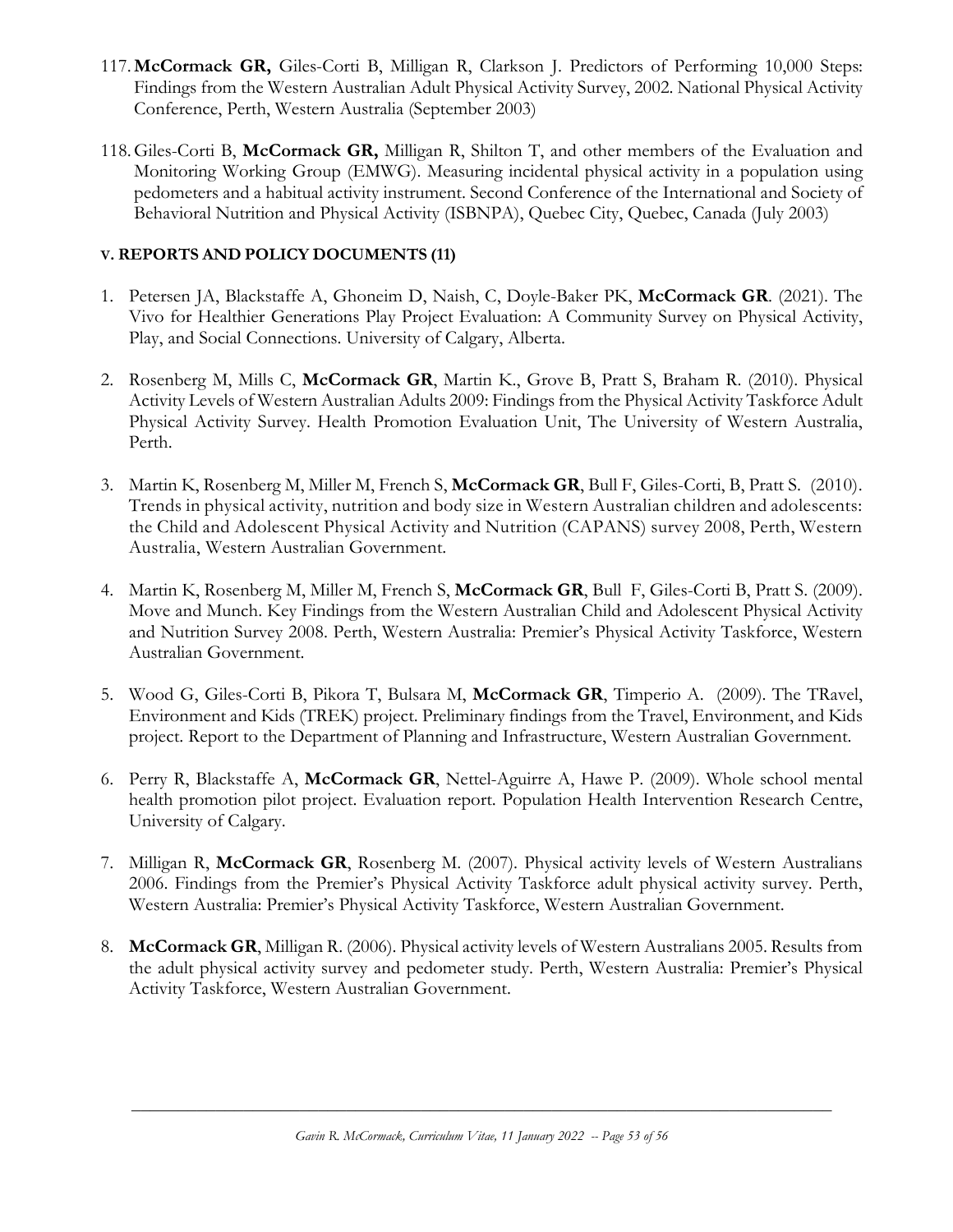- 9. **McCormack GR**, Milligan R, Giles-Corti, B, Clarkson JP. (2003). Physical activity levels of Western Australians 2002. Results from the adult physical activity survey and pedometer study. Perth, Western Australia: Premier's Physical Activity Taskforce, Western Australian Government.
- 10. **McCormack GR**, Giles-Corti, B. (2002). The development of the Western Australian Incidental Physical Activity Questionnaire (WAIPAQ) and the assessment of motion sensors for measuring physical activity in adults. Report to the Physical Activity Taskforce, Evaluation and Monitoring Working Group, Department of Public Health, University of Western Australia.
- 11. **McCormack GR**, Giles-Corti, B. (2002). An assessment of self-report questionnaires and motion sensors for measuring physical activity in children. Report to the Physical Activity Taskforce, Evaluation and Monitoring Working Group. Department of Public Health, University of Western Australia.

### **VI. BOOK CHAPTERS (1)**

Christian H, **McCormack GR**, Evenson KR, Maitland C. 2017. Dog walking. In: Mulley C, Ding M, Gebel K (Eds), Walking: Connecting Sustainable Transport with Health. Emerald Group Publishing. Kindle edition published on 13 June 2017 ISBN-13: 978-1787146280; ISBN-10: 1787146286

### **VII. MEDIA REPORTS AND PUBLIC INTERVIEWS (27)**

(Magazines/Newspapers/television/radio)

- 1. Utoday, University of Calgary, written by Brittany DeAngelis for the O'Brien Institute for Public Health. Why healthy communities may equal a healthy heart. [https://www.ucalgary.ca/news/why](https://www.ucalgary.ca/news/why-healthy-communities-may-equal-healthy-heart)[healthy-communities-may-equal-healthy-heart](https://www.ucalgary.ca/news/why-healthy-communities-may-equal-healthy-heart) February 13, 2020.
- 2. Global News Morning Calgary, interview by Tracy Nagai. New research investigates how neighbourhoods influence adults' health and well-being. [https://globalnews.ca/video/5467232/new](https://globalnews.ca/video/5467232/new-research-investigates-how-neighbourhoods-influence-adults-health-and-well-being)[research-investigates-how-neighbourhoods-influence-adults-health-and-well-being](https://globalnews.ca/video/5467232/new-research-investigates-how-neighbourhoods-influence-adults-health-and-well-being) July 6, 2019.
- 3. Utoday, University of Calgary, written by Brittany DeAngelis for the O'Brien Institute for Public Health. Neighbourhood design linked to weight, risk of injury and chronic disease. <https://www.ucalgary.ca/news/neighbourhood-design-linked-weight-risk-injury-and-chronic-disease> June 10, 2019.
- 4. Global News Radio 770 CHQR, On Demand at 6.40am. Is Your City Making You Sick? May 23, 2019.
- 5. Calgary CityTV Breakfast Television, interview by Ted Henley. Is Your City Making You Sick? <https://www.btcalgary.ca/videos/is-your-city-making-you-sick/>May 21, 2019
- 6. Sustainable Calgary. Is Your City Making You Sick? [http://www.sustainablecalgary.org/the](http://www.sustainablecalgary.org/the-blog/2019/5/16/sxtfhnijz154ayjmwi2vm7zztsp51l)[blog/2019/5/16/sxtfhnijz154ayjmwi2vm7zztsp51l](http://www.sustainablecalgary.org/the-blog/2019/5/16/sxtfhnijz154ayjmwi2vm7zztsp51l) May 16, 2019.
- 7. Apple Magazine, written by Russ Peters. Making communities walkable-again, Illustrated by Eric Chow. [http://www.applemag-digital.com/applemag/summer\\_2017?pg=44#pg44](http://www.applemag-digital.com/applemag/summer_2017?pg=44#pg44) 24 April 2017.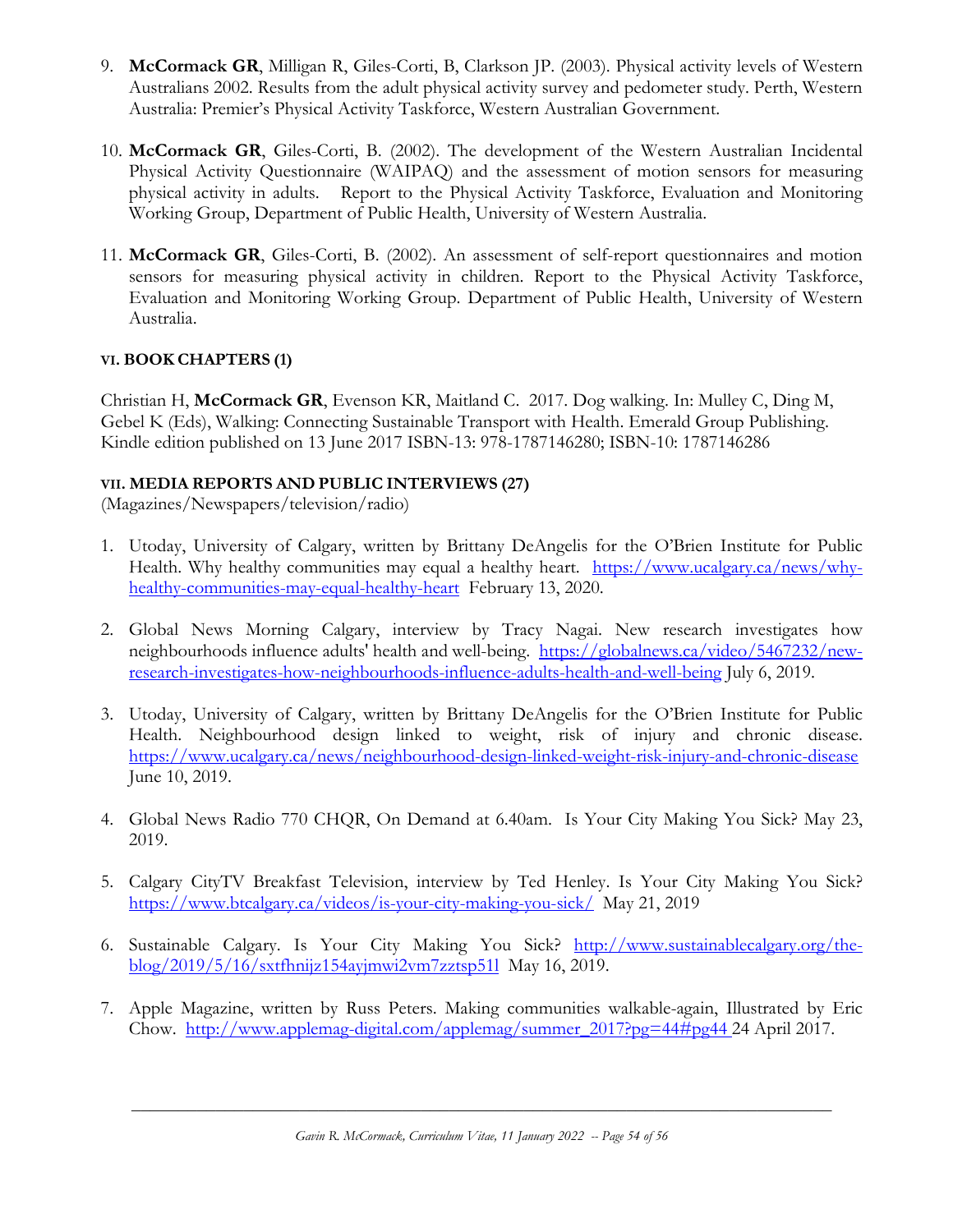- 8. UToday, University of Calgary, written by University Relations Staff. "How do we make health sustainable in our communities?" Speaker series panelists discuss relationship between community health and well-being. May 8, 2017. <http://ucalgary.ca/utoday/issue/2017-05-08/how-do-we-make-health-sustainable-our-communities>
- 9. Apple Magazine, interview by Russ Peters for his article "A story on walking and walkability" put out by AHS with walkability advocates from across the province: Okotoks, Camrose, Red Deer and Calgary (Gavin McCormack, Co-Chair, 2017 Walk21 Conference Committee) on planning, design and health issues related to walkability. April 24, 2017.
- 10. Sun Life Financial. Interviewed by Sylvie Tremblay for his article on "5 reasons to start cycling to work". April 21, 2017. [https://www.sunlife.ca/ca/Learn+and+Plan/Health/Fitness+and+family+health/5+reasons+to+](https://www.sunlife.ca/ca/Learn+and+Plan/Health/Fitness+and+family+health/5+reasons+to+start+cycling+to+work?vgnLocale=en_CA) [start+cycling+to+work?vgnLocale=en\\_CA](https://www.sunlife.ca/ca/Learn+and+Plan/Health/Fitness+and+family+health/5+reasons+to+start+cycling+to+work?vgnLocale=en_CA)
- 11. Impact Magazine. In his article on "Healthy Communities", Chris Welner mentions the Walk21 International Conference being hosted in Calgary in September 2017 (University of Calgary and City of Calgary). <http://impactmagazine.ca/health/healthy-living/healthy-communities/> 1 March 2017.
- 12. UToday, University of Calgary, interview by Sean Myers, University Relations. "University of Calgary to host international conference on walking". Walk21 gathering in September 2017 will discuss and debate how to nurture a culture of walking in Calgary. [https://www.ucalgary.ca/utoday/issue/2016-10-06/university-calgary-host-international](https://www.ucalgary.ca/utoday/issue/2016-10-06/university-calgary-host-international-conference-walking)[conference-walking](https://www.ucalgary.ca/utoday/issue/2016-10-06/university-calgary-host-international-conference-walking) Oct 6, 2016.
- 13. 660 News, interviewed by Tahirih Foroozan. International Walking Conference coming to Calgary in 2017. [http://www.660news.com/2016/10/06/international-walking-conference-coming-calgary-](http://www.660news.com/2016/10/06/international-walking-conference-coming-calgary-2017/)[2017/](http://www.660news.com/2016/10/06/international-walking-conference-coming-calgary-2017/) Oct 6, 2016.
- 14. Calgary CityTV Breakfast Television, interview by Leah Sarich. Neighbourhood walkability. <http://www.btcalgary.ca/2016/06/29/neighbourhood-walkability/> June 29, 2016.
- 15. Feature in Calgary's Avenue Magazine as Top 40 under 40, November 2014.
- 16. Are you a car potato?CKNW Newstalk 980's morning news program, August 5, 2014 hosted by Chris Gailus. [https://soundcloud.com/cknwnewstalk980/cknw-morning-news-august-5-are-you-a](https://soundcloud.com/cknwnewstalk980/cknw-morning-news-august-5-are-you-a-car-potato)[car-potato](https://soundcloud.com/cknwnewstalk980/cknw-morning-news-august-5-are-you-a-car-potato)
- 17. Global National television, interview by Tamara Elliot and Heather Yourex. How a long commute could lead to obesity. [http://globalnews.ca/news/1488196/how-a-long-commute-could-lead-to](http://globalnews.ca/news/1488196/how-a-long-commute-could-lead-to-obesity/)[obesity/A](http://globalnews.ca/news/1488196/how-a-long-commute-could-lead-to-obesity/)ugust 1, 2014.
- 18. Calgary Herald, interview by Jamie Komarnicki. U of C study suggests we are driving ourselves to greater obesity. [http://www.calgaryherald.com/news/alberta/study+suggests+driving+ourselves+greater+obesity/](http://www.calgaryherald.com/news/alberta/study+suggests+driving+ourselves+greater+obesity/10080885/story.html) [10080885/story.html](http://www.calgaryherald.com/news/alberta/study+suggests+driving+ourselves+greater+obesity/10080885/story.html) [also republished in: "The StarPhoenix" – Saskatoon. "Edmonton Journal"- Edmonton, "Montreal Gazette", Montreal] August 1, 2014.